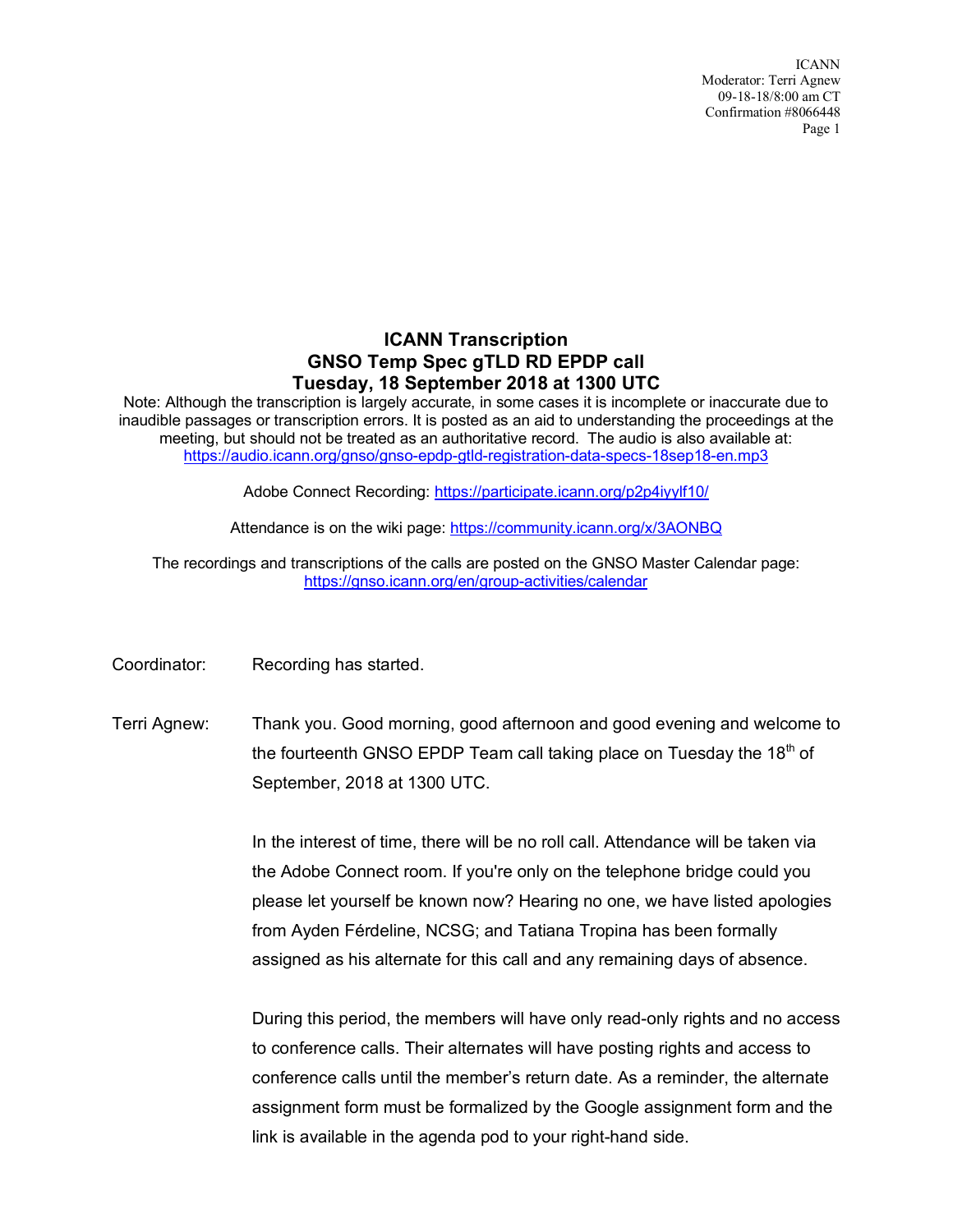Statements of interest must be kept up to date. If anyone has any updates to share, please raise your hand or speak up at this time. Hearing and seeing no one, if you need assistance updating your statement of interest please email the GNSO Secretariat.

All documents and information can be found on the EPDP wiki space. There is an audiocast in view only of Adobe Connect room for nonmembers to follow the call. So please remember to state your name before speaking. Recordings will be circulated on the mailing list and posted to the public wiki space shortly after the end of the call. Thank you for this and I'll turn it back over to our chair, Kurt Pritz. Please begin.

Kurt Pritz: Thanks very much, Terri. And thanks everybody, for being here for a timely start. The agenda for today's meeting are some administrative updates from me and a brief glance through the action items, and then the substantive discussion today will cover Appendix C where we've had a recommendation to essentially eliminate that and then some modifications to that, so want to go through that, in some detail and see if – check to see if we're close to having an agreement there or what steps should be taken next, and then carry on with that.

> The lion's share of the meeting will have to do with Section 4.4 of the temporary spec which is the purposes for – the lawful purpose for processing gTLD registration data. And essentially you know, maybe we'll stop calling it Section 4.4 soon but taking on the work that's done by Thomas and Benedict and creating a new – a matrix and a set of purposes so that'll take up the lion's share of the meeting today.

With regard to administrative items, the initial GDPR training class is to be finished by tomorrow so at the last check I think there were 14 people that hadn't completed it yet. So that's a prerequisite to the next step where we're going to have a session with Becky Burr on Wednesday and the time isn't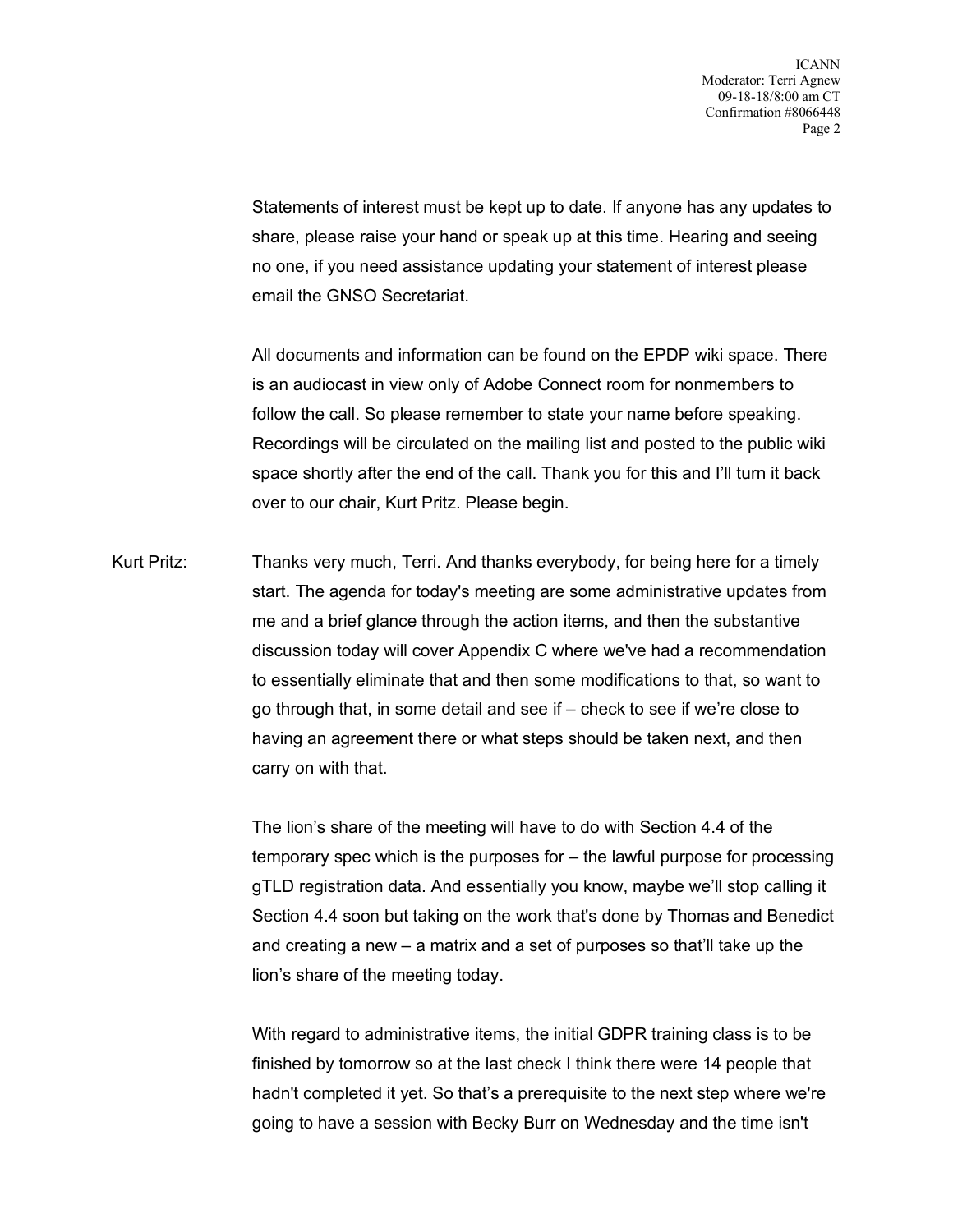here but the time has already been published and maybe someone from the support team can type it in here.

For those that would like specific questions answered or topics addressed during that meeting, that – please send those to this web address right here, and you have the slides so I think you can cut and paste the link rather easily there. We have some input already and to the extent we can respond to certain requests for topics that would make it a much meatier session I think. We wrapped up the ICANN travel support requests for the meeting in Barcelona. And thanks to the cooperation of you guys, we received only four applications that were received and granted for travel support so thanks very much, everybody, for finding alternate means of transportation to Barcelona. Great job.

Yesterday we had a sort of an open house session with CBI, representatives from CBI who are listening on this call from the observers' platform. And they were David Plumb, Gina Bartlett and –oh sorry, Toby Berkman. And we – for those who weren't on the session, you know, the CBI guys did a brief introduction; we then sort of went around the room and those that wanted to offered advice and – about, you know, factors that could make a face to face fail from their past experience and factors that could make it succeed.

And those were taken onboard and then the CBI team reviewed some of their methodologies with us, reflected on the topics they thought were going to be discussed during the meeting in Los Angeles next week and offered some detail into how that might happen.

Right now – after that session, the support team got on the phone with CBI for almost another two hours and went through potential – the potential agenda for the Los Angeles meeting. And CBI took it onboard to (gin) up the agenda for us so we expect a copy of that today that we – where we expect there to be some iteration in the agenda.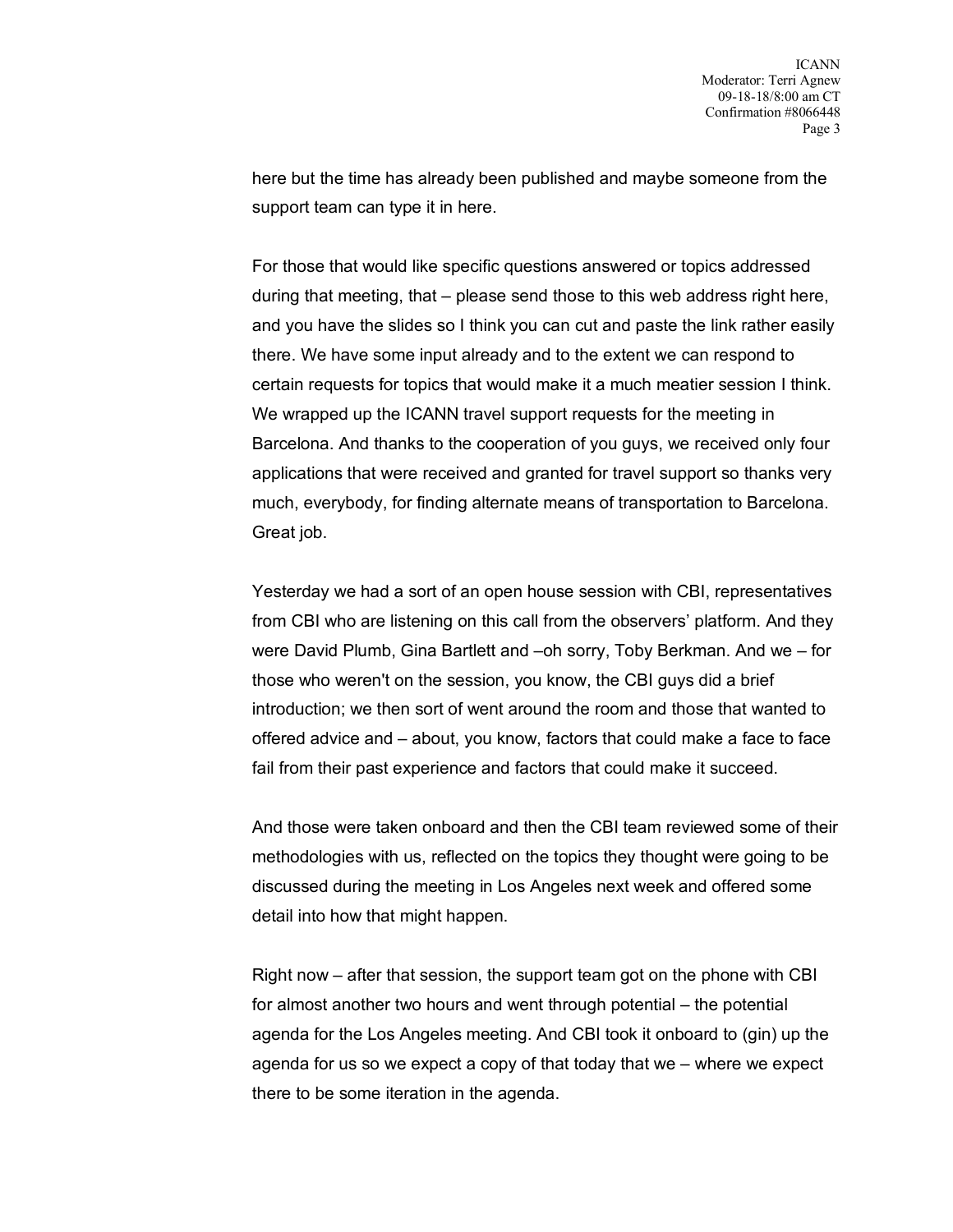We received a couple requests to get involved from you guys to get involved in that agenda-building, so, you know, maybe rather than noodle the agenda with CBI just on our side of the fence, you know, we'll make that more public. You know, understanding that there can only be one agenda and the agenda has to be buttoned down in the next couple days, for those of you that want to review, (arrange) and then contribute we'll be happy to take that input so that's the input there.

And then finally I just want to touch on the DSIs that are distributed by staff before each meeting. So I've found them to be a really handy one-stop shop for all the documentation that supports any subject matter. And, you know, we talked about the slides and the slides we create are really a duplication of all the material in the DSIs which have, as you know, the pertinent temporary spec sections, any input from the Privacy Board, all of your comments during the triage section and so on.

So we're going to – not so much in this meeting, I didn't succeed at that, but in the future rely much more heavily on those. So I've take to printing them out and having them ready as a reference along with the screen I have on my laptop, those of you that have three screens might not have to print it out but I think those DSIs are a really good idea and they're also really well executed. So we'll try to – having gone to the effort and having that tool on hand, we'll make a better effort to use then rather than recap that information in abbreviated version on slides.

So that's the agenda and the updates. I'll just pause for 30 seconds, take a sip of coffee and see if anybody has any comments. Okay, great. Let's get into the substance. Well not quite yet, so in our timeline we see that we're just crossing over halfway between when we started and the ICANN meeting in Barcelona. Oh, Kavouss.

Kavouss Arasteh: Yes, good morning, good afternoon and good evening to everybody. With respect to this face to face discussion with CBI, we had an agenda, you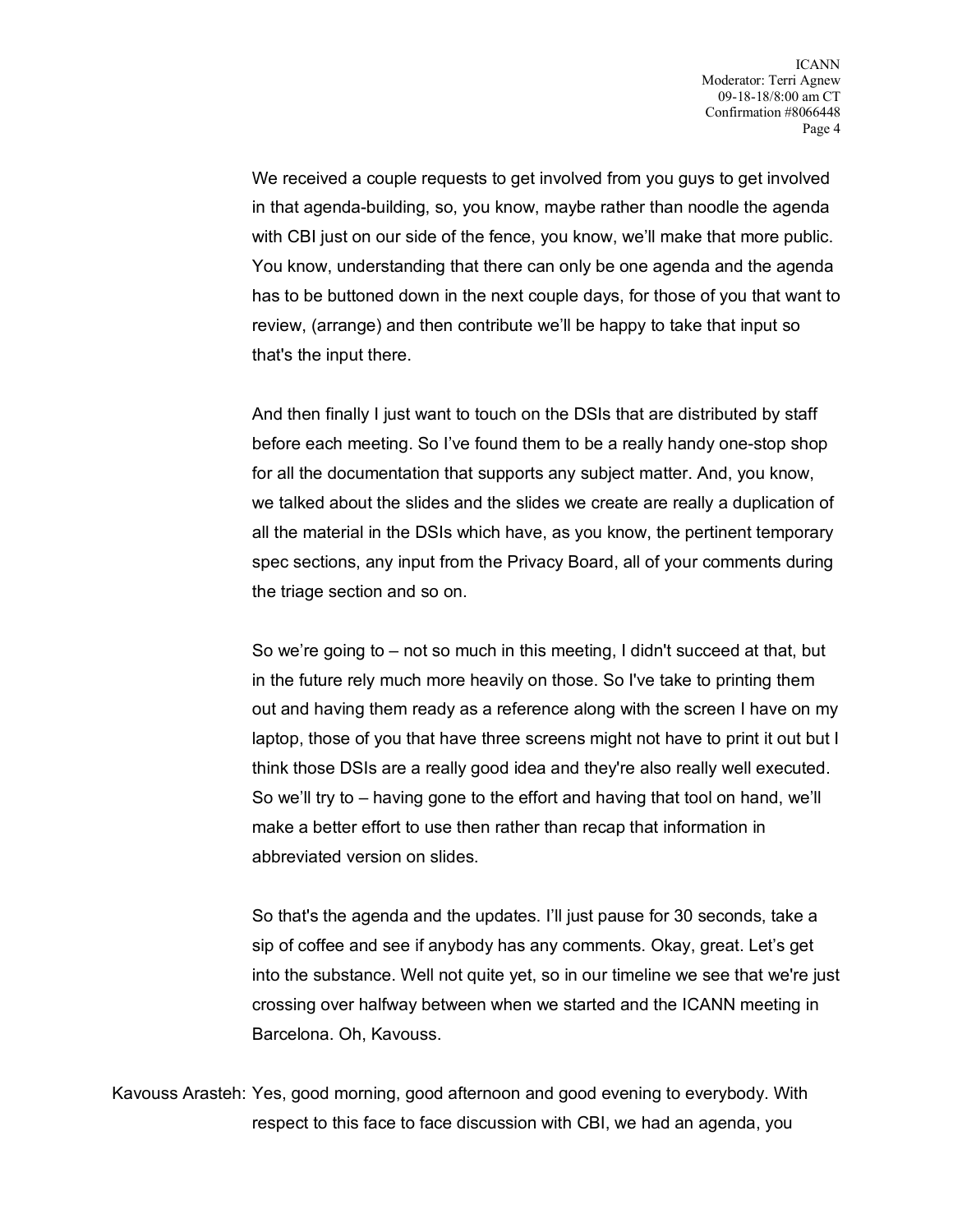know, a small group of GAC this afternoon before your meeting and there was no conclusion whether we need such a face to face discussion. It was not decided and so on. I don't know whether you have received anything from any other group because we are nine groups, any – the remaining eight whether they need or not so we would be very happy if we know the reaction of others with respect to this private face to face meeting of CBI with the different member of the team – group of the team. Thank you.

Kurt Pritz: So, you know, CBI can't talk to that now because they're in observer mode. So I'll just do the best I can and probably muff the answer a little bit. But in using mediation there's often contacts between the mediator and individual parties. And this offer of CBI to talk to individual parties is really not about substance at all but just to get advice on the operation of meetings. And, you know, to ensure that, you know, substance even if, you know, even if it came up in some sideways way does not affect any outcomes, you know, the support staff and I and Rafik have not to attend those meetings with CBI so there can no influence there, only if there's a certain reason to be.

> So it's really a typical way for the mediators to learn about the issue. But I'd ask – what I'll do, Kavouss, is ask CBI to respond to your question in writing. And thank you for it.

So with regard to the timeline, I just want to reiterate that we're – where it says "Now" it's at least halfway to ICANN 63 and so we're going to lay out some goals for the Los Angeles meeting that have to do with what I think are the most critical aspects of the policy that we're developing. And so, you know, we'll know and set some pretty clear objectives for coming out of that, so I think we'll know out of that whether our goal of achieving an initial report that outlines the policy in sufficient detail that can guide us forward in our operations, you know, we'll know where we stand there. You know, it's my clear impression that we had to reach consensus on many – or any issues so this will be a time for this LA meeting will be a time for coming out of a session with some agreed-to documents.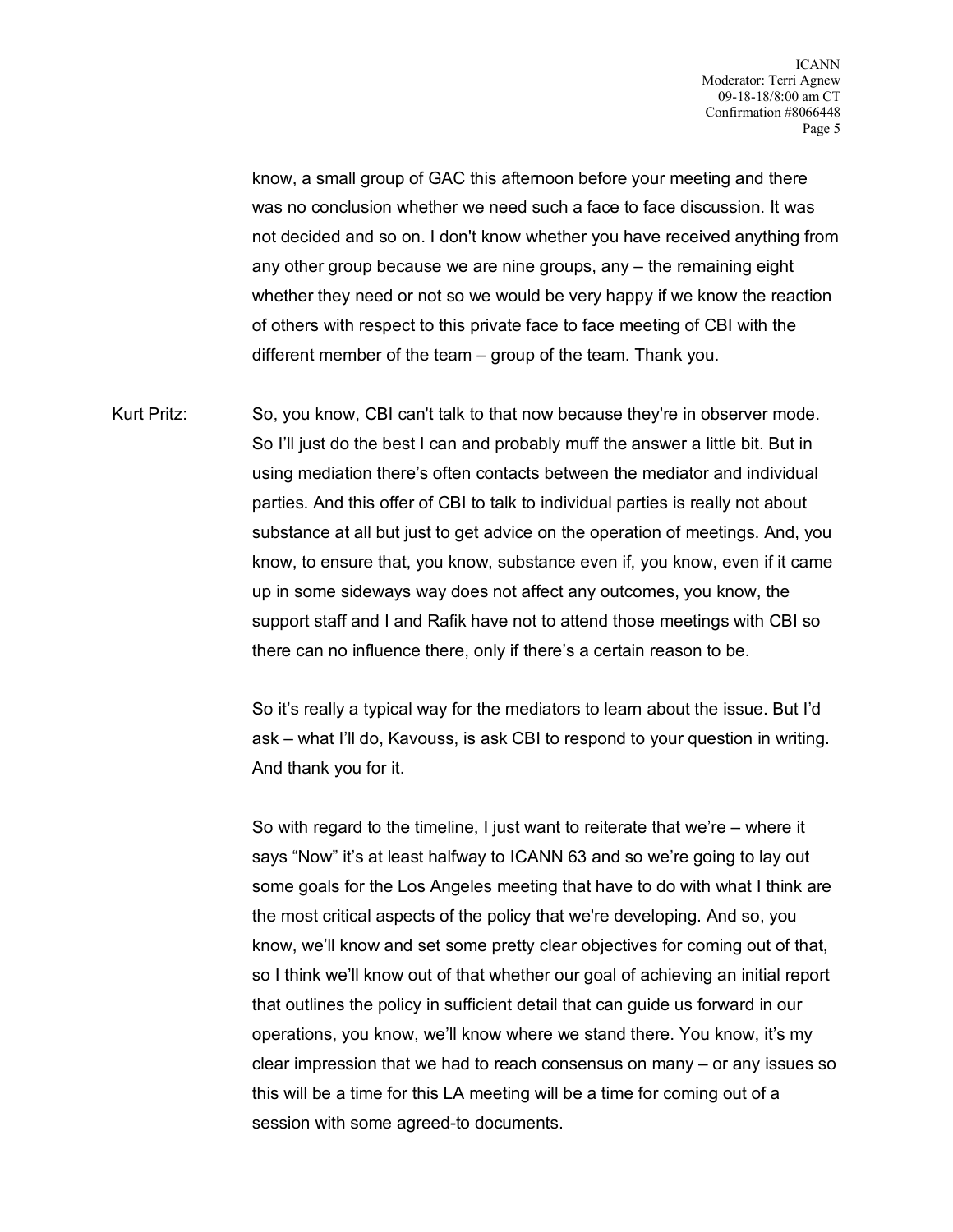So with regard to the action items, you know, on Appendix A, there have been some comments made on those already but, you know, we have a request to have a session about Appendix A to discuss it amongst us all before launching that group of volunteers so that's going to be on the agenda for Thursday. But the content of Appendix A is an important part of the Los Angeles meeting, so we should be ready for that. And then the other action items here have to do with training. So now let's get into substance.

In Appendix C, you remember, there was an original proposal by – from Alan Woods to essentially eliminate Appendix C as it was going to be replaced by other documents in the future. And Alan did a nice job of laying out the case for that and addressing them all. Margie followed up with a request for modification on behalf of the Business Constituency where she suggested that many of the prescriptive items that Alan described should be eliminated but that some of the principles or the principles outlined in the document should be kept. And then just recently Diane Plaut wrote an email in support of that.

So what I took the liberty of doing, and hope you take it in a constructive way that was in the packet that was mailed out last night is I created a redline of Appendix C that was my best faithful reproduction of Margie's email, so without applying any judgment in any way, laying out what I thought Margie's email indicated the – should be kept in Appendix C and deleted the rest.

So I think the way forward here might be to take that as a starting point and discuss a draft. I also, you know, after discussion with others think that, you know, now that this is a statement of principles, you know, even titled Principles for Processing Registration Data, you know, it should be taken out of the appendix because it's not really an appendix because they usually include, you know, detailed direction and, you know, those prescriptive portions are no longer a part of it so it's really more appropriately placed in a different part of the policy that we're creating.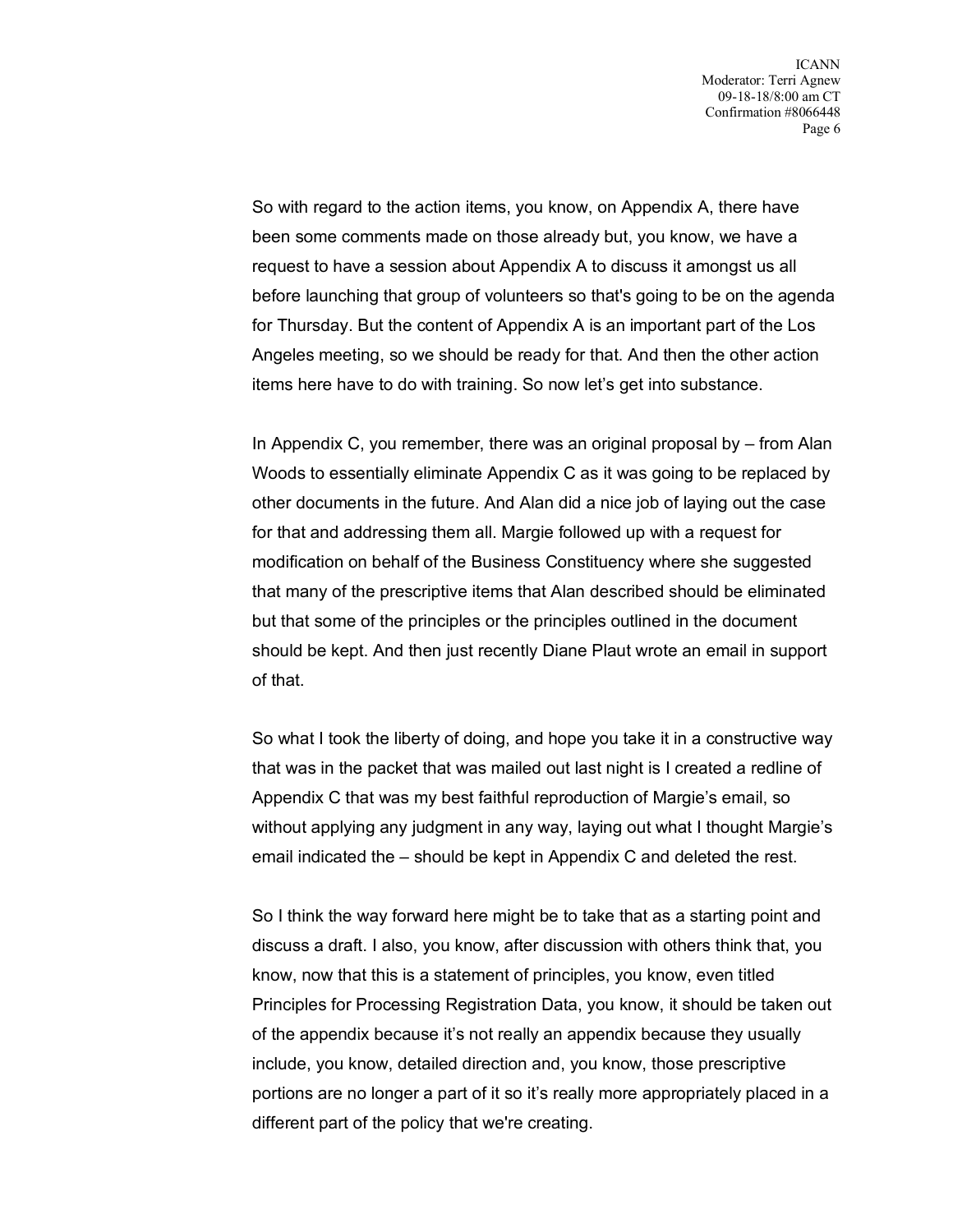So I don't know if anybody has had any chance at all to look at that or wants to make any comments about the best way to move forward. I'm going to request to the support team that we, you know, just do the usual thing and create a redline document in either Google Docs or, you know, in Google Docs and then have you all comment on that one place. So to the extent anybody's you know, considered this approach that I've outlined here or been able to review the document I'd appreciate comments.

So, Marc, thanks very much for raising your hand.

Marc Anderson: Thanks, Kurt. It's Marc Anderson. Can you hear me okay?

- Kurt Pritz: Yes, perfectly.
- Marc Anderson: Great, thank you. So I raised my hand because I want to sort of take the first stab at trying to, you know, address this. And I think the first thing just to note sort of in between the second and third bullet points, Alan responded with another email sort of – trying to address the points that Margie raised and, you know, hopefully clarify the points he made in his original email. It was based on, you know, we also, you know, had a discussion following Alan's proposal on one of our biweekly calls. And one of our takeaways was that sort of members of the group maybe sort of missed the point that Alan was trying to make in his first email. So he took a stab at trying to be a little clearer in that. And so there should be a fourth bullet point there under Contributions.

But the, you know, I have two other points I want to make, and, you know, I appreciate your attempt at redlining sort of a new version of it, but I think you know, I think the proposals are sort of diametrically opposed. You know, there isn't, you know, the Registry Stakeholder Group's, you know, proposal was to remove it altogether, you know, and I think we laid out, you know, our reasons why we think that is a way forward. And Margie and Diane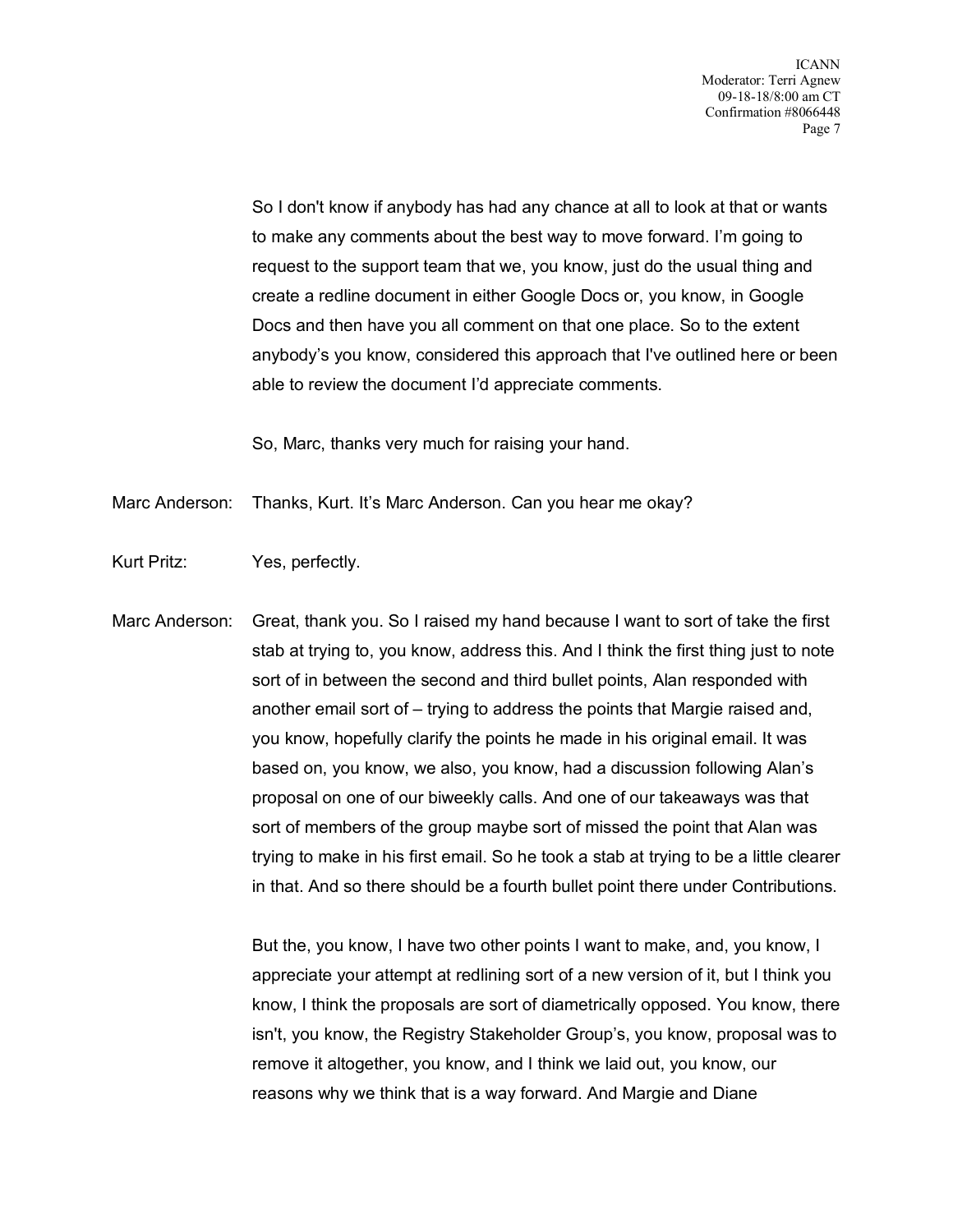responded with proposals for a different approach. So, you know, I'm not sure how to close the gap between the two.

But when I was reading Diane's response from yesterday I was really, you know, struck by something and that, you know, I think looking at Diane's response and, you know, sort of the rationale behind, you know, the Registry Stakeholder Group's proposal, I think we're coming at this from different perspectives. And, you know, if you – in looking through Diane's response, you know, at one point she talks, you know, in her first paragraph she talks about, you know, laying out and developing a comprehensive and exhaustive framework for ICANN.

And from a Registry perspective, you know, certainly in this phase, in this Phase 2 of our work here between the triage and access exercises, you know, our focus is really on just the things we absolutely have to get done for GDPR compliance and looking for some of these, you know, bigger picture items I think to go to Phase 3. And so what we were really struck by in looking at Diane's response is that I think, you know, really before we can have a substantive discussion on this we need to have agreement on what the scope of our work product is going to be, what the scope of this Phase 2 is expected to be and, you know, and what our deliverable is going to be.

And so I think that's, you know, hopefully that point comes through that really we need to come some fundamental agreements on sort of the scope of our Phase 2 work and what our work product will be I think before we can get into the substance of sort of what Alan, Margie and Diane have raised for a path forward with Appendix C.

Kurt Pritz: Thanks very much, Marc. Kavouss.

Kavouss Arasteh: Yes, Kurt, I have a very general question. I have no difficulty to review the changes proposed for various parts of Appendix C and others. But my question to you as the chair of this group and to those who propose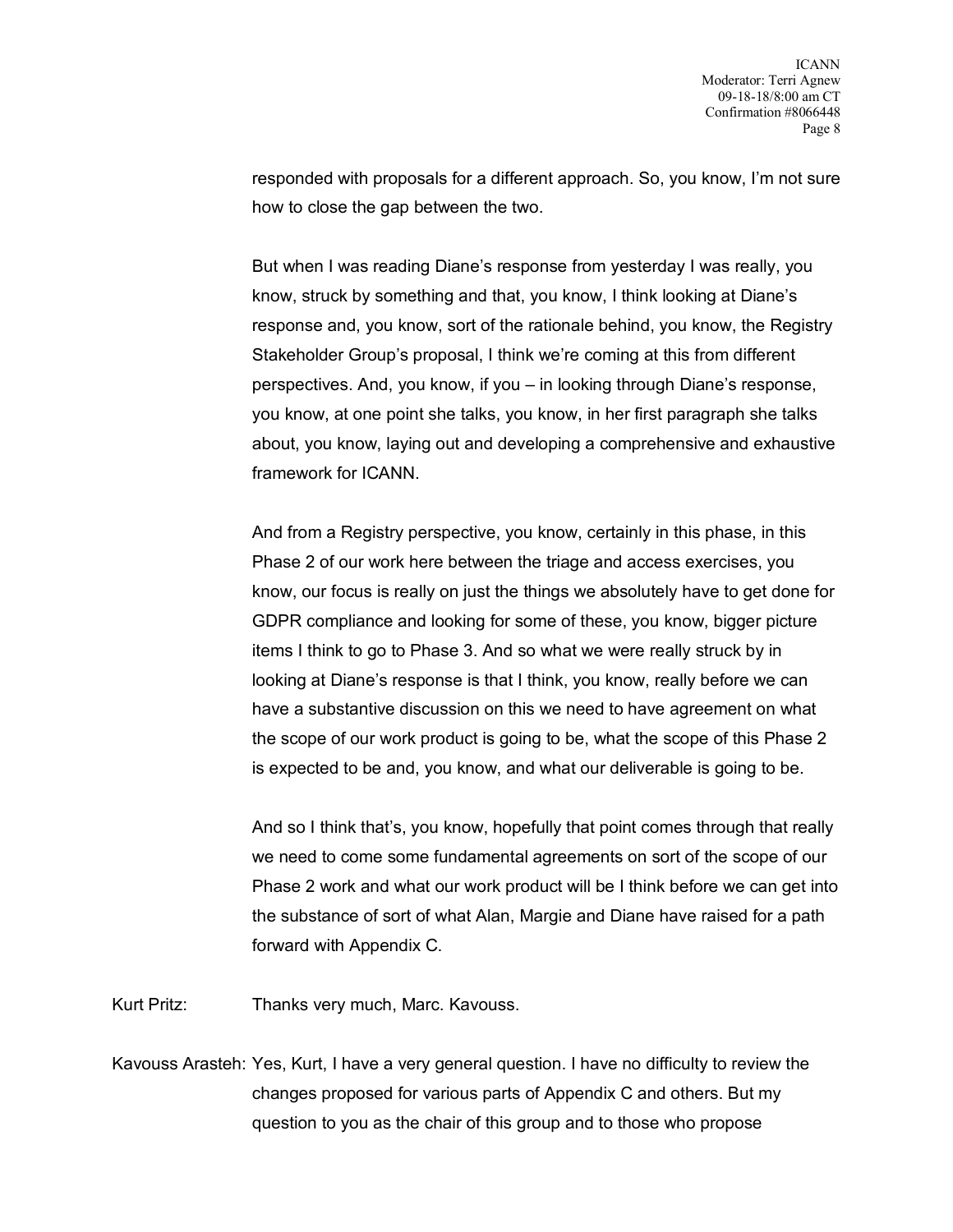modification is that to what extent the proposed modification once agreed would be in full compliance the remaining part, what is agreed would be (unintelligible) would be in full compliance in the GDPR? Do we miss anything? I have read this booklet 99 articles, only one time, I have do for the second time, but I wonder whether all these changes would be – would respect to be compliance with GDPR.

So we should have this assurance that the changes proposed would still remain to be – the remaining document to be in compliance with the GDPR and nothing will be left from that, for instance, identification, many people they propose to delete that. I have read identification many, many times, identification, on identified, identifiable, so just my general question, I don't want to prejudge the (unintelligible) but I just want to have the assurance that we need to remain and respect fully the GDPR. Is it that in the agenda? Thank you.

- Kurt Pritz: Thanks, Kavouss. Yes, I think that's right. I think that's the threshold question and any – not only in any change but in any place where we can (unintelligible) the language of the temporary specification for our policy. Hadia.
- Hadia Elminiawi: So I won't speak about retaining the Appendix C or not because I have no strong opinion there. But the only thing that I think that is in there and needs to remain whether in the appendix or else is the processing activities in relation to the GDPR as this is not present elsewhere in the temporary specification and we need to ensure that these activities are going to be carried on and in compliance with the GDPR. So that's the only thing that I think should necessary remain whether in the appendix or somewhere else. Thanks.

Kurt Pritz: Hadia, could you just repeat the activities you were referring to again? I missed that for some reason.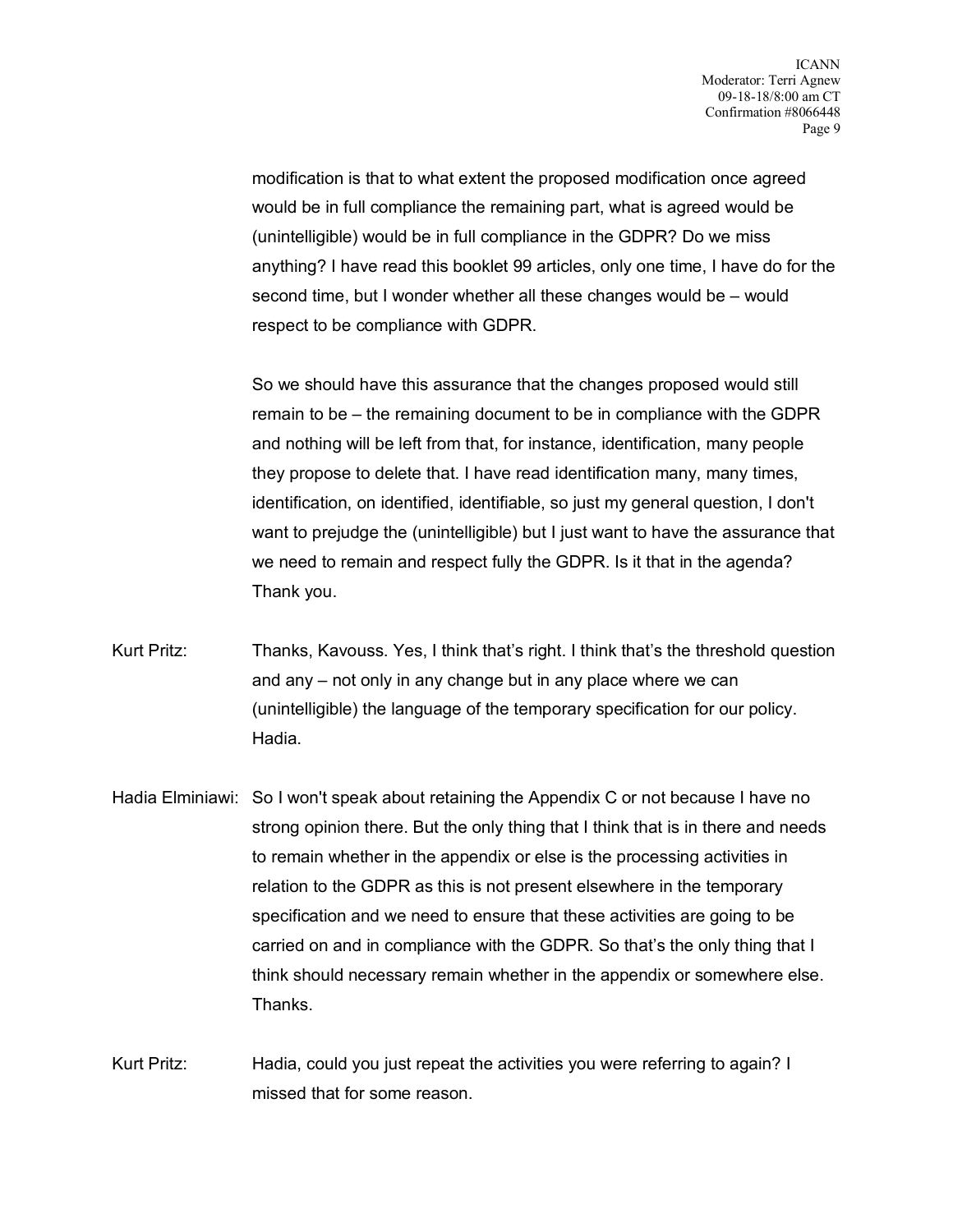Hadia Elminiawi: Okay. (Unintelligible) the kind of activities (unintelligible) collection of registration data from registered (unintelligible) registration data from registrar (unintelligible)

((Crosstalk))

Terri Agnew: …sorry for interrupting, but it sounds like your audio is cutting up now and it's very difficult to hear what you're saying. Are you able to adjust?

Hadia Elminiawi: I'll try to type in; I don't know what's wrong with my mic. Thank you.

- Kurt Pritz: Okay thanks, Hadia. Diane.
- Diane Plaut: Sure. Hi, Kurt. How are you?
- Kurt Pritz: Good.
- Diane Plaut: I want to comment on the different talk about the comments that were made by Marc and reflect on what Kavouss said, as well as Hadia and Thomas. I think that the – our goal is to follow what the charter says, to follow what the scope of this EPDP is as laid out in the charter. Now the charter was created with a lot of thought in making sure mission was to find compliance with the implementation of the GDPR as the baseline data protection – global data protection law in the world right now, certainly of course taking into account other data protection laws.

So whether we – we need to look at that like everybody is saying and compliance is the key. So it seems very cosmetic to me to try to break it down in Phase 1, Phase 2, Phase 3, to backtrack. To delete Appendix C would be to do that because in creating the charter and creating this temporary specification, a lot of work went into it and thought because ultimately compliance with the GDPR, as we all just – as everybody just took the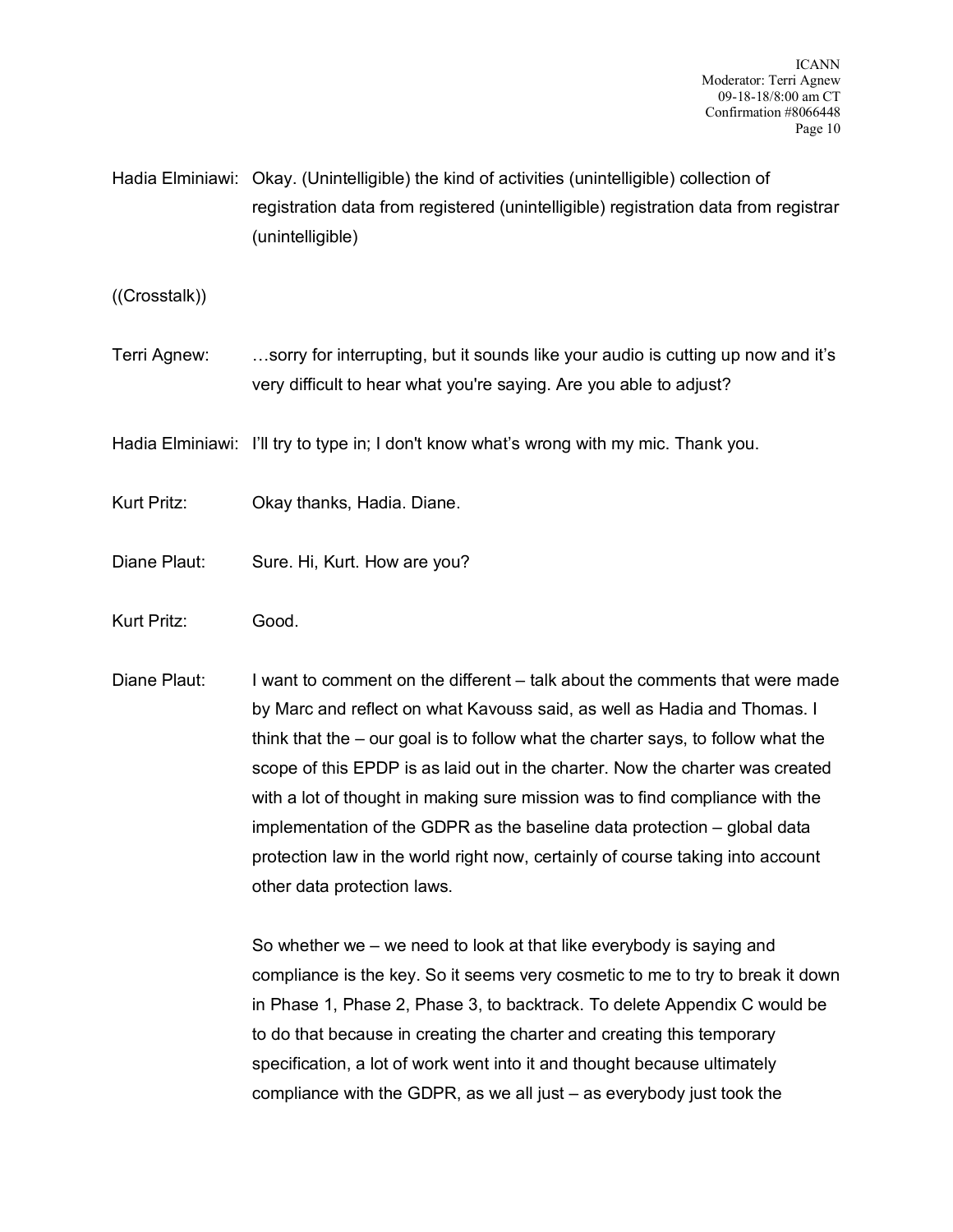training appreciates, is a laying out the specified purposes and (unintelligible) in legal bases, and the purpose of Appendix C is to do that clearly.

And as supported by ICANN's bylaws and the charter, that's what Appendix C does for the data subject. Now the contractual – further contractual obligations of registries and registrars is a separate issue. And so I don't think that at this juncture, whether we call it Phase 2 or Phase 3, that to delete Appendix C is helping us at all, in fact it's really taking us back. And I appreciate that Thomas feels that, you know, perhaps the format should be different, the legal bases and purposes could be laid out differently, but fundamentally it's the same exact information that we're going to come down to.

So I don't see how this isn't exactly within the scope of this EPDP, it exists, its subgroup, its correct for the most part and it provides the data subject with the information in compliance with the GDPR.

Kurt Pritz: Thank you, Diane. Alan.

Alan Greenberg: Thank you very much. As we seem to have an echo from someone if staff can try to find that? Oh, okay it's gone. As you mentioned before, the – it is an appendix because it's an addendum to a specification, a contract clause, essentially a clause of a contract, so whether it should be an appendix or some other form, I think is moot and I don't think is worthy of us spending a lot of time debating.

> Thomas is right, a significant part of Appendix C is simply reciting GDPR rules slightly reworded. And I don't believe we need to do that. However, there is also part, it's specifically the table at the beginning, which is talking about the legal justification of why we're doing these kind of things and we use glib terms thereof we have a legitimate interest, and I think that's where we need to be spending a fair amount of time to actually define what the interest is.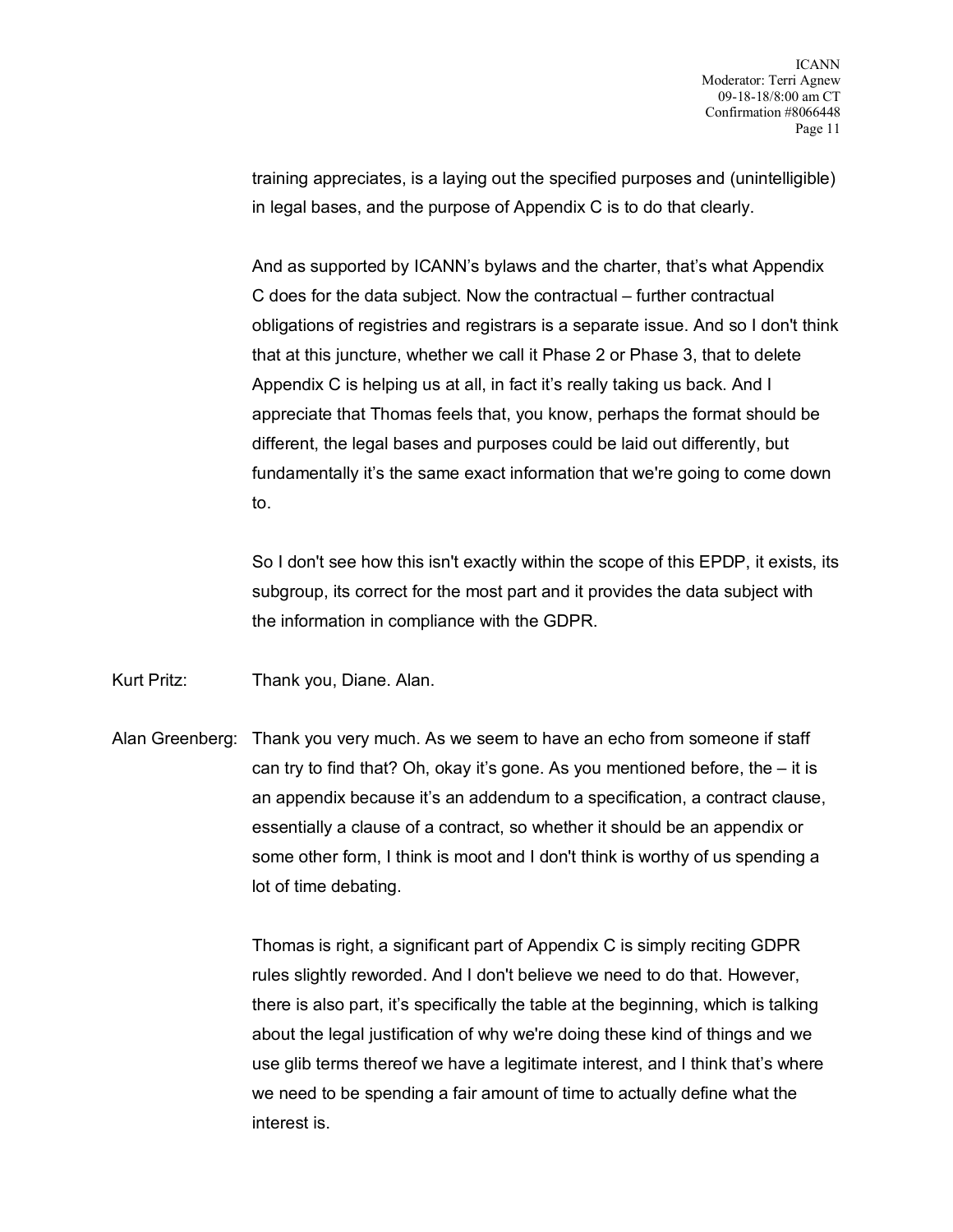The GDPR says we need to specify why we're collecting the data and we can only use the data for specific purposes. Simply claiming legitimate interests where we don't go a lot further along the road of saying why we're collecting that data I believe is going to get us into problems, it's going to make it hard to justify or impossible to justify why we want to do some of the things that I think we need to do with this – with this data and I think that's where we should be focusing our interests.

So to glibly saying delete Appendix C I think is wrong but there is no need, in my mind, to repeat the rules of the GDPR there in kind of level. We may want to refer to them, but I don't think we need to replicate them in ICANN's policy and certainly if we try to replicate GDPR rules, we're going to be in a horrible place going forward when we try to adapt to other privacy legislation in other jurisdictions. Thank you.

Kurt Pritz: So what I've heard so far is that – is that, you know, Alan came in behind this and in his memo he understands the reasons for including some of the material but also says some of these other sections are prescriptive and need to be deleted. And, you know, the memo is a lot deeper than that so if you haven't read it, you should. And then Thomas, you know, in all of this then Thomas come in and said Appendix C you know, paraphrases a lot of GDPR and that's – we should ascertain why that is but it's probably not useful to paraphrase the law either cite it or have something.

> So those are the two areas where I think we should relook at Appendix C, one is to cast an eye over what's left to see if there's some operational blocks to making – prescribing that in this; and then secondly, you know, achieve the aims of what, you know, Margie and Diane are talking about but do it in an appropriate way and an appropriate part of the document. And then finally, I just want to agree with what Alan said, and that's what we're going to spend the lion's share of time at this meeting. Marc, sorry, I interjected but we're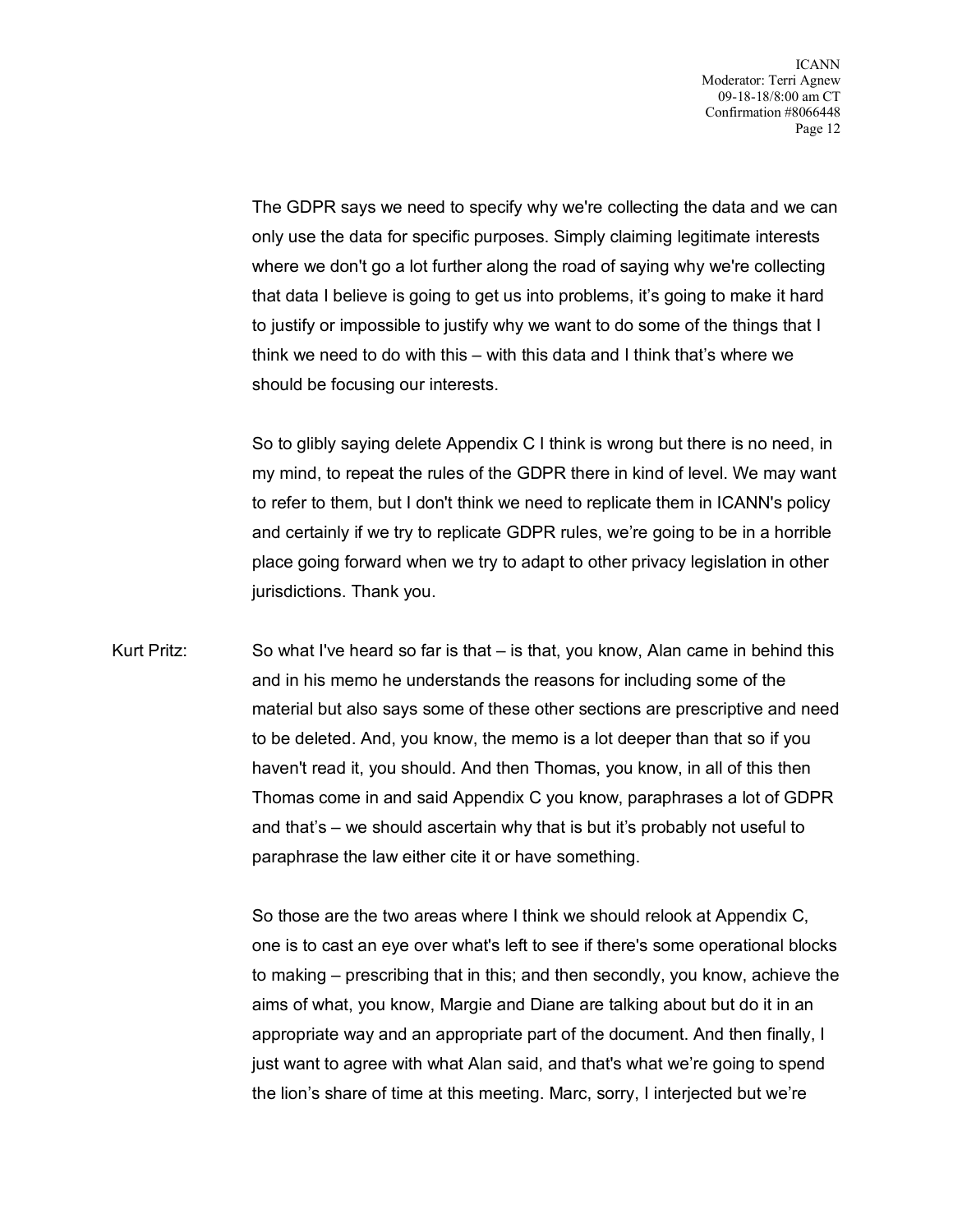kind of going around the cycle again so I wanted to say – stop for a second and then please go ahead.

Marc Anderson: Thanks, Kurt. This is Marc Anderson. You know, I raised my hand to respond to something Diane said where, you know, she stated that, you know, she seems to be looking at Appendix C as laying out the purposes and the processing activity and purposes and justification under GDPR. And, you know, I guess, you know, fundamentally that's not how I view Appendix C at all. And in fact as you pointed out, you know, we have, you know, we have the 4.4 purposes, you know, purposes discussion to go through and there we have to agree on the purposes for each of the processing activities and make sure there's a legal basis associated with it.

> You know, and there I think, you know, we have some of the disconnect. I think some of the things that I'm hearing Alan and Diane argue for as reasons for keeping Appendix C and here I, you know, I agree with Alan, I don't think it matters if we call it an appendix or what we call it, you know, but some of the reasons why they're arguing for keeping Appendix C you know, I think from a Registry standpoint we agree these are things that need to be kept in; we just disagree that Appendix C does any of those things or really adds value to, you know, to the document.

> So, you know, I'm not sure exactly how to bridge that disconnect because we seem to be slightly off in, you know, we're not quite seeing eye to eye, we agree in some principle but maybe not in execution. And, you know, and again maybe, you know, I encourage everybody to go back and reread the, you know, Alan's document. I think he does a really good job of laying out, you know, our rationale for why Appendix C is not necessary and how, you know, the important principles and points from Appendix C are covered in other areas and are in scope of our working group.

Kurt Pritz: So I don't know whether the approach is to – well let's go to Kavouss and then I'll suggest a next step from there. Kavouss?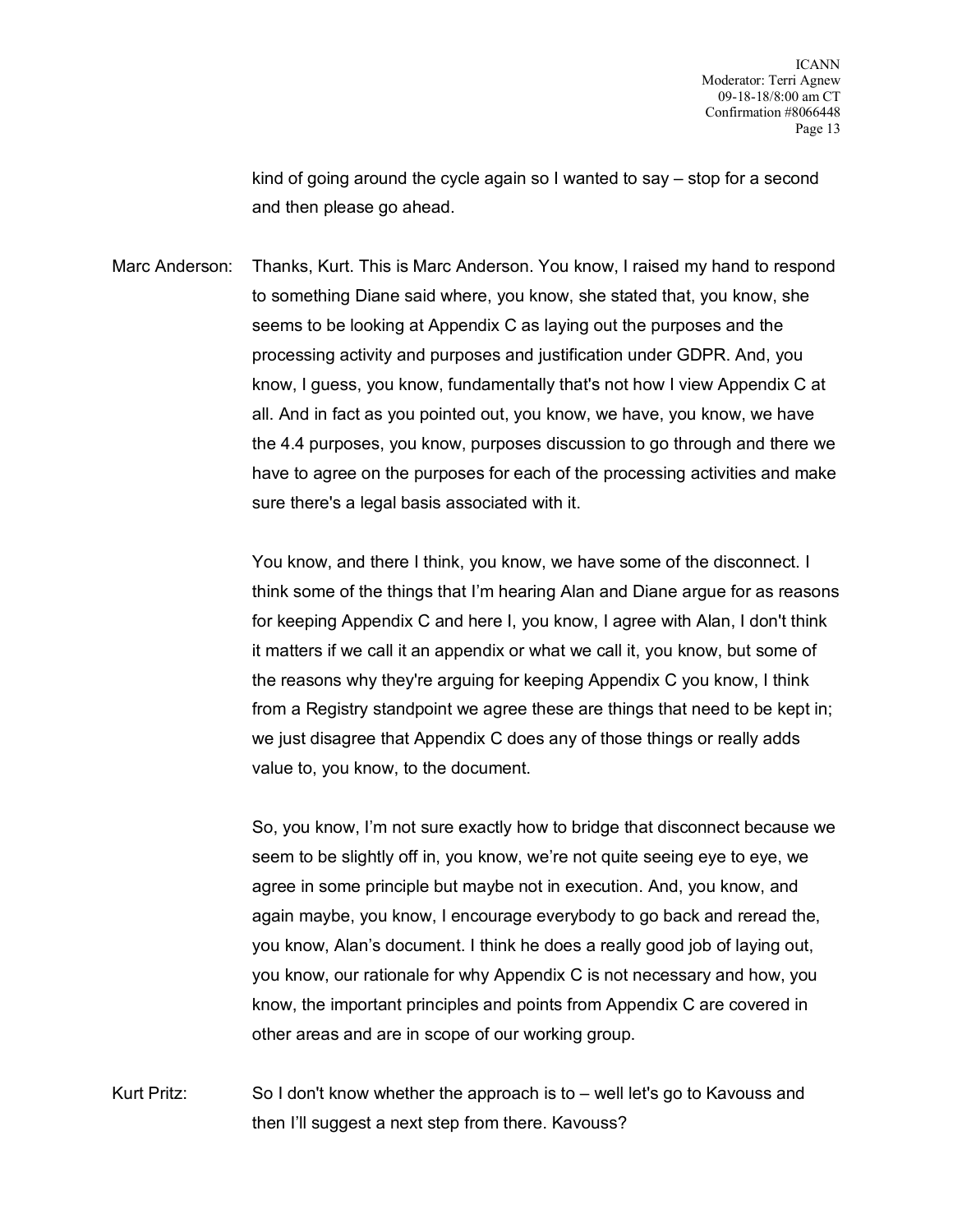ICANN Moderator: Terri Agnew 09-18-18/8:00 am CT Confirmation #8066448 Page 14

Kavouss Arasteh: Yes, thank you. I thank Marc for the intervention. Several times he mentioned that we don't need these because they are elsewhere, where they are? They might be within the 99 articles spread over various article different manner and so on so forth, but what is the problem to put all these together in a selfcontained, self-sufficient supporting document for the readers not having the knowledge of Marc and others to know that what is the role of the registrar, what is the role of the registry, what is the role of ICANN and so on.

> What is the problem spreading 99 articles does not serve its purposes for the people that may not be familiar totally with all of these things. They find a very good supporting document using everything relating with data, registration, and process or requirement, data processing requirement, sorry, data processing requirement.

> Still I'm not convinced what is the problem. Does anything have a fear that this may have danger for them, they have risk for the job or they don't want to do something, they want to be hidden somewhere? It is very clearly mentioned here, so what is the problem?

> Still I am not convinced the problem and I'm not convinced that it is elsewhere and this article we have to go and put article – could someone who proposed the deletion of that going to this appendix on Principle 1 up to the end and indicate is found in Article X, is found in Article Y and so on so forth whether fully or partly and so on so forth. Still I don't understand either that is here is totally wrong, that we have to blame those who have prepared this, or they are right, they have taken from the GDPR various elements from various articles and put them together which serve a good purpose. I'm sorry, I am not convinced for the deletion. Thank you.

Kurt Pritz: Thanks very much, Kavouss. That's a good point and related to what I think the next step should be, and that is – and I don't know the who yet but I'm going to kind of zero in on that. So, you know, what I did is I took Margie's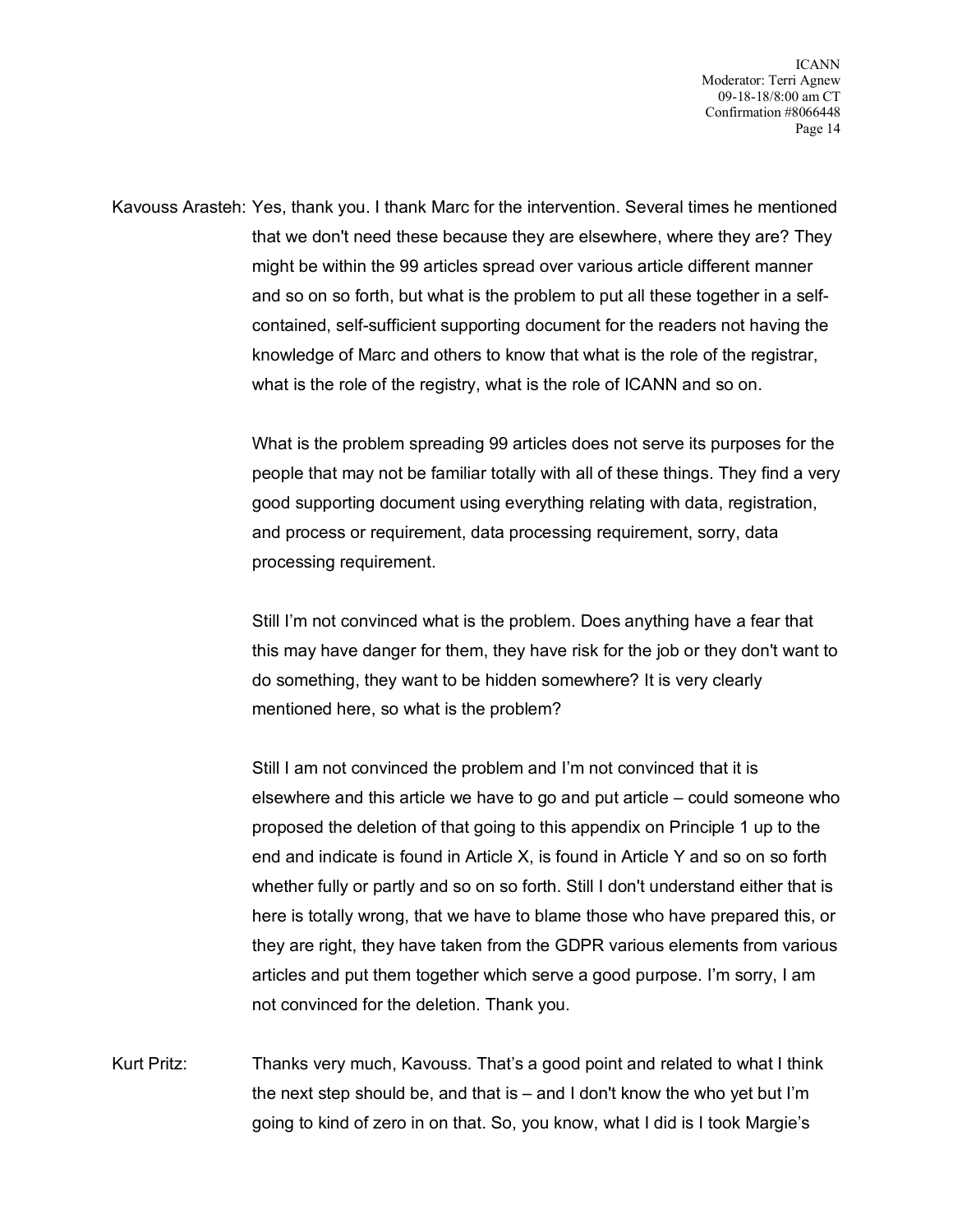memo and sort of dispassionately marked up this appendix. And maybe the next step, or what could be done instead is to, you know, take Margie's memo and look through the temporary specification and find that, you know, define the goal Margie had and then find that in the temp spec or if it's not there or needs to be augmented in some way do that augmentation.

And given Thomas's comment, you know, do that augmentation in a way that precisely reflects the wording in GDPR and not a paraphrasing of it. So I think that's right for, you know, taking from Marc and – Marc, Thomas and what Kavouss just said, so I think the next steps would be to find those things that Margie mentioned and either find them in the temporary specification or insert them into what's going to be the new policy in some way. I don't think things should be repeated; I think things should be clean, and state them in a clear succinct way. And if some of those things are inappropriate then have the debate about those.

And I think, you know, I don't know, so let me defer maybe to Marika here, but do you think this is – unless there's a volunteer in the group that wants to – oh Margie's got her hand up so go ahead, Margie. Margie took her hand down.

Margie Milam: No, Kurt, it's Margie, sorry. Yes, I think your approach makes sense. In my suggestion I wasn't trying to duplicate things that are already in the temporary spec or other parts of the policy we're building but I do think it's important to identify where there is – where it doesn't exist and then make sure that that is somewhere whether it's an appendix or in, you know, in the body of the policy. I don't really care, but there are certain sections in there so I think your suggestion of having staff go through and identify what doesn't currently exist elsewhere would probably be a good exercise and then that could focus the attention of this group.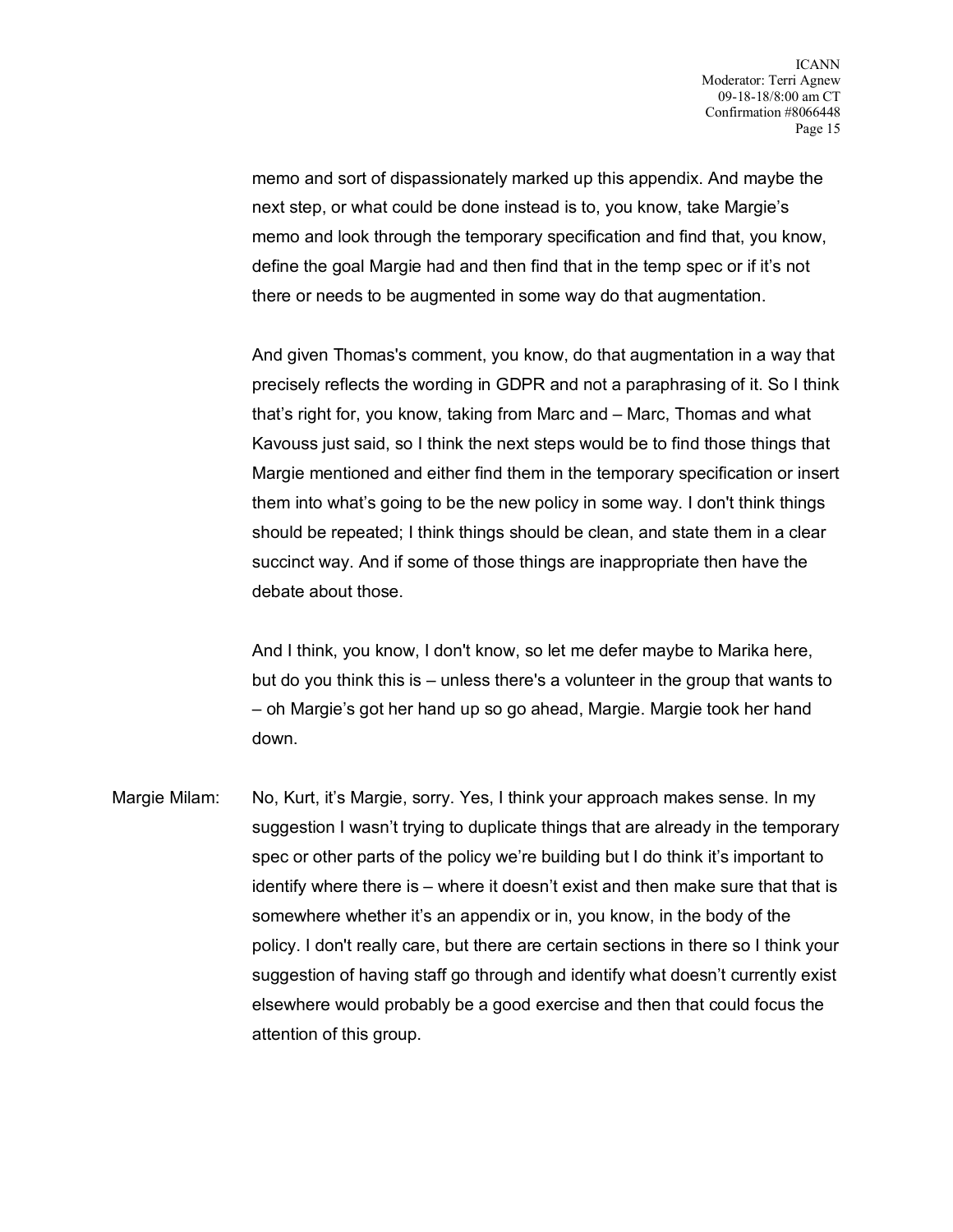ICANN Moderator: Terri Agnew 09-18-18/8:00 am CT Confirmation #8066448 Page 16

- Kurt Pritz: Thanks very much, Margie. I'm just looking at the chat for a second. And I don't know if somebody from Marika, Berry or Caitlin can sign up to this? Marc, do you want to speak?
- Marc Anderson: Thanks, Kurt. This is Marc. I just want to ask, you know, Margie a question to follow up. You know, in, you know, maybe you can do this offline if it's easier but I'm not sure I completely follow what sections you're concerned are, you know, are not covered elsewhere. So I was wondering if you could follow up on that in a little more detail. And, you know, are you talking about like just the, you know, like the processor or coprocessor, you know, controller designations or is there something else specific that you're concerned about? I guess I'm just looking for a little more detail because I'm just not quite following what, you know, what you think is in Appendix C that's not, you know, covered elsewhere.
- Margie Milam: Sure, if I can respond. So if you look through the redline and I didn't have a chance to look at it before this call, but you'd see things like standard terms applicable to third parties; you see things like standard notices to registrants, you see the principles in Section 1. And those aren't just recitals of GDPR, those are actually applications of the principles as it applies to the Whois system. And so that's really what I'm looking for is where the GDPR principles are applied specifically to Whois in a way that makes it clear for all of, you know, contracted parties, the registrants, the people that access the data, the ICANN community.

And so I agree if it's simply a, you know, a recital of GDPR with no real applications, then that's a separate issue and we will want to think about how to apply it. And if we really can't come up with a way to apply it to GDPR then there's really no need to put it in the policy in some way. So those are the things that I'm talking about or like the things like asking for specific requirements related to security of the data, that's, you know, I think that's an accountability principle that is important for ICANN to reflect in its policy.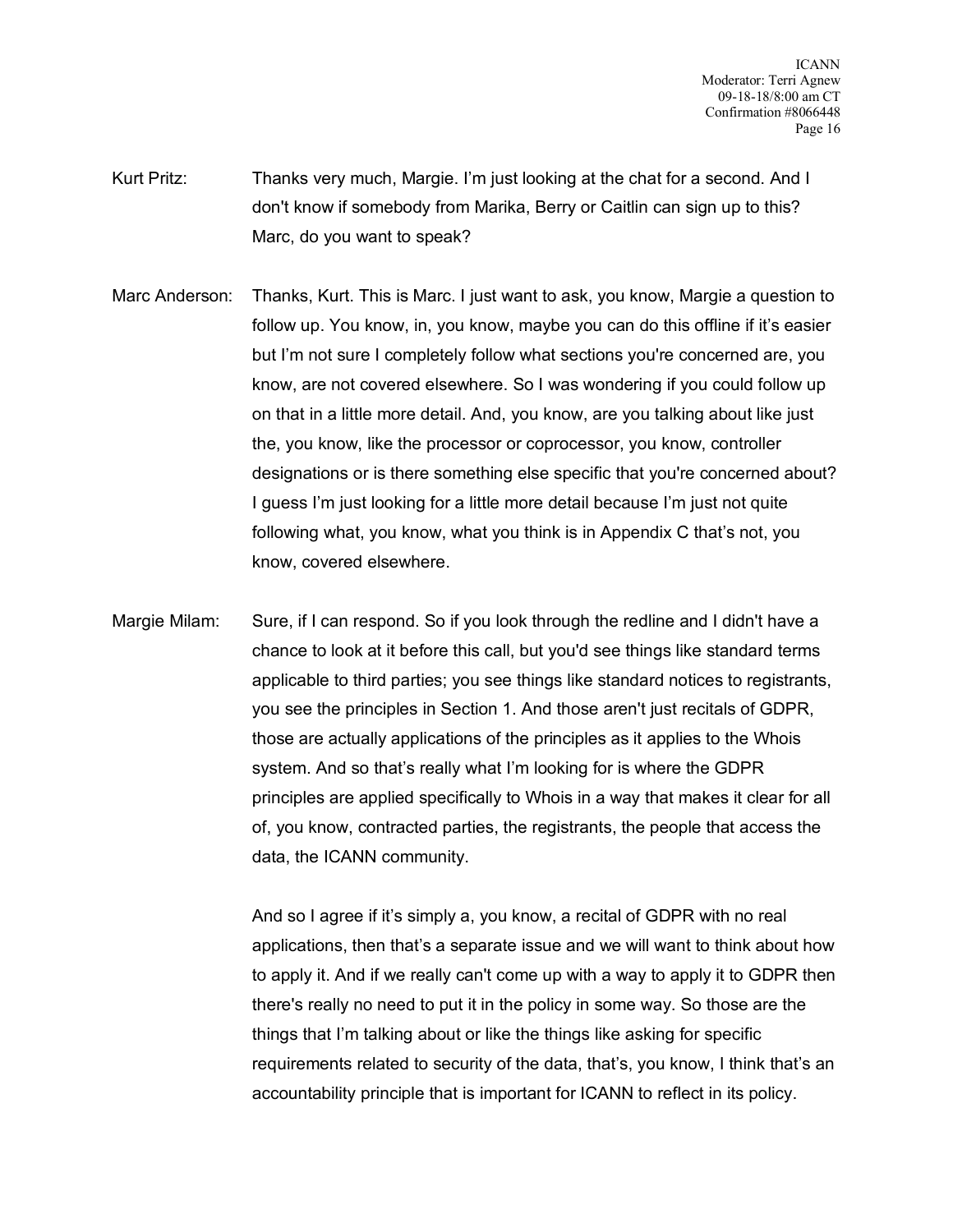And I don't think it's sufficient to just say as required by GDPR, I think that that's an area where we could be more specific and show how it should apply in the context of the domain name system.

Kurt Pritz: Before I get to Kavouss, Marc, do you want to reply to that?

Marc Anderson: Thanks, Kurt. You know, I raised my hand initially because I wanted to reply but now I think maybe I want to circle back with my colleagues there so, you know, I understand the points you're making, Margie, I'm not sure I agree I guess in principle that some of those things should be part of the policy recommendations that we're making. You know, I think some of the things you're talking about are, you know, contracted parties have an obligation to comply with GDPR, you know, whether we put it in the policy or not.

> You know, and so, you know, we, you know, we have to follow the law. And so putting, you know, principles that apply to GDPR in a policy, you know, I'm not sure that that's exactly our task here. I think we're developing, you know, policy for what, you know, what contracted parties must do around the processing of registration data. You know, so I think, you know, I think maybe this goes back to my initial point in that we need to be, you know, we need to come to agreement I guess on what is the scope of, you know, what we're trying to do? What is the scope of the policy recommendations we're making and what is our work output supposed to be?

So I'm not sure we're, you know, we're, you know, I'm not sure we're completely disagreeing; I think we're just not coming at this from the same place as far as what the scope of our, you know, what the scope of our job here in this working group is supposed to be.

Kurt Pritz: So if I could – this is Kurt – if I could just interject? Very specifically on this issue and our scope, you know, I think the document we're creating has to have the, you know, we have to apply our judgment so the document we're creating as the right amount of specify. And so if standardized notices are –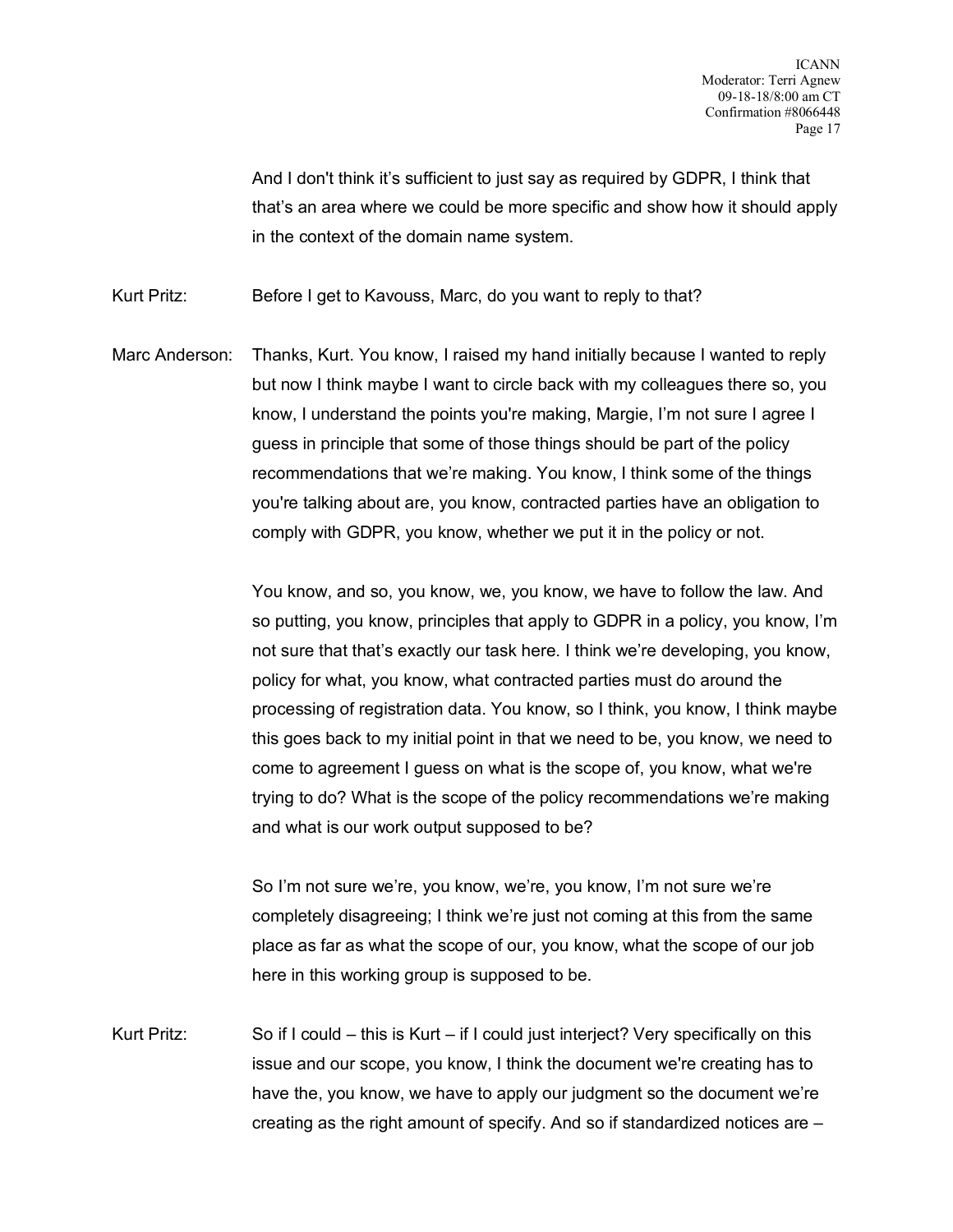would be beneficial, you know, to implement and, you know, the benefit outweighs the detriment then that should go in. But I think we have a sort of a broad remit to decide what sorts, you know, how specific we are in this document, has to do with, you know, that sort of balancing.

So and I also just want to mention that, you know, some of the things – so Marc, I'm really glad you're going to take this back because I think it takes a measured response. So those things – some of those things that Margie mentioned didn't strike me as principles, they struck me as, you know, sort of directive, you know, standardized notices and things like that. So and so that's the question is whether things like that are appropriate and should be included in this. So forgive me for saying all that. Kavouss.

Kavouss Arasteh: Yes someone very rightly mentioned that we are turning around ourselves many, many times. It was said that this is the third meeting we're talking about Appendix C. I think the best way is that put it to the responsibility of the ICANN Board liaison to indicate where these terms, clauses and text comes from, one article, two article, identify them and then we will discuss if it is redundant we will delete that, if it not redundant we could decide whether we still prefer to have it in a self-contained, self-sufficient document or we leave it to those various different articles and transfer the responsibility to each reader or each application of that to go and to find out what is the situation and so on. This is one point.

> The other point I don't agree with some people saying that this appendix only help registry and registrars, I don't know whether they help or not. But they said that our duty is to have policy of ICANN. Does or do registry and registrar not part of the ICANN? Are we talking of ICANN the Board, ICANN the organization, or ICANN the community? I don't agree with that, that our duty is to prepare policy for ICANN, what is ICANN? We are talking of ICANN the organization or ICANN the community? So registry and registrar.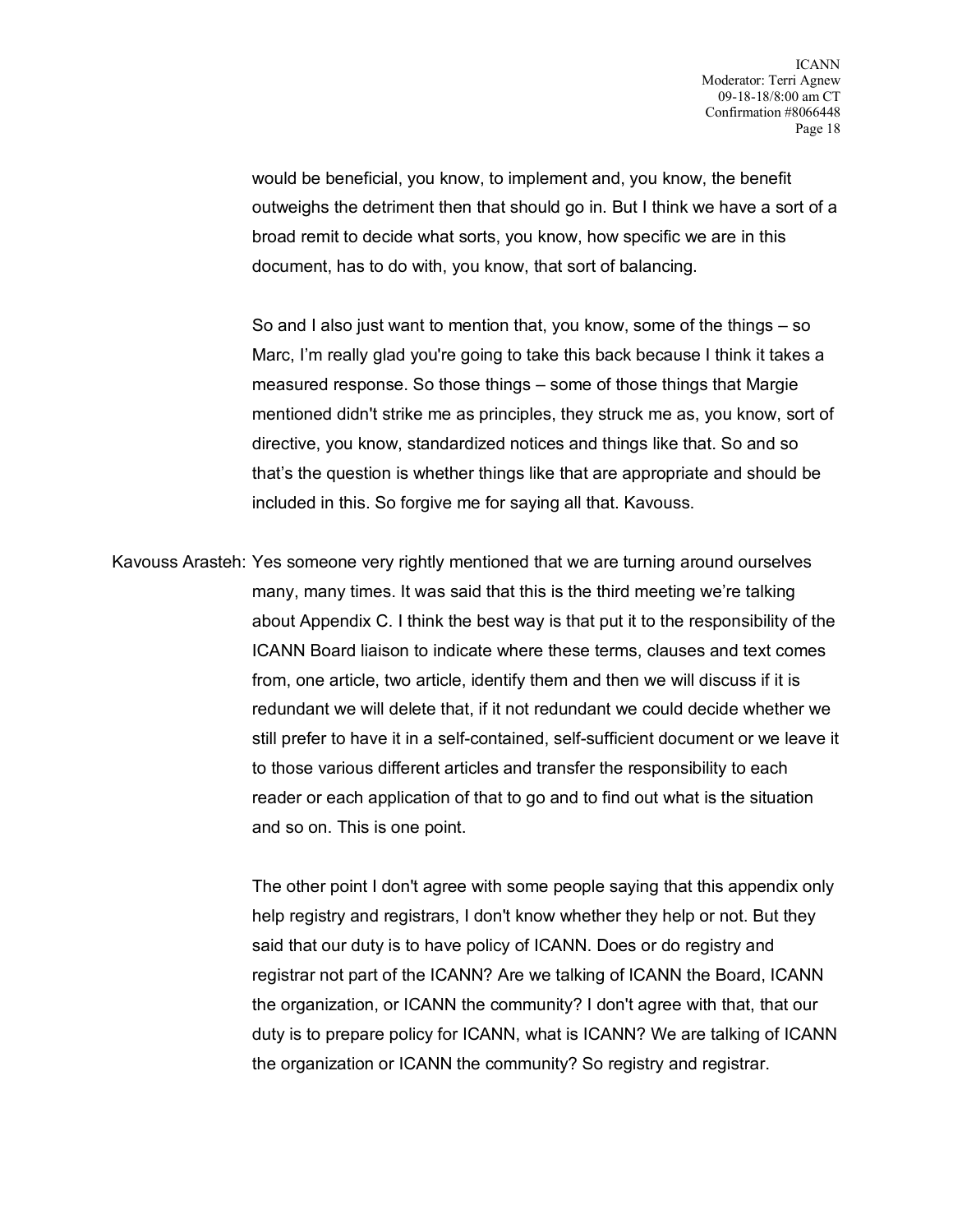And apart from that, we also are very interested to see these elements to be somewhere to easily identifiable and easy look at. Still I don't believe that we should delete everything and not have any appendix. We should give another reference to the appendix as supporting material and so on so forth. But I don't think that we should delete anything before we have that identification that I think Board to prepare this document and approve that on 17th of May, 2018 is responsible to identify where or somewhere they have taken this and put them together. Thank you.

Kurt Pritz: Thanks very much, Kavouss. Milton.

Milton Mueller: Yes, Kurt, these comments are primarily directed to you as the chair of this committee. We've just spent half of our meeting on an extraneous agenda item. I don't know how we got – how this got prioritized. I think it's very evident from the discussion that it should not have been prioritized. And I'm – I really think that we need to have better management of our agenda. We have to focus on the things that are essential to the temp spec and that is what data is collected, what are the purposes and what data is going to be redacted in public Whois.

> It's simply unacceptable for us to keep getting distracted from these fundamental issues onto things that are secondary and that may not even be controversial once we've decided what data elements are actually going to be collected and what are going to be disclosed. So can we get off Appendix C? Can we just drop it? It's not getting us anywhere. It's a waste of time and I think I still don't understand how we even got on this.

Kurt Pritz: Okay, Milton, thank you. So I'd like to just close this with the direction to staff to take on Margie's comments and at a time convenient, match them up with the rest of the temporary specification and see how that fits. So let's, if you could put the slides back up?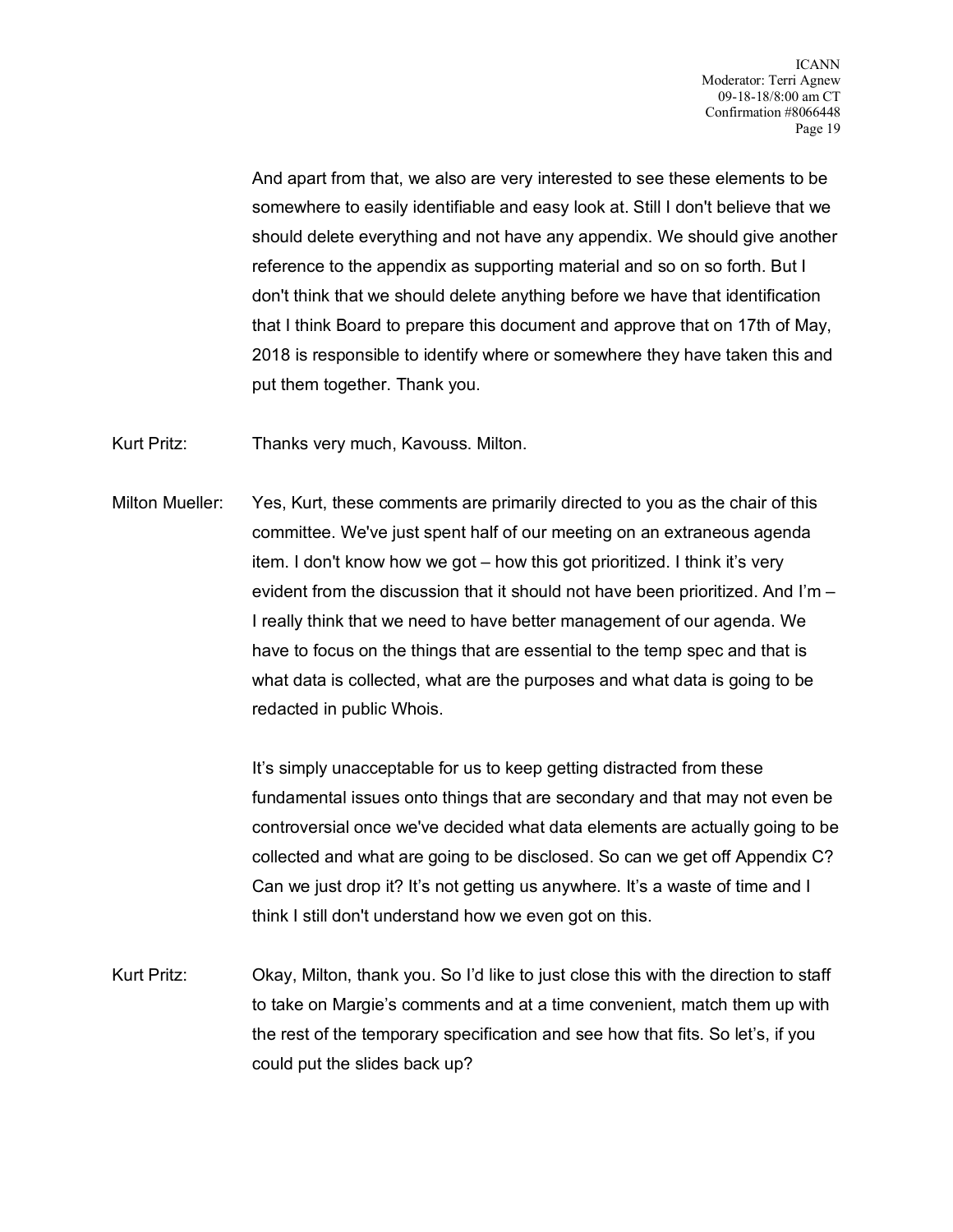With regard to the purposes of processing GDPR data for processing registration data, there were two documents that were created. I think the most important one is probably the latter one that was distributed with the meeting materials and is an overview of the purposes that Thomas and Benedict worked on in preparation for us.

So I think, you know, this is sort of an overview slide, but in, you know, when we get to the end of Section 4.4 I'm sure we will have answered these charter questions and so what we're going to do here is just briefly discuss the recommended changes to 4.4, the overview section over the 13 subsections, and then go onto the matrix that was created by Thomas and Benedict and undertake a really specific task that I think we can get through in this meeting that will be good preparatory work for the meeting in Los Angeles.

So there's – these next two slides I just want to check with Thomas and Benedict, so their recommendation on the overview section, I'm sorry, on Section 4.4 really had to do with listing the six tests that are laid out in Article 1 of the GDPR for legitimate processing of data and saying that every purpose that we list in our policy should pass the test of one of these six or pass the criteria of one of these six items. So as we consider data processing purposes, we will test it against one of these six. So that's one question.

And then a second question is, you know, we decided that under the purposes we should separate purposes for registry processing of data, registrar processing of data, the ICANN purposes for processing data and then finally either purposes created by third party interests or third party interests regarding the processing of data. So my – what I take away from that is in our policy document the replacement for Section 4.4 would be sort of this format that there be four Section 4.4s and even though there'd be repetition of purposes amongst each one they'd look like that.

So I'd just like to – go ahead, Benedict.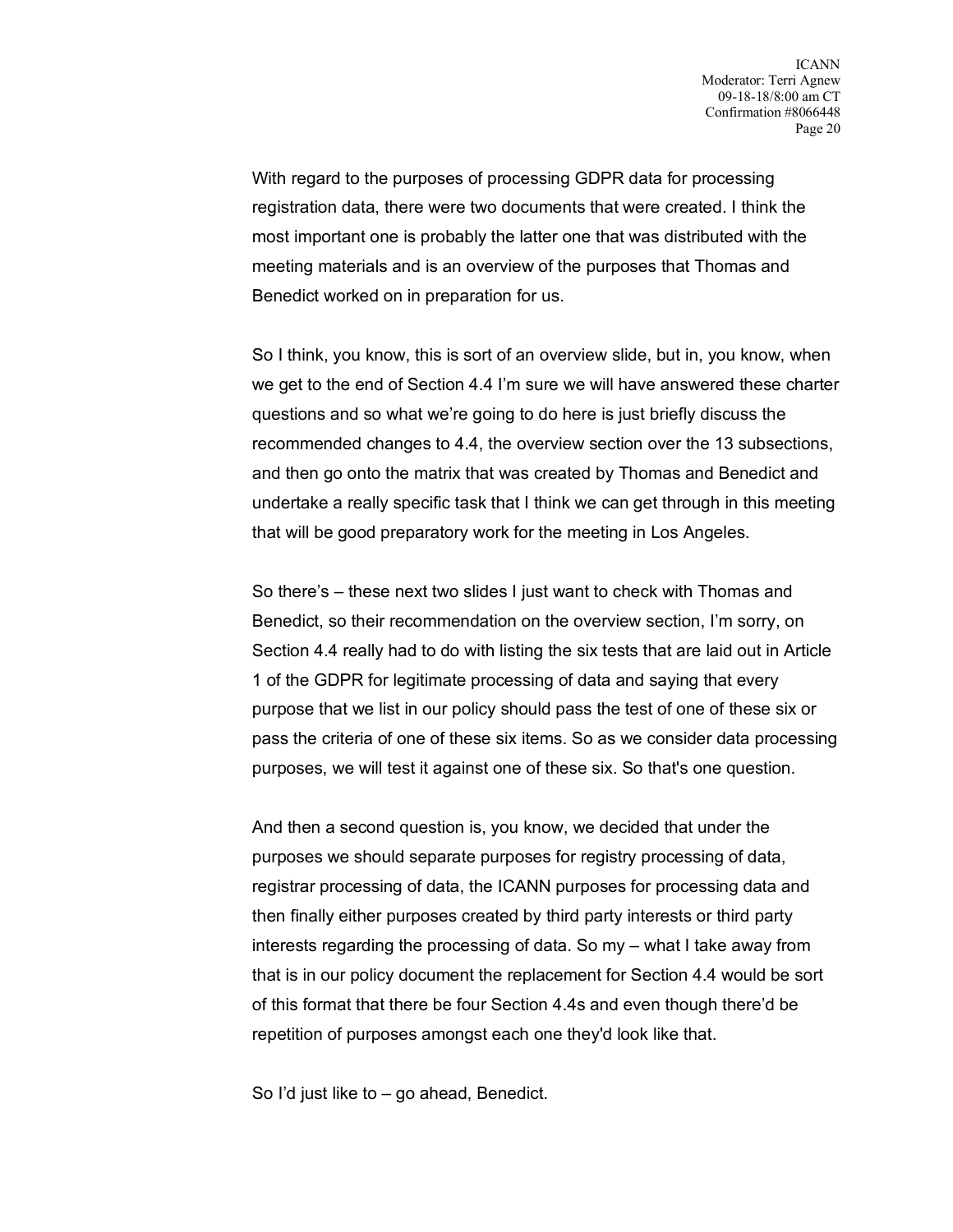Benedict Addis: Hey, I think this may be where I disagree slightly with Thomas. And I see this – what I've described before as a quasi-regulatory activity as the sort of top down activity of ICANN saying, here's our purposes and we're asking (unintelligible). I think these are allied to – these should be thought of as kind of joint purposes in making the domain name system work on a sort of strategic level so that we'd of course acknowledge that for an individual registration to work you don't need any Whois data at all, I think James Bladel has been pretty clear about that. But for the whole system to work, you need Whois and you need to be able to investigate and produce trust and all the other sorts of things.

> I think it's a real mistake to ascribe that to any individual player in the ecosystem. I think it's a joint interest and I think it's much better to put the sort of ICANN plus contracted parties, so A, B and C, together and then a firm D recognizing of course that Ashley's made quite a clear statement that there are some purposes that whilst they're things like, you know, antifraud and cyber security, that whilst they're processed by others, and, you know, there are – we acknowledge there are third party interests involved, they are some of those ICANN purposes, that's the first. So I'd distinguish just between first and third party purposes.

And the reason I say that is simply that I think we can – we just avoid going into the sort of mad taxonomizing that has strapped attempts to do this before. Thank you very much.

Kurt Pritz: Thanks, Benedict. That's a good clarification. Kavouss.

Kavouss Arasteh: Yes I see the common product of Benedict and Thomas very useful. They just want to rearrange the 4.4, rearrangement in the subject of purposes in term of registry, registrar, ICANN and third party and so on so forth is good provided that after that we do not miss essential point which are indicated in relevant article of the GDPR. If the remaining part comply with this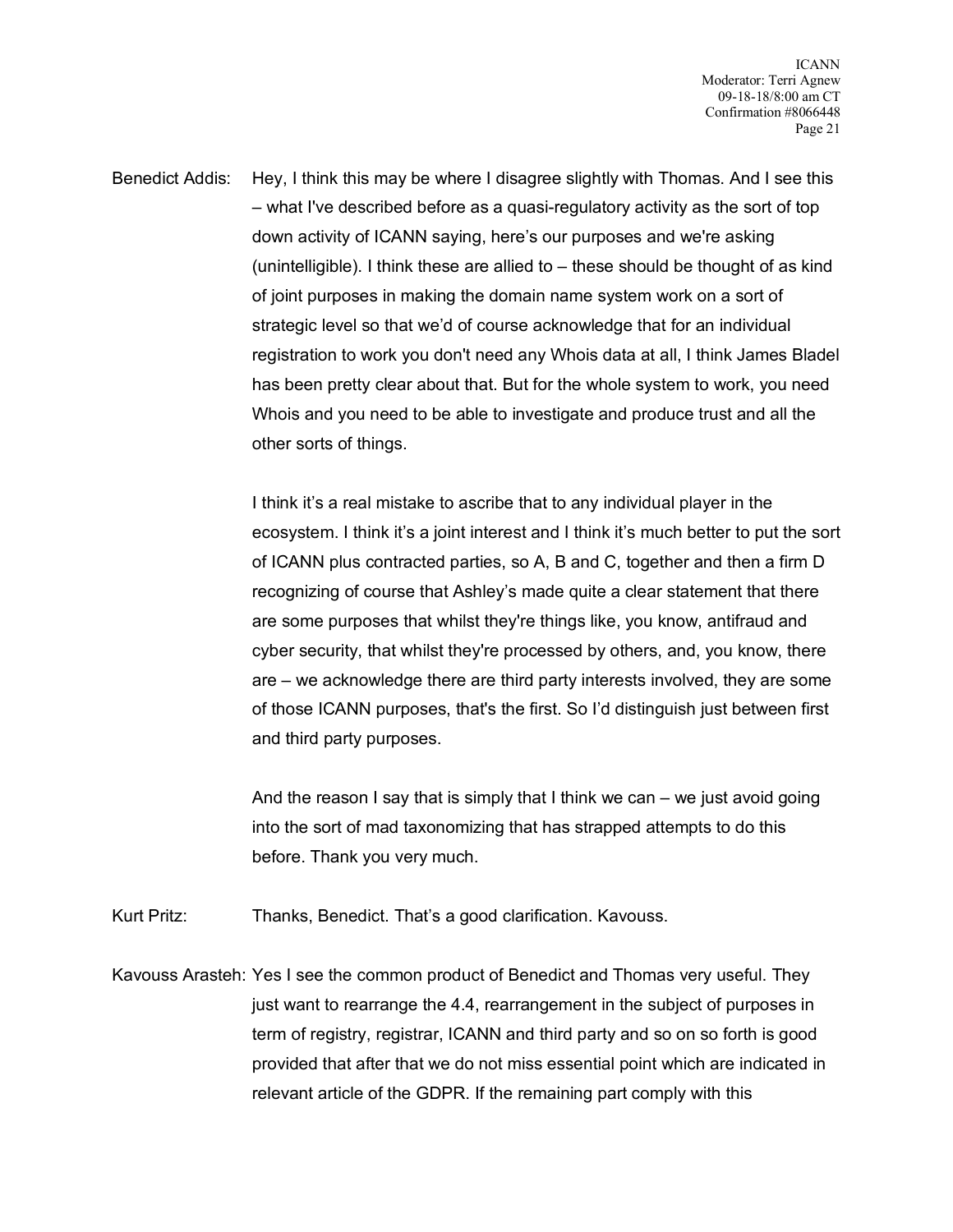subdivision we have no problem. I see it guidance for rearrangement, it may be better now, we know that who's purpose is what, so that is good.

So I think perhaps Kurt, if you agree you put this arrangement to the views of distinguished colleagues, if they agree with that then we go to see whether they (unintelligible) comply with what is already in the GDPR and maybe in the temporary specification. Thank you.

Kurt Pritz: Thanks, Kavouss. Mark.

Mark Svancarek: This is Mark. I'd like to thank Benedict for his comments. It's really – sorry, this is Mark. I'd like to thank Benedict for his comments, it's always refreshing when someone in this group says, you know, we're all in this together and we do share purposes in common. That said, I'm very fond of (mad) taxonomization to paraphrase Hunter Thompson, it's always worked for me. So I'm still advocating that we do this, you know, with an eye towards, you know, identifying the areas where they overlap.

> So, Thomas, it's kind of a thought exercise, it's not – we're not trying to totally atomize everything but for the purposes of having the discussion I think it is good to perform this taxonomy exercise.

Kurt Pritz: Thanks. Alan, I hope you don't mind if I let Benedict respond to Mark?

Alan Greenberg: No, please.

Benedict Addis: All I was going to say was fine but on your head be it. I think we'll get into, as I've just said in the chat, sorry that wasn't meant to come across aggressive, as we said – as I said in the chat, I think the problem then lies is that the exercise doesn't just end with the matrix, so the registries, registrars, ICANN on the columns, we then get into sort of 3D matrix where we then start talking about what kind of data is processed.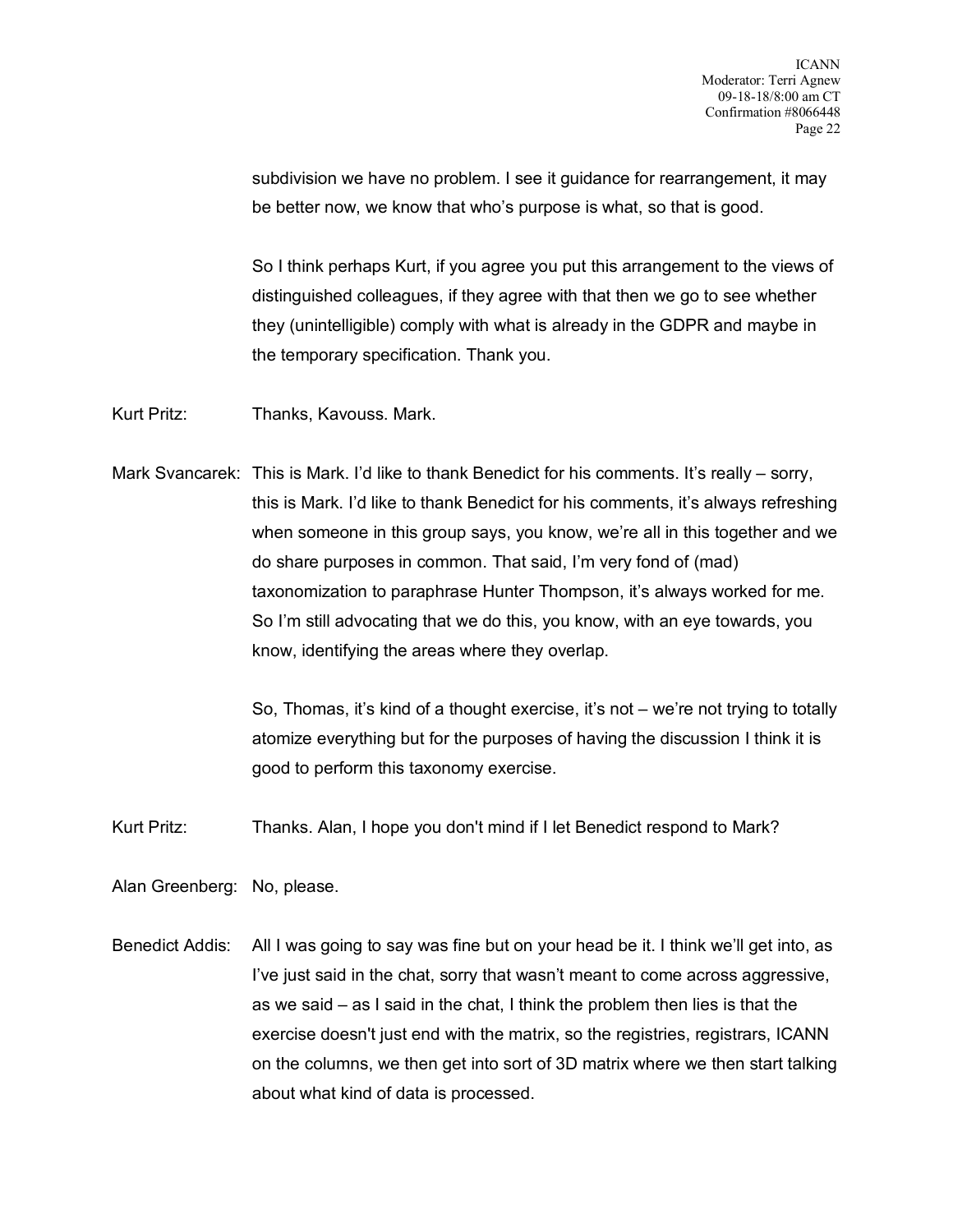And I think because each – because I don't agree that the parties processing requirements are all as aligned as they are for the purposes and I think you'll start to find this model falls apart. I don't want to be a Cassandra here, but I think you might find that the model falls apart when you start trying to pick apart processing sort of – so what data gets processed once you define the purposes.

Kurt Pritz: Thanks. Go ahead, Alan.

Alan Greenberg: Thank you very much. I guess I don't really care at this point which format we put the tables in and whether they're two dimensional or three dimensional, although three dimensional ones are awful hard to put on paper. I agree completely with Benedict that I think we – when we finally come to the real work we're supposed to be doing of defining what the purposes are for who to – for who is allowed to process the data, we are going to find significant overlap. I believe we will find the purpose is rooted in the ICANN Bylaws of why ICANN is making sure we have the data and then multiple people will get access to it for specific uses of that data.

> I don't think we're ever going to be able to itemize each use because there will be subtle differences, but I think we have to identify the generic uses based on the ICANN bylaw requirements for why we're collecting it. And, yes, we can present this in multiple different ways, I think we need to start doing the work and we may well find out, as Benedict says, that when we get a certain point we find out that the way we're trying to organize it is unwieldy and we will have to juggle it and, you know, invert the matrix or something like that. But ultimately I think we need to start doing the work and pick one method for documenting it right now and if we find it unwieldy then we'll have to change. Thank you.

Kurt Pritz: Thanks, Alan. Alan Woods.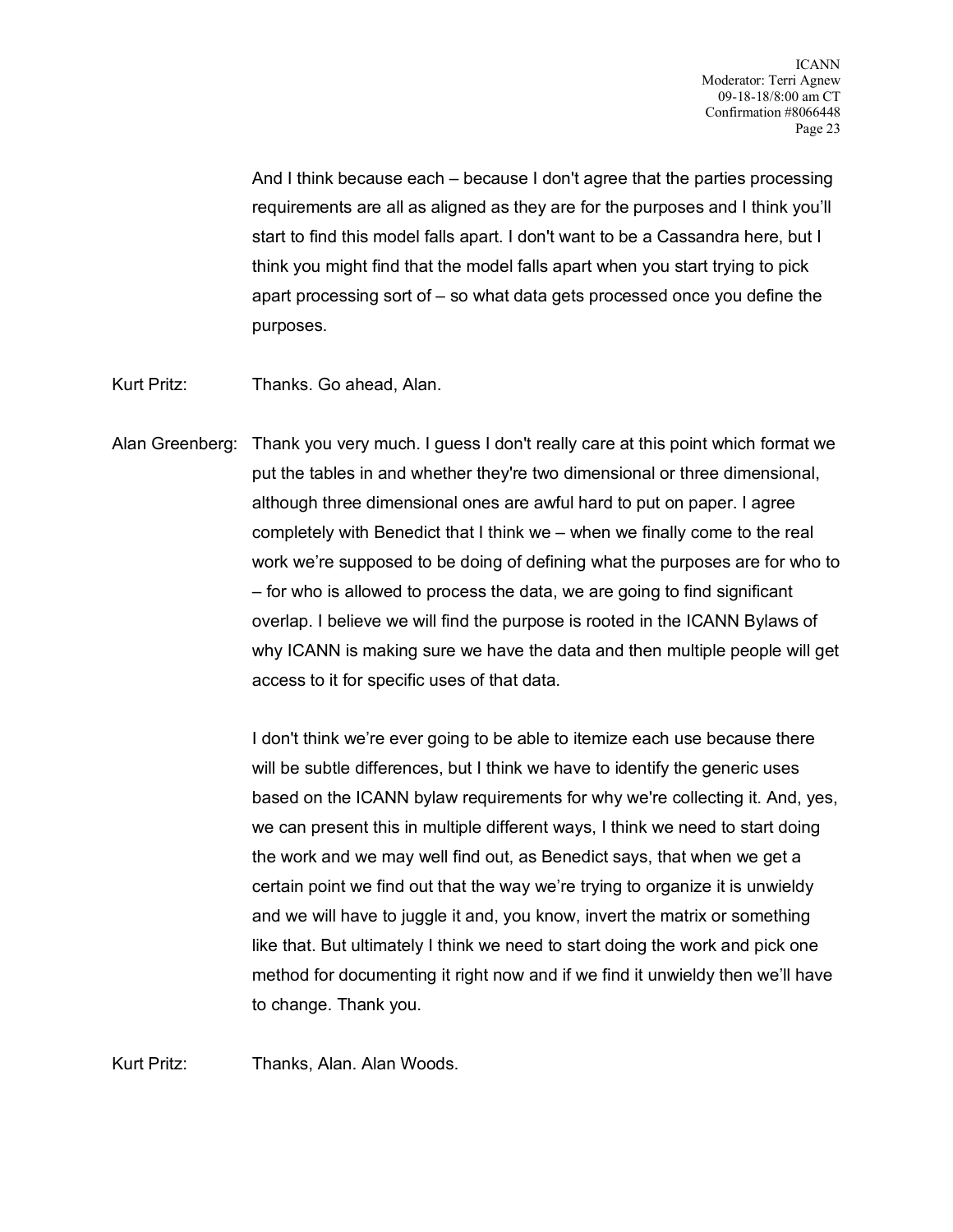Alan Woods: Thank you. I just want to make two very quick points just going back to the slides that you had up there. I don't want to sound like a broken record so I'll keep them short and sweet. The first one is that ICANN's purposes and the registries and the registrars' purposes are not necessarily the same thing. ICANN has purposes, the registries and registrars have shared purposes with ICANN but what we're talking about here are probably purposes that are only ICANN's purposes and not the registry and the registrars' purposes. We have to keep that in mind.

> And also, in the document as well, you're noting there that it says "the purposes of third parties," and I see Milton saying this in the chat, third parties do not have purposes, it is not their purpose; it is their interest, they're completely separate things. And we've really, really, really, really need to draw a line in the sand between what is the difference between the third parties' interest and an actual purpose of the controllers in this particular data – what's the word – ecosphere, shall I call it. So I just want to make those very clear points I have to.

Kurt Pritz: Thanks, Alan. Stephanie.

Stephanie Perrin: Thanks. Stephanie Perrin for the record. In many ways Alan has just made my point. We are going in circles, folks. I hope some people have now taken the training but unfortunately the training is, while it's very good I think, for length of time that takes to do it, it's not a bad little effort, it does not help us do a privacy impact assessment on framework that we're dealing with.

> And the problem, as I see it, is that the bylaws to which Alan keeps referring, I'm just going to hang up that phone and make them call back – require a privacy impact assessment. Everybody's assuming that the bylaws as ICANN has set them up, are some kind of gospel. They don't comply with data protection law. We have been told by the DPAs point blank over years, that is not up to ICANN to set itself up as a law enforcement data dump. I'm paraphrasing there. I do apologize for the phone, it happens every time.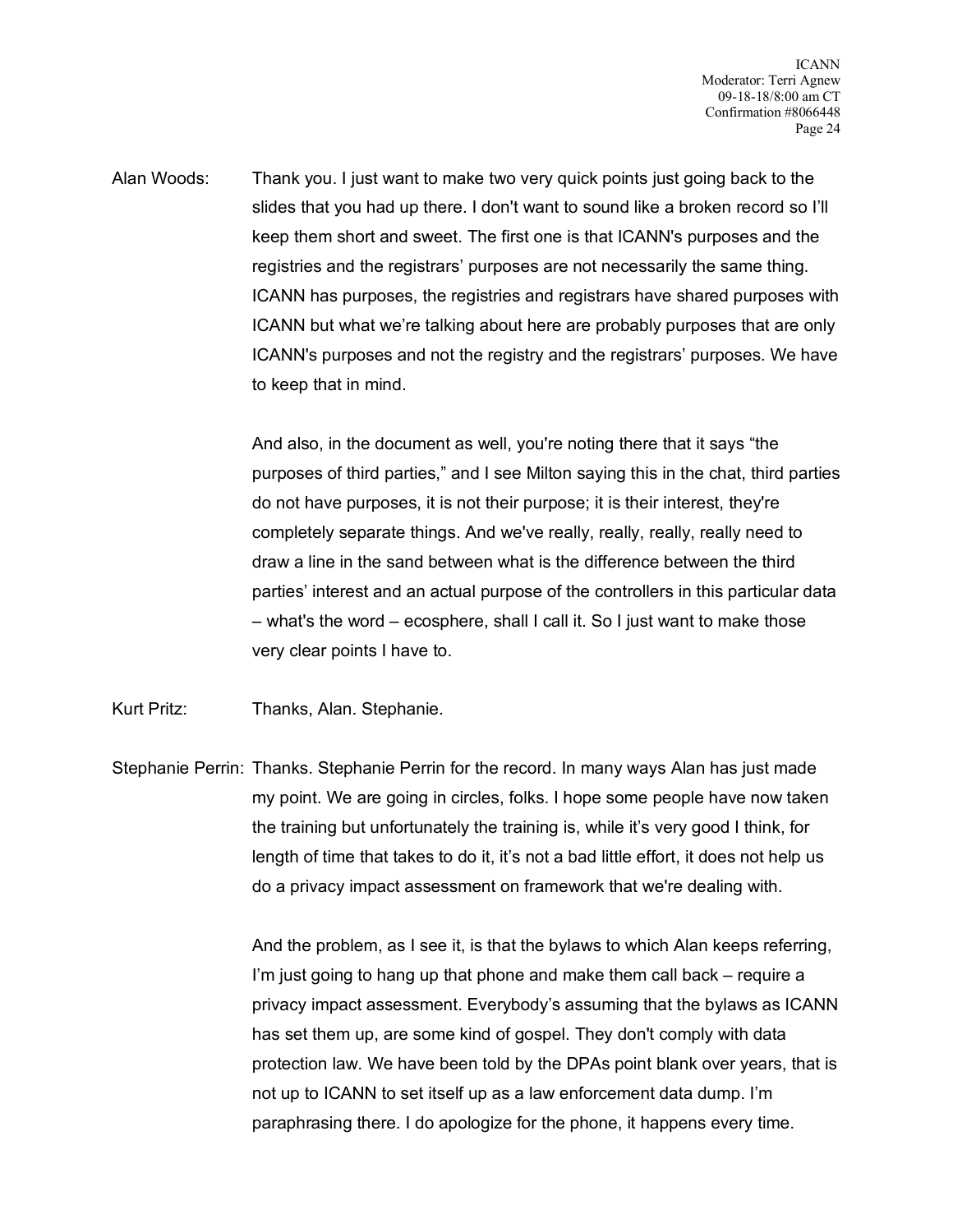Folks, the purposes of third parties are not the purposes of ICANN and ICANN cannot write itself bylaws that provide that. Thank you. If we're going to be going in circles you might as well go back and do a privacy impact assessment of the entire registration data service because this isn't working. Thank you.

Kurt Pritz: Thanks, Stephanie. Ashley.

Ashley Heineman:Hi, thanks. This isn't so much a comment on the chart that is being put forward but more along the lines of responding to some of the comments that are being made. I think what we're all just kind of struggling to get past here, I think there's a lot of assumptions as to what the motives are behind what we're trying to do and I think that's unfortunate but it could be perhaps we're not explaining ourselves properly, which is that I think most of us agree here wholeheartedly that the very detailed and specific interest of third parties are a separate exercise and should be dealt with elsewhere.

> But what a number of us do firmly also believe is that ICANN within its bylaws does have purposes associated in a very – also in a narrowly framed way but not in the specific format of third party interests. I think we would have a very long list of third party interests and purposes but ICANN has a very small subset of what they're responsible for as dictated in its bylaws so therefore are their purpose.

> I think unfortunately though what's happening is that we're all assuming that we're trying to load in all of the third party interests here which isn't really the case, it's just to recognize what ICANN's purposes are and those are in the bylaws and I'd be happy to have them posted again. I think Laureen did a very good job in an email that she circulated last week. But I hope we get to a point where we kind of recognize what's trying to be achieved here and that, you know, we're not trying to make this a unified access discussion, we're not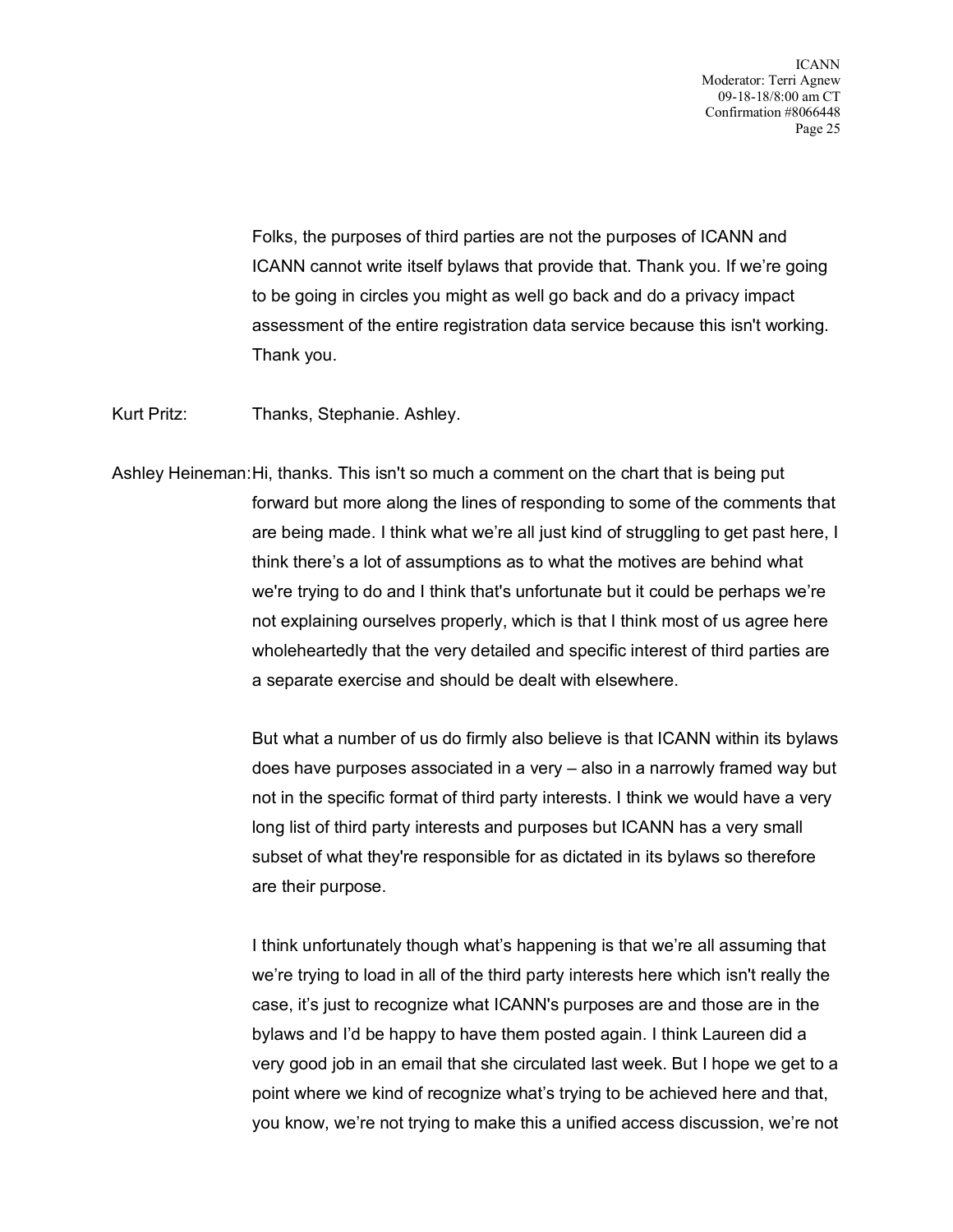trying to make this a discussion about very specific detailed interests of third parties. And I'll stop there.

Kurt Pritz: Thanks, Ashley. Emily.

Emily Taylor: Hi. Thanks, Kurt. And I found Ashley's statement very helpful, thank you for that. I don't want to belabor the point, I wanted to support the comments made earlier by Alan, strongly. But also what's happening in the conversation – and I must say I'm finding it very hard to follow the thread, but what I think is happening is that we're conflicting ICANN's purposes with those of the registries and registrars.

> Now in relation to Whois, it might well be that ICANN's sort of public purpose as set out in the bylaws is really the reason why the Whois data might be made available to third parties with the correct type of interest that would satisfy GDPR. But those are not necessarily the registry and registrar's own purposes. And therefore I think again not wanting to belabor the point too much but the reason why that's important is because it goes to, you know, the controller with this and who carries responsibility and therefore liability for anything that is or is not legal in the implementation of the Whois access or publication requirements.

> In this respect, the registries and registrars are just sort of implementing what they are required to do by ICANN; they don't particularly have any purposes of their own to – as far as I can see. So I just wanted to support the comments made by Alan and also to try to tease out this point so thank you.

Kurt Pritz: Thanks very much, Emily. James.

James Bladel: Thanks, Kurt. James speaking for the record. And, wow, there's a lot to unpack here in the last 10 minutes. I think just quickly agree with many of the points made by Alan. I think Emily has also I think very astutely articulated, you know, something we should be mindful of. But I want to go back to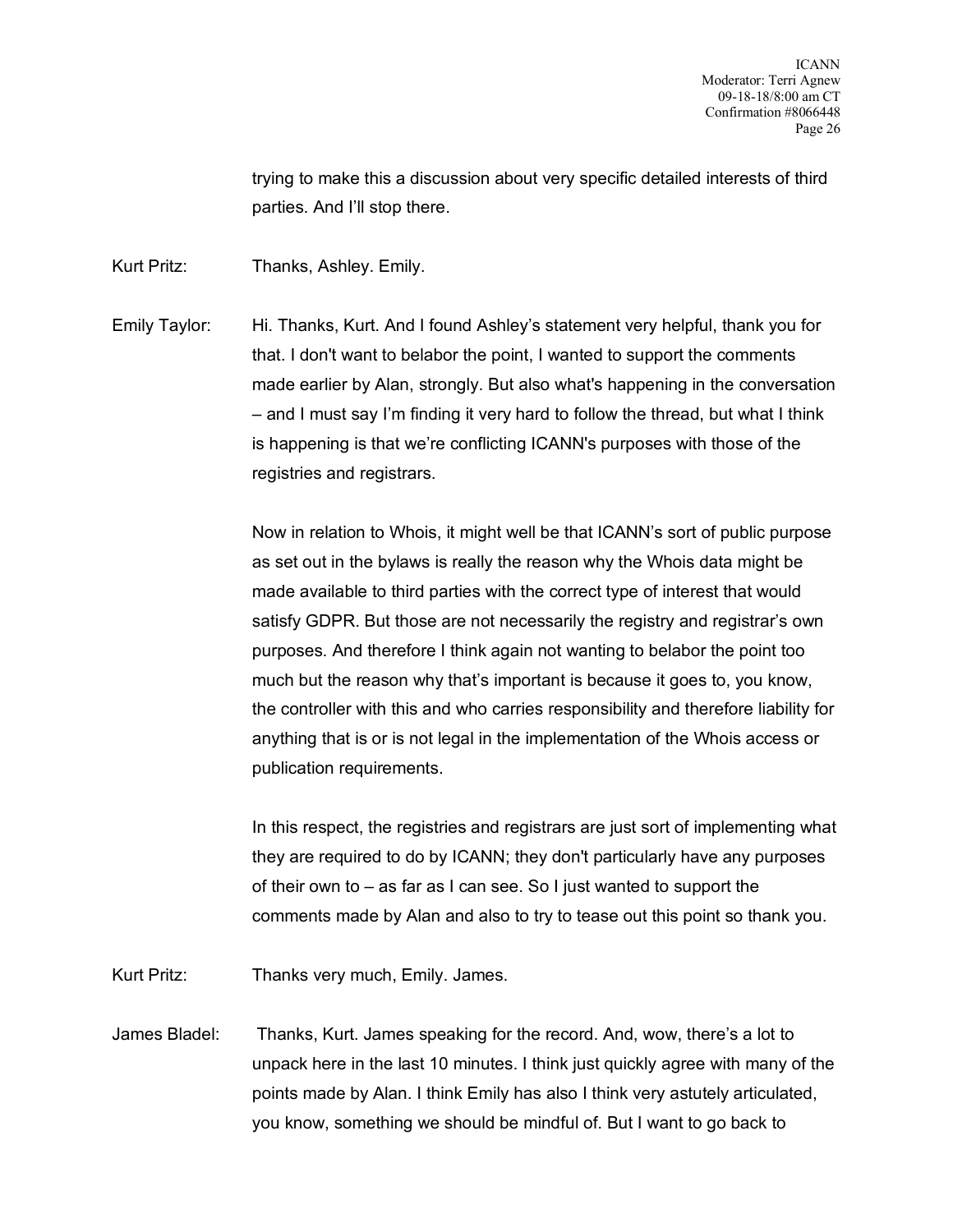something that Ashley had said because I think she's onto something and I could actually maybe paint an exit out of this quicksand that we sometimes find ourselves in.

And that is that if we acknowledge that registries and registrars have purposes for processing and collecting data, and that those purposes are separate from ICANN's purposes, then it seems like we're missing a voice here; we're missing the voice of ICANN. We have registries and registrars essentially trying to limit their exposure for overreaching collection and processing of data that they don't feel they can justify if they're ever hauled up in front of some sort of EU tribunal.

But – and I think we have third parties saying that their interests kind of fall down if they're not included as part of the ICANN Bylaws. So where is the voice of ICANN saying, you know, raising their hands and essentially saying, you know, when it comes to this particular interest or this particular purpose, it's us; we are on the hook. And, you know, it's not registries and registrars and we are doing this because our bylaws say X, Y and Z, as I think Ashley pointed out.

So can we get that? And I'm kind of directing this maybe not towards Kurt but towards some of the high level staff because it seems like we're all speaking through ICANN or on behalf of ICANN as this interested party here that is relatively silent. Thanks.

Kurt Pritz: Thanks, James. You know, we had – a bunch of us had this exact same conversation yesterday and thought that – and debated whether it was for ICANN staff to come and talk about the exact things you're talking about, or whether it was, you know, really us that are the bigger ICANN that shoulder that burden or should be speaking on their behalf. So what you're advocating for is – what you're suggesting as I understand it is to have a member of the senior ICANN staff talk about – or the appropriately placed expert member of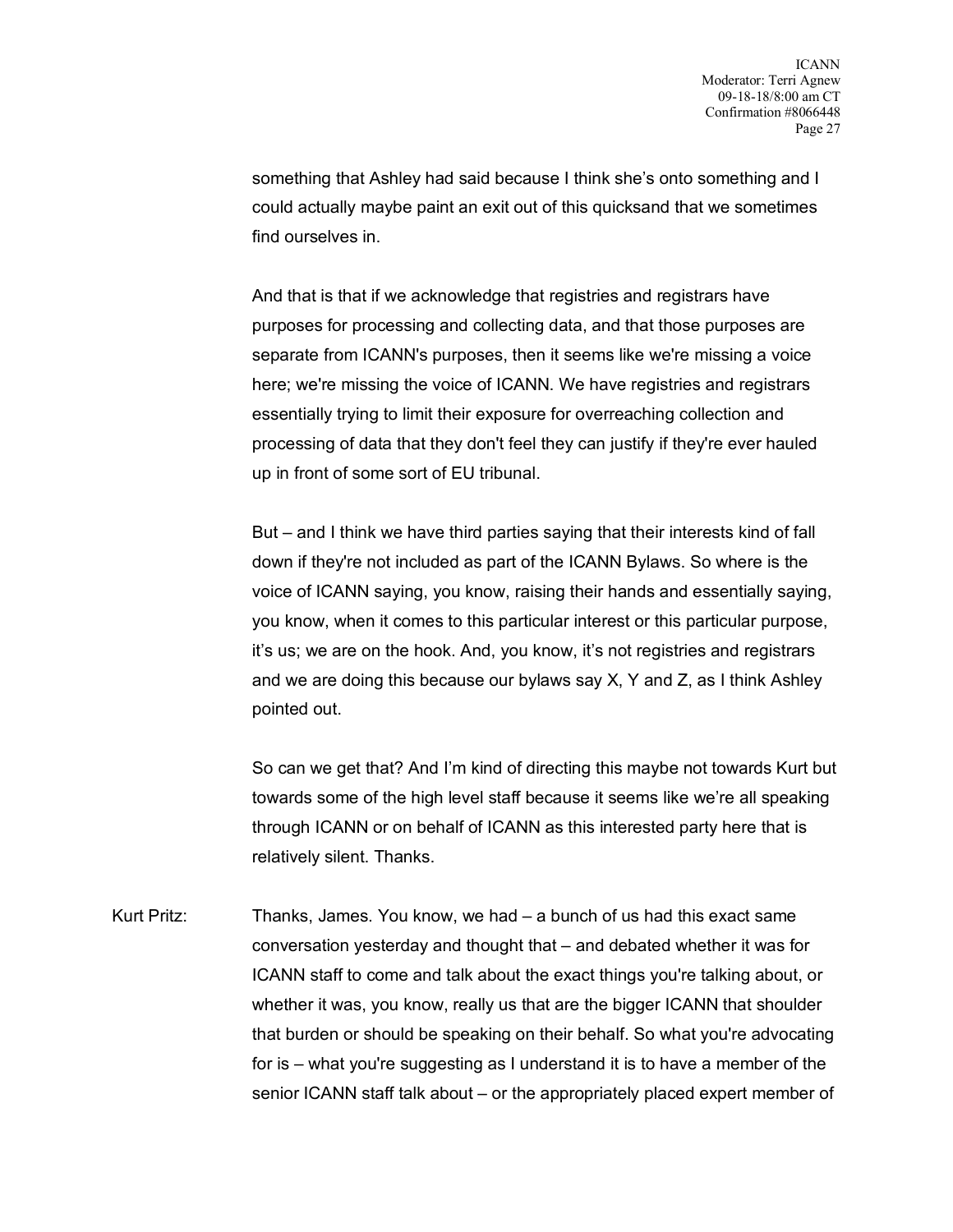the ICANN staff talk about these things and, you know, if not to defend them, at least to explain them. So that's interesting. Marc.

Marc Anderson: Thanks, Kurt. Marc Anderson. You know, we've had, you know, we've had a very, very, you know, interesting I think you know, very, you know, very good discussion so far. But we're not talking about the purposes themselves yet; we're so far, you know, we're talking about sort of how we approach purposes and sort of some, you know, some principle type ideas on how we look at purposes as they relate to the processing of registration data.

> And, you know, as I've been listening to the conversation I think there's been a lot of really good points, really good comments but, you know, what I think we need, you know, we keep circling back on some of these same issues in our conversations, and I think what we need to do is, you know, is put pen to paper on some principles that will guide our discussion on purposes. You know, some of the things, you know, that James, Alan, Kristina, you know, Ashley have made, you know, are I think, you know, good points and, you know, and I think they can help us come to a common understanding as a group around, you know, put some guardrails or some scope around the purposes conversation.

You know, and I think that's important, you know, you've heard me talk about this a number of times but we all need to be on the same page when we talk about purposes. If we're not in agreement on what we're trying to do here then it's difficult for us to come to consensus. And so my suggestion is to take some of these, you know, these excellent points people have made, you know, and put pen to paper and say okay, these are principles for the working group to follow in our discussion on purposes. I hope that helps us move forward and get to the meat of the conversation on what are the purposes for the data processing activities and how does it map to a legitimate basis under GDPR.

Kurt Pritz: Thanks, Marc. I'll take that as an action. Thomas.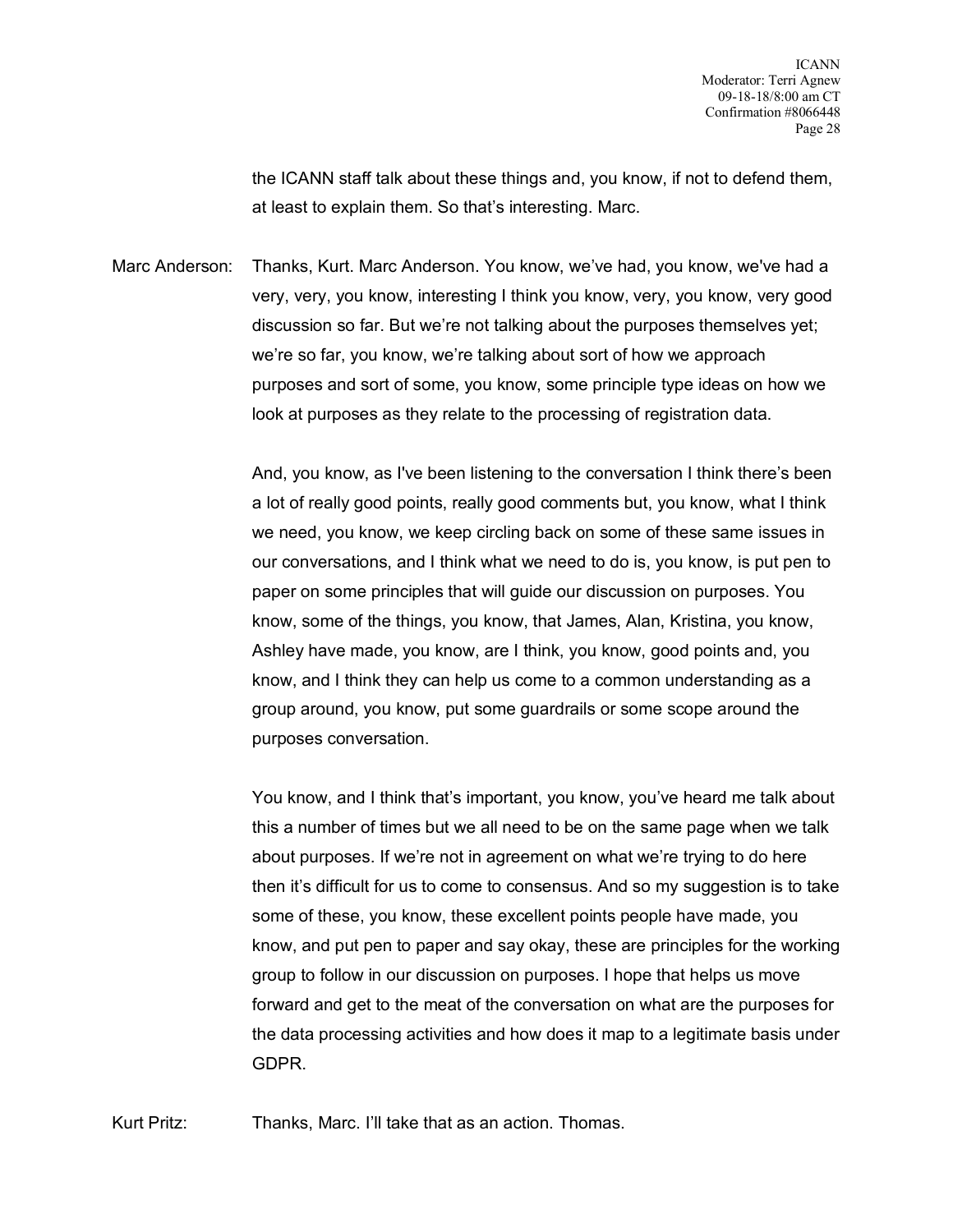ICANN Moderator: Terri Agnew 09-18-18/8:00 am CT Confirmation #8066448 Page 29

Thomas Rickert: Thanks very much, Kurt. And good morning, good afternoon, good evening, everyone. I guess I'd just like to make one point. In the way I see it, but I might be corrected, I think that when Benedict and I accepted this action item for the matrix of purposes, the intended outcome of this exercise was to establish who needs what purposes, who is pursuing what purposes. And that is not only to respond to the European Data Protection Board request to separate ICANN's own purposes from the third party purposes, but also for us to make a first step in determining whether the purposes enumerated in the temporary specification are actually purposes that anyone in this game is interested in.

> So it may well be that we find nobody is actually pursuing a purpose. We also might be able to identify some duplication here. We might identify areas where multiple parties pursue the same purposes and that would pretty much speak in favor of a joint controller scenario. Right? But having said that, this is just an exercise of who is interested in what purposes, who is pursuing what purposes.

> That is completely separate from the exercise that we need to go through and determine whether the purpose is lawful, that is entirely separate from the discussion whether we find the legal basis to support a certain purpose. And that I guess we need to do in the other document that we started discussing the last but one meeting I think it was on the, you know, with all the data elements in it because then we can take a look at concrete processing activities, spell out why the data shall be collected, what the legal basis for that is. We're going to go through 6.1(b) and in the course of 6.1(b) we will also need to check you know, do you need to process the data to perform the contract?

But we can then also discuss the question of, you know, what additional things can probably be imposed on registrars by ICANN as the quasiregulator in this. And this is where the question of what's inside, what's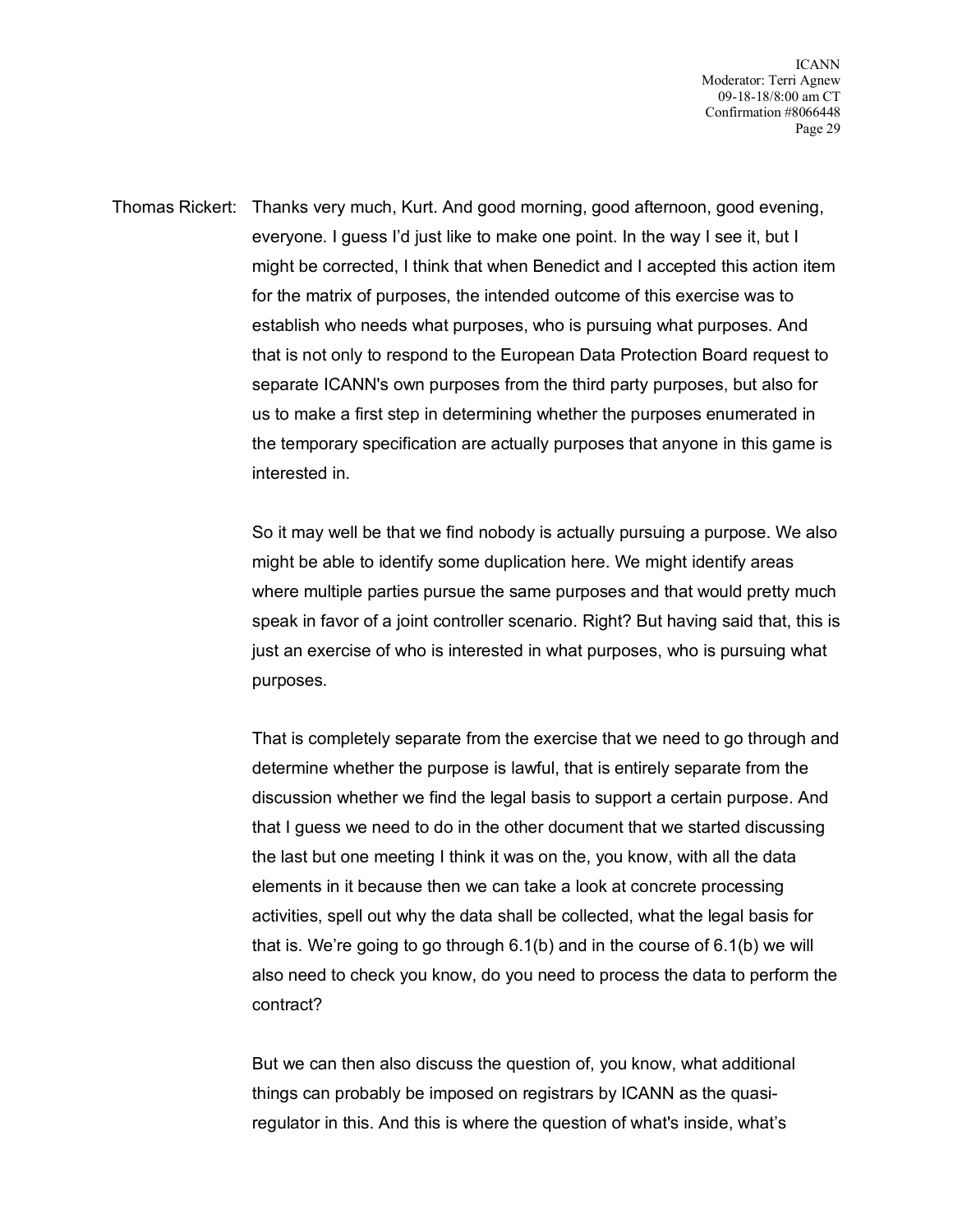outside ICANN's mission and is this – are these requests legitimate, so that will be done there. And once we've gone through that exercise we can then match it back to this very document and establish whether, you know, whether and how we can link this to the purposes that we've identified.

And at the end of the day we might as well need to reword some of the purposes, some purposes might need to be framed more specifically, but I guess that we shouldn't try to answer all the questions in this document but rather move to the other document for the legal implications arising from Article 5 and 6 GDPR. Thank you.

Kurt Pritz: Thanks, Thomas. Kavouss.

- Kavouss Arasteh: Yes when I look into the initial text (unintelligible) two and then what is proposed I think they (unintelligible) half of the essential parts, collecting and processing data (unintelligible) and then based on legitimate, that has been deleted. Why it has been deleted? So we don't know, where we can find that? Thank you.
- Kurt Pritz: Thanks, Kavouss. What I'd like to do next to make this more concrete is to look at the chart that's currently up and I find it easier to bring up the chart on my laptop. But for the time remaining in this meeting and – for the time remaining in this meeting and to put a point on some of the changes that have been suggested here and some of the comments that have been made, I'd like to focus on the columns that are Registrar Purpose, Registry Purpose, ICANN Purpose and, you know, third party interests or purpose to be determined by third parties.

And as we talk about some of these in more concrete style, the discussion about the inclusion of the word "purpose" here might or might not melt away if third party interests are addressed. So what I'd like to do is hear from some of those who commented on this chart and in particular focus on the area where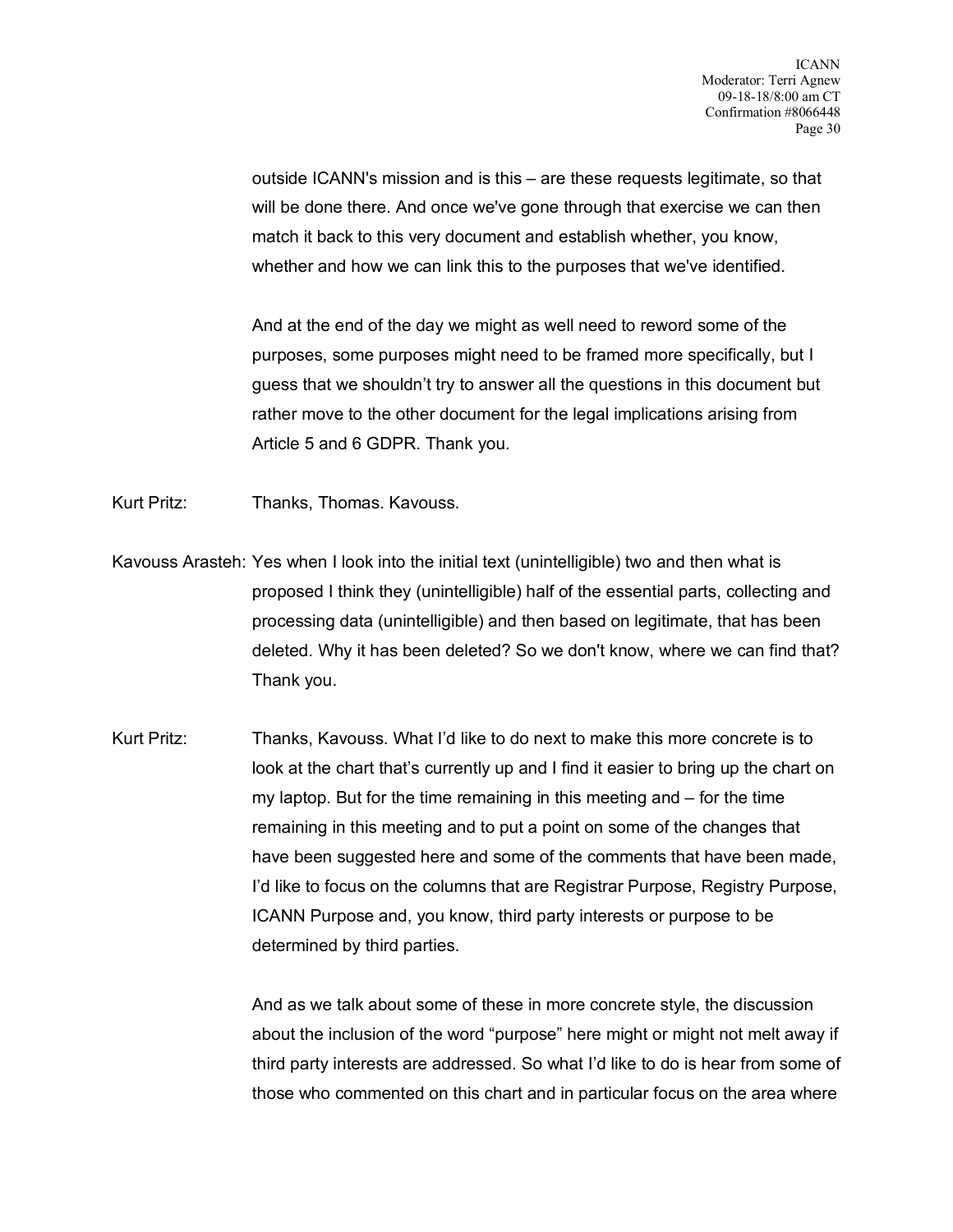purposes have been added to the chart. So those are the areas that are marked in red with the red X that was there.

So for example, in Section 4.4.2, "providing access to accurate, reliable, uniform registration data consistent with GDPR," I'd like to hear from one of the commenters there, either Alex or someone else about adding the Xs under – especially under ICANN purpose or purpose determined by third party interests and understand why that, you know, why you're advocating for this X.

And before we start this exercise, I think one of the – one of the goals – the goal here is just to have each group say why they have a – why there's a purpose for processing that data or why there's an interest in that data and then take that as a given that that group has that interest. We'll test later I think whether it's legitimate or not. So this is sort of a two step process I think.

One is, you know, sort of a noncontroversial, you know, I'm a processor of – I have a purpose for processing that data or I have an interest in that data. And then second, having asserted that, then we take one of the GDPR subsections under Article 1 and say, okay, you know, that data can be available when that test is passed. And that's the next step.

But for this I just want to have parties provide the reason why for example, in 4.4.2, that's been added as an ICANN purpose or a purpose determined by third party interests. So I don't know if Alex, you're up for commenting on that. Go ahead, please.

Alex Deacon: Yes, thanks. And, you know, to be honest I hesitate commenting on this based on the conversation we just had, but really the point is and our concern is is that with the full understanding that we're going to talk about methods of access after these gating questions have been answered, we believe it's important that at least in the – our initial report that there are – that we discuss and we set purposes for access. I mean, I'm not saying we need to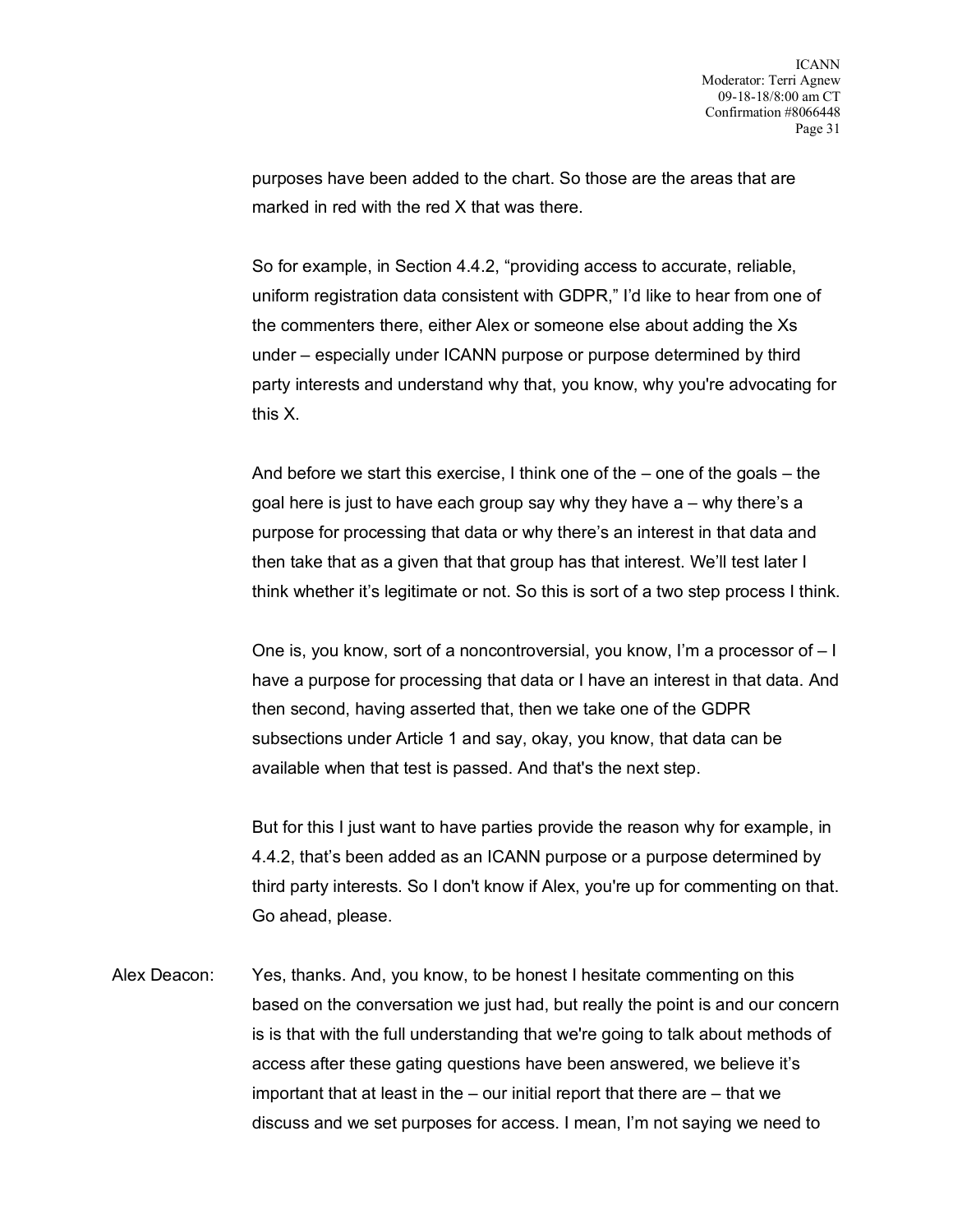discuss the details there but without having those purposes outlined in our initial report there's really no basis to have further discussion around access post October.

And I just want to reference the charter text here that basically says exactly that, which it says, "Because providing access to nonpublic registration data is a processing activity, there must be a legitimate purpose or purposes with corresponding legal basis established prior to granting such access."

So I think we need to be explicit here when we go through this chart that those purposes for access are listed. Now, having said that, I think it would make sense for us to talk about registrar purposes first, registry purposes first, then go onto talk about ICANN purposes and then based on that we could see where we are with regard to third party access. But I think it's important for us to not park and maybe also it's this term "park" which I'm confused about, we can't park this; I think it's part of the charter for us to discuss this and I believe it's important for us to have those details in the initial report for October before we can then talk about more detailed access topics later on. Thank you.

Kurt Pritz: Thanks, Alex. Thomas.

Thomas Rickert: Thanks very much, Kurt. And let me try to offer a comment on Alex's point. In fact, after we have shared the document in which we have suggested to park that item, I got quite a lot of heat from some parts of the community for, you know, that's my words, not theirs, for trying to postpone or delay that important question or sweeping it under the carpet or however you want – might want to call it.

> I guess nothing could be further from the truth. In fact I think that the access the question, the disclosure question, is very important for ICANN and on top of that, it's legally and academically very interesting so I'm very much looking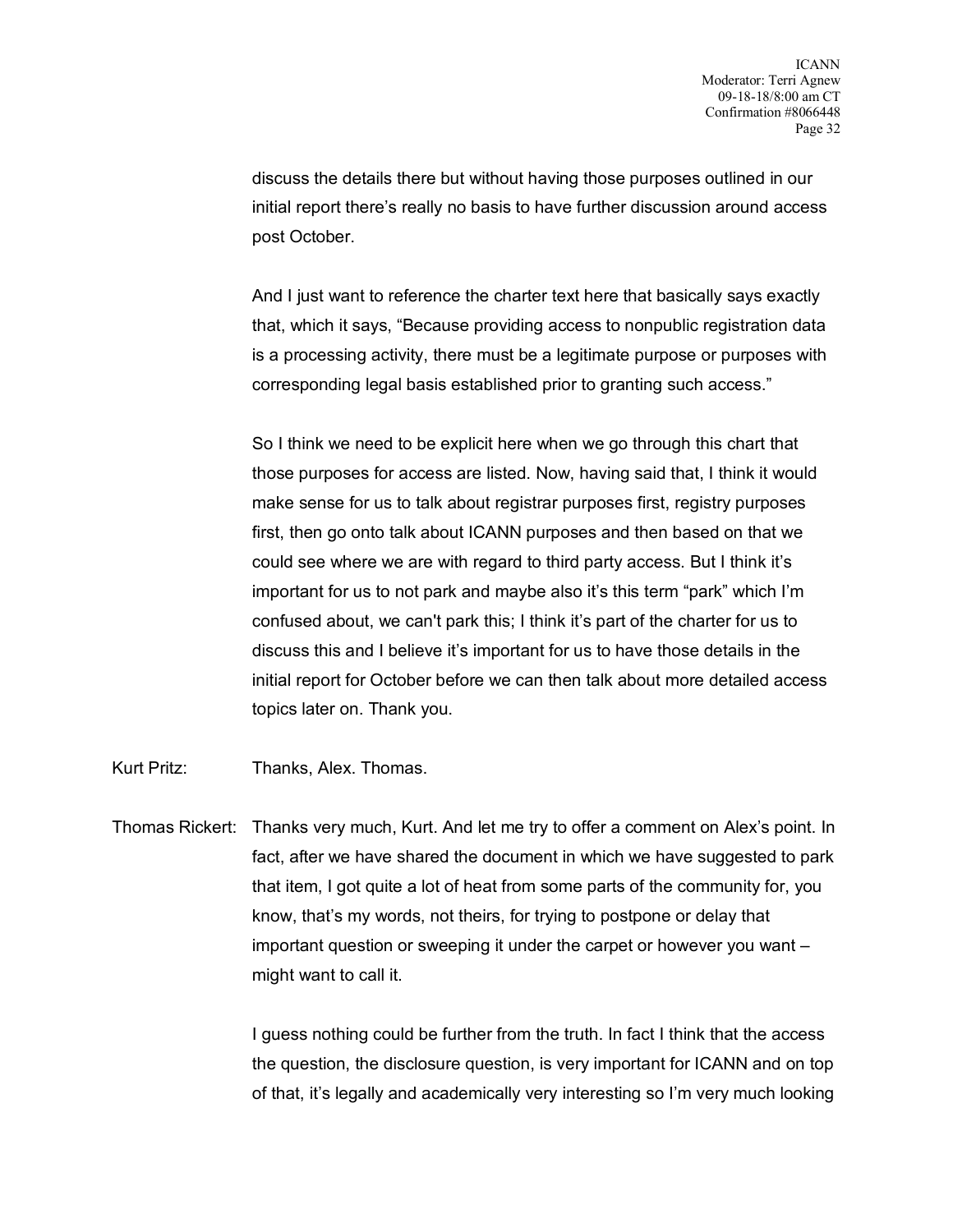forward to having that debate. But I think that we might get lost and tied up by this discussion if we start the deliberations on that at this stage.

The reason for that is that I think that, you know, even though you might want to put a marker into this document that we need to work on – on access and even though some might say that a purpose needs to be spelled out that data needs to be collected for the purpose of making it available to certain third parties, that's all fine. But I think that you can't, even if you wanted to, answer the question on the legality of the collection without discussing the legality of requesting access to that data because if there is, let's say, no legal grounds to make data accessible to certain parties, then the collection for that very purpose cannot be legal as well.

So I think we need to discuss those two points together and hence I had suggested that we take a holistic view at everything related to access once we've responded to the other gating questions. And also, I think that we need to discuss what can be collected first with the catalogue of legal bases as we've started during the last meeting, and should we find out that there is another purpose required to define the collection of data but otherwise couldn't be collected, let's add it at a later point if we find out that it can be legally done.

Kurt Pritz: Thanks, Thomas. What do you think about Alex's comment that we should go through these purposes vertically rather than horizontally? So we've essentially done the review of the registrar purposes, should we undertake this review vertically and look at the registry purposes and the ICANN purposes and then talk about third parties?

Thomas Rickert: As you wish. I think everything that helps us make progress is welcome.

Kurt Pritz: Okay. Alan.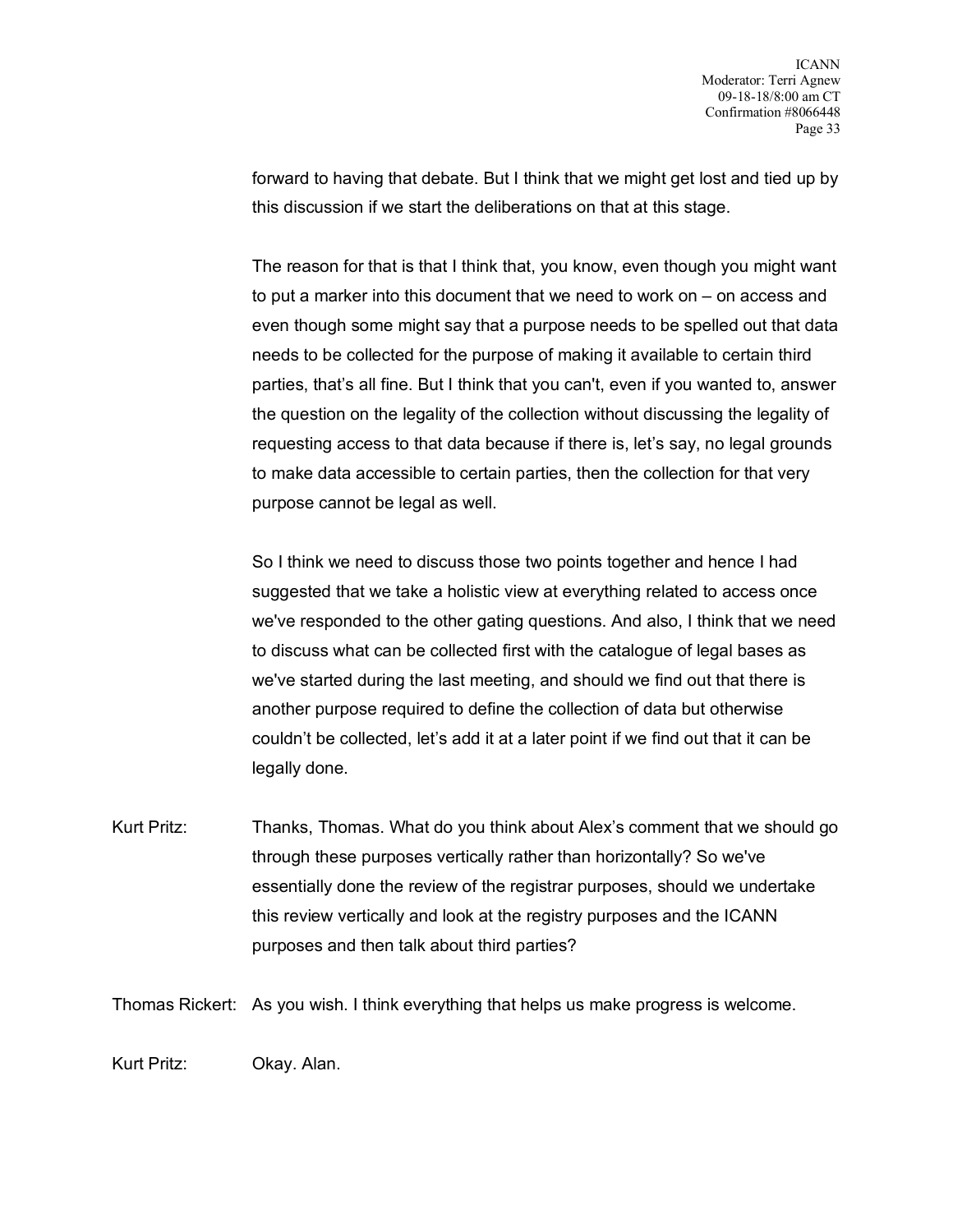- Alan Greenberg: Thank you very much. I have no problem doing it vertically; I think we're going to get rid of the first few columns pretty quickly. And then the crunch comes of getting into the really substantive ones. I tend to agree with the implication of Thomas's last intervention that regardless of what we do, we are going to go back on occasion. There's just no way. If we have – find out that the reason we are providing access is not justified by the rationale but we need to keep it, we're going to have to back and change the purposes. On the other hand, if we say we're going to collect data but we cannot justify any real purposes for it, we're going to go back and remove that item. So there will be iteration in this; let's accept that and not get hung up on it. Thank you.
- Kurt Pritz: Thanks very much, Alan. I'm just taking a second to look at the chat here. So I'm going to continue just to go down horizontally to get a flavor for these. But, you know, in the next one, "enabling a mechanism for contacting the registrar, the registered name holder for a variety of legitimate purposes," this is where we discussed whether identification was in place or not. But I've noticed that we've added ICANN purposes here for this one. Does anybody – again I don't want to put Alex on the spot or maybe Hadia, but is there anybody responsible for adding these checkmarks that wants to speak to it? Go ahead, Alex. Thank you very much. Hey, Alex, you're still muted, okay?
- Alex Deacon: Can you hear me all right?

Kurt Pritz: Yes.

Alex Deacon: All right, sorry. Yes it occurred to me while I was going through these that well are we going horizontally now, Kurt?

Kurt Pritz: Yes.

- Alex Deacon: Or are we just you just want me to tell you about 4.4.43?
- Kurt Pritz: Well either way, we're still going horizontally though.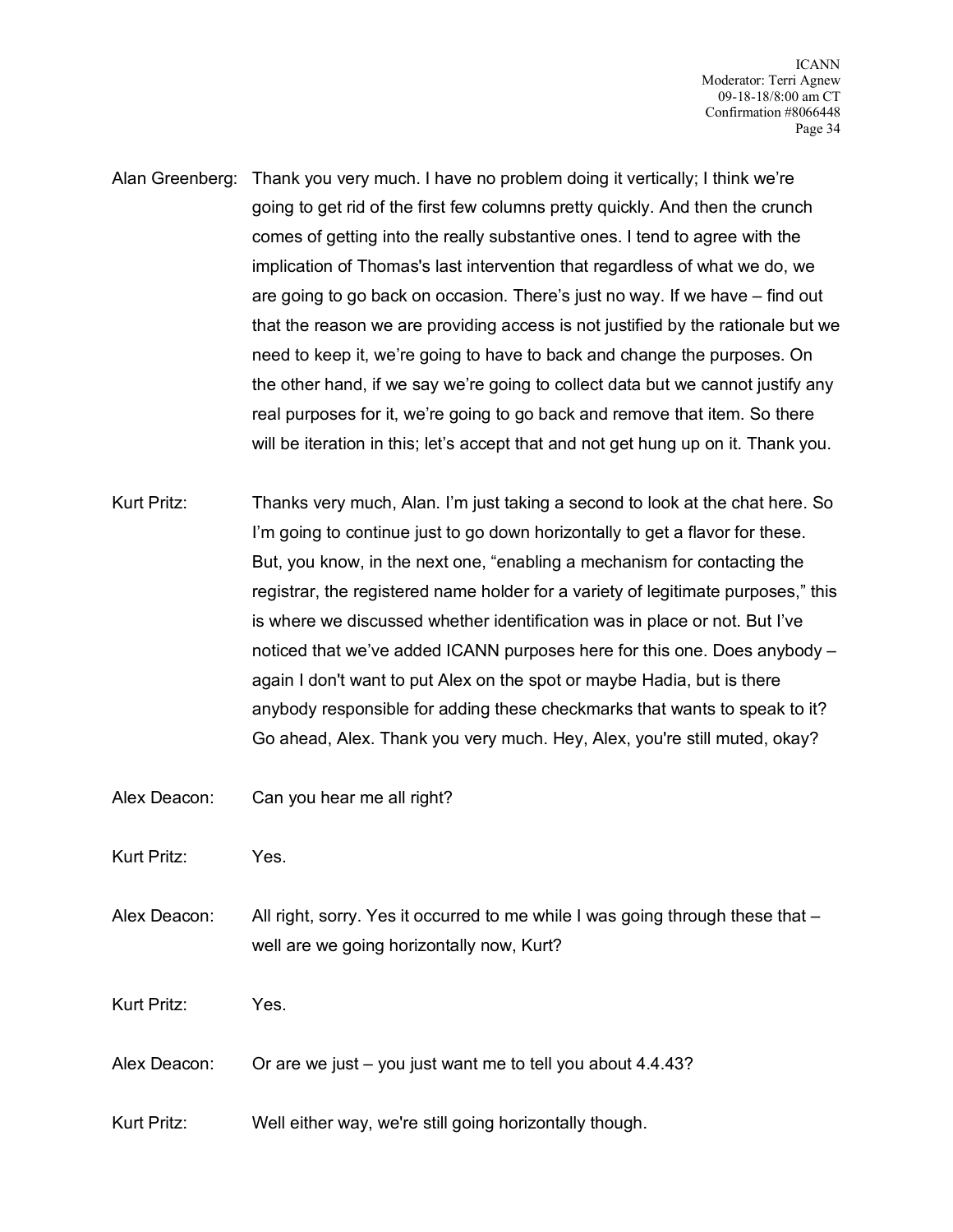ICANN Moderator: Terri Agnew 09-18-18/8:00 am CT Confirmation #8066448 Page 35

- Alex Deacon: Yes, so as I was going through these over the weekend it seemed that this 4.4.3 was also a purpose of ICANN and so I think given the requirements in, you know, the various contracts I figured that there was a missing X for ICANN so suggested that be placed there.
- Kurt Pritz: Because right, for several reasons.
- Alex Deacon: Yes, for dealing with the abuse essentially. I don't have the, you know, specific – I could collect them if you want – the specific references but basically this is to deal and identify and manage abuse.
- Kurt Pritz: Alan.

Alan Greenberg: Thank you very much. Something that we've never – I don't think we've ever mentioned here, when we're talking about registrar and registry use of some of the fields, and you may recall that we decided that registrars don't really need any of these fields because they have third own customer databases on which to base it. But that presumes we're talking about the registrar that originally created the record. Should we ever need, because of a registrar failure, for instance, to go to the escrow data, the escrow data is largely based on Whois and the receiving registrar at that point, the only information they may have on the – who the customer is, is in fact what is in Whois.

> So as we go forward and talk about registrars, let's not just look at the registrar that created the record, but a registrar that may have to take over the record should there be a registrar failure or some other reason to revert to escrow data. Thank you.

Kurt Pritz: Yes, and I think you made a comment similar to that before and in fact way down in 4.4.11 we've added an X. But your comment is well taken and it might belong here too. Milton.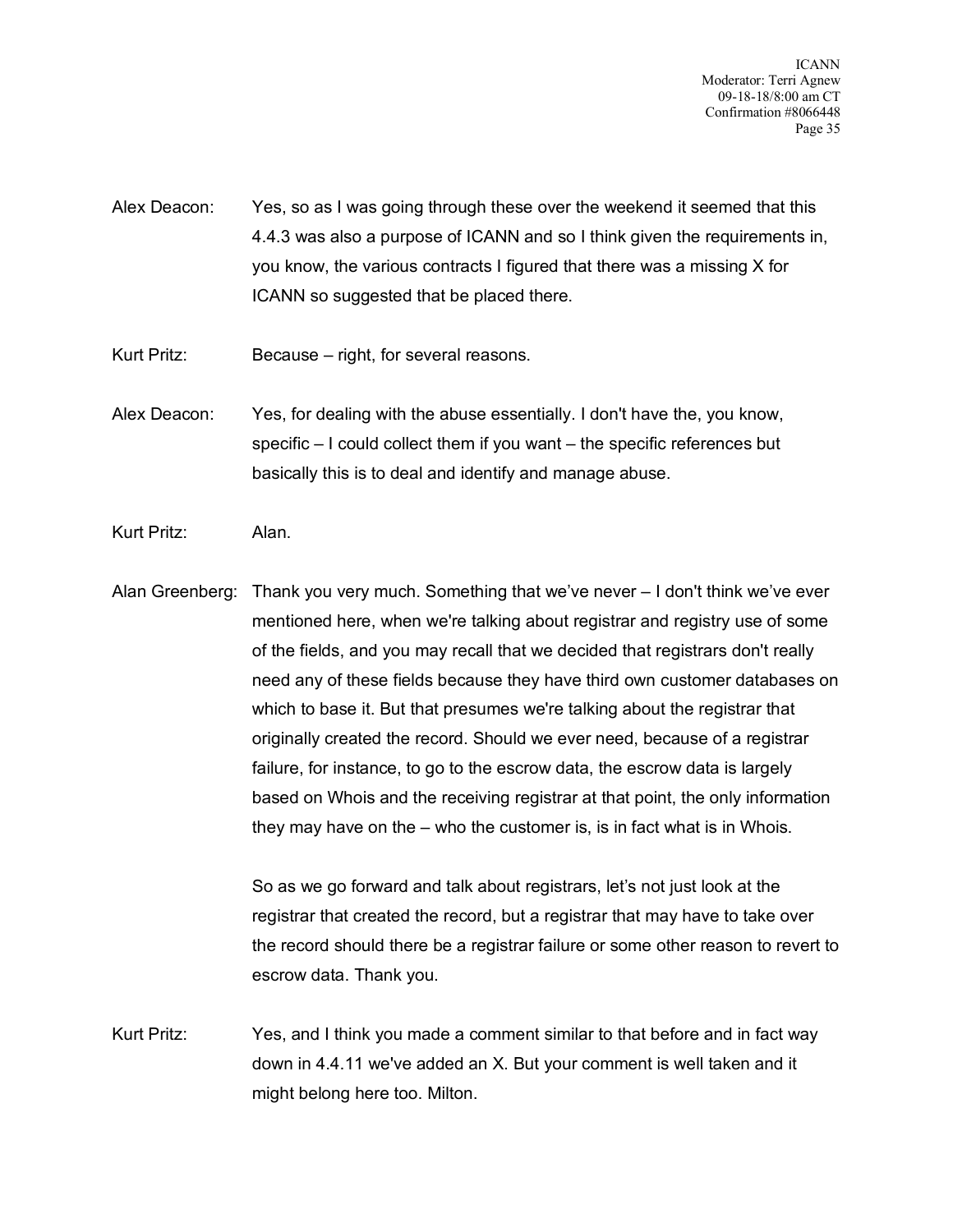Milton Mueller: Yes, I want to agree with what Alan just said, Alan Greenberg, and also disagree with Alex of IPC that identification is not a purpose which ICANN has in the collection of Whois data and even contacting the registered name holder is not something that ICANN typically does. However, registrars, I think Alan put his finger on it when he said we're kind of assuming that the only registrar of interest here is the one who actually holds the registration at the moment.

> But one of the main purposes of the ICANN regime was to coordinate and facilitate transferability of the domain name from one registrar to another by creating a vertical separation between the registry and the registrar, which is entirely a product of the ICANN regime and required by the ICANN regime. Again, that has nothing to do with identifying or contacting the registrant by third parties, that is about giving the registrant a right to port the name from one registrar to another which of course is very important for registrant interests.

So I think that's something we need to take into account, that the registrar, you know, you can say in isolation, oh, when I'm holding the registration I don't need any of this Whois data, but in fact, the 6000 other registrars who might receive the name at some point do have an interest in the information being out there in some registration format that they can access when the name is ported.

Kurt Pritz: Thanks, Milton. Margie.

Margie Milam: Sure. If we're talking about 4.4.3, and I'm a little confused as to what sections we're talking about, I made the suggestion that ICANN had a purpose in some of this and I can give examples of where it makes sense, for example, we're talking about enabling a reliable mechanism for identifying the registered name holder, well that's for example in the case of the UDRP, ICANN set up the mechanism to enable the UDRP to work and part of the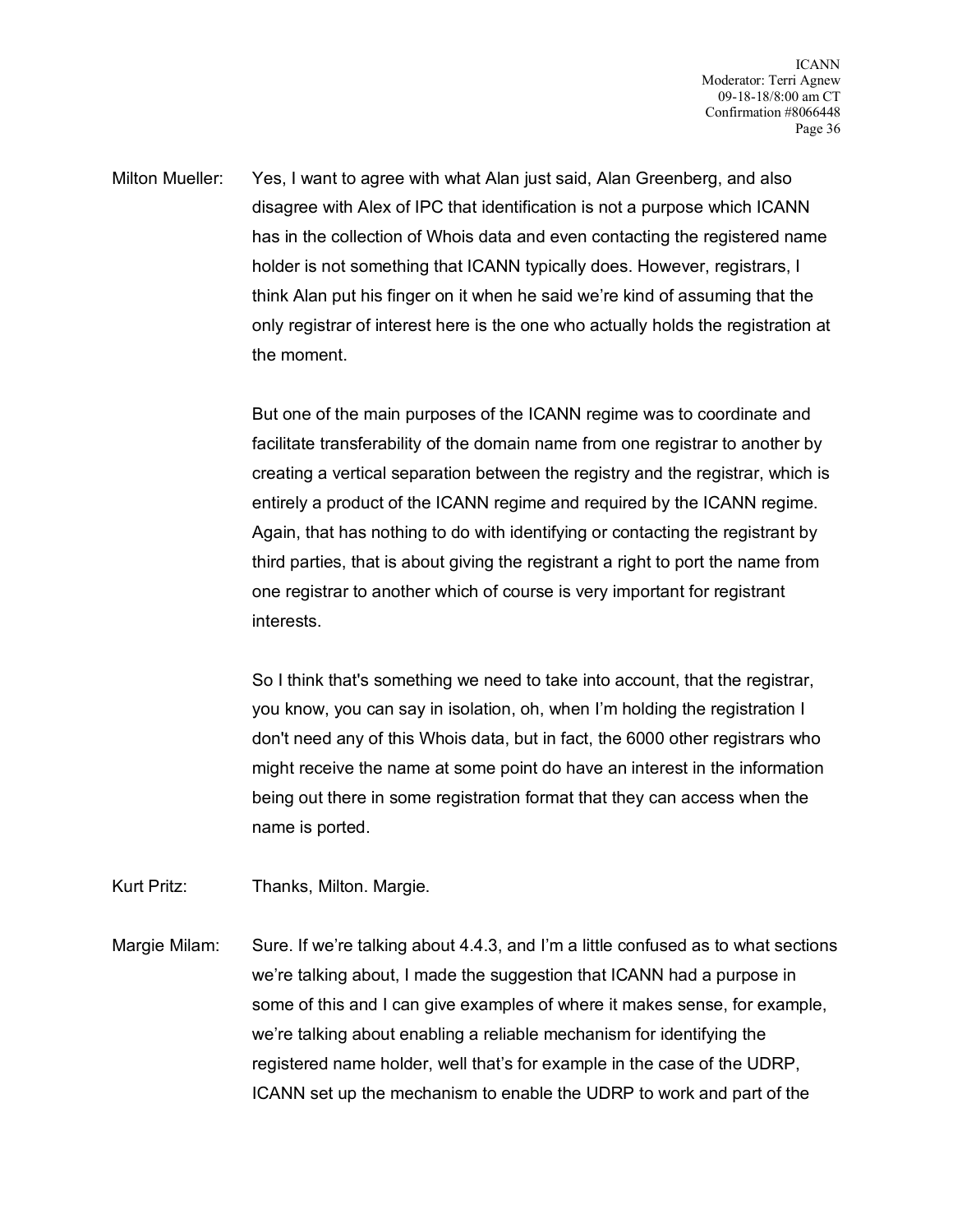way it works is by identifying the registrant so that the dispute can continue. That's just one example.

Another example is through the compliance processes, and we could certainly get Maguey on the phone to talk to us about whether they ever deal with the identity of the registrant to confirm that that registrant has, you know, rights to complain about the way they were treated by the registrar, as an example. So I could see that ICANN has a role there.

Another example is in the security space when the Security Department, you know, sometimes helps facilitate resolution of technical issues. I imagine that there's a situation where you would have to identify the registrant. So that's why I saw that there were many places that this could be used by ICANN.

Another example is ICANN has an obligation to fulfill its obligations related to the first Whois Review Team, there's to have an accuracy reporting system that they've built that reports on accuracy and in order to do that you need to at least have some kind of linkage to who the registered name holder is. So there's lots of places where the ICANN processes would touch on the identity of the registered name holder.

Kurt Pritz: Thank you, Margie. Alan – Alan Greenberg.

Alan Greenberg: Thank you. Just a further clarification in regard to what Milton was saying about transfers. Transfers between registrars don't actually require – rely on the Whois data because they rely on you as the registrant proving to the original registrar that you are the correct registrant and that gives you some information you can transfer to the new registrar or transfer to the registrar. Whois data, however, does kick in both, as I mentioned, if you have to use escrow data, and of course in the case of resellers, the registrar does not have the customer data. And in the case of a reseller failure or any other potential problems with resellers, it is the Whois data that kicks in.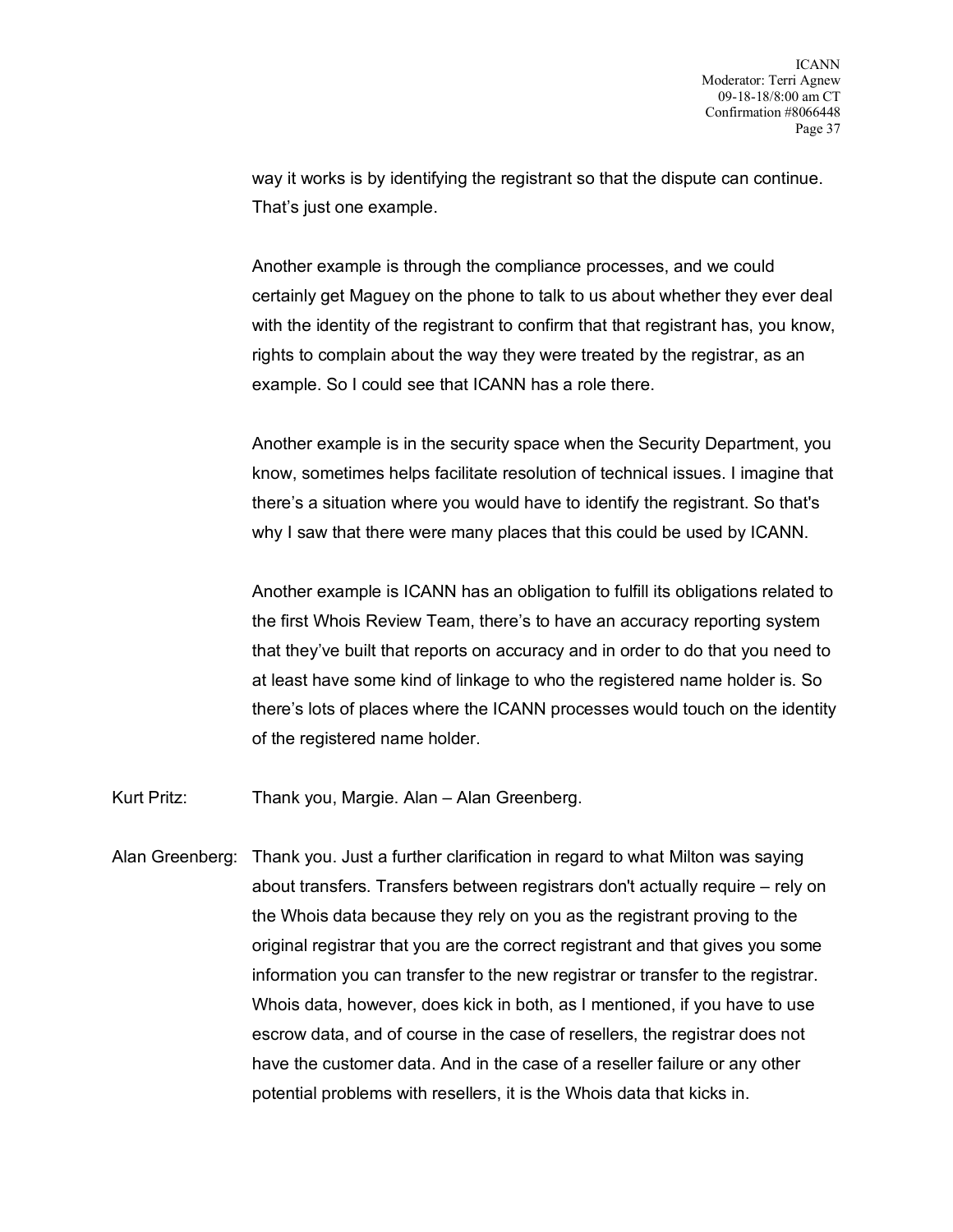So there's a number of times where the Whois data is meaningful to try to not identify – to not identify who the registrant is, we're not collecting driver's licenses, as Farzi said, but we do have to identify that it is the registrant we're talking about in regard to a particular registration. Thank you.

- Kurt Pritz: Thanks, Alan. Alan Woods.
- Alan Woods: Thank you. I just wanted to go back to the points that Margie was making there. I was just taking quick notes on all of them and I disagree with each one of them unfortunately. So I just want to give you my reasoning and the thought processes as to why this is not necessary for ICANN to have it for this purpose.

So as she mentioned necessity in the UDRP, the UDRP the necessity of them accessing the client's data is not there; that is a registrar's purpose in the UDRP to have access to the client data for the purpose of supporting the UDRP. Yes, ICANN has people behind and basically telling us that we have to do the UDRP, but if they do not have a necessity to see that data in order to fulfill that.

She then moved onto saying something about whether it was a complaint from a registrant, and they have to follow up on that. Well then absolutely they will have access to the data of that registrant because after all it is the registrant or the data subject themselves who is actually making the complaint directly to ICANN and therefore there is a whole different and separate processing going on there. It's not necessarily Whois access, they will verify that with the registrant if necessary, but again, the necessity is not there.

So again, resolution of technical issues, also the same. That again is talking about a complaint made to them or they have been asked specifically to intervene and the details are being provided. And then when you're talking about – you were talking about the obligations and the first Whois review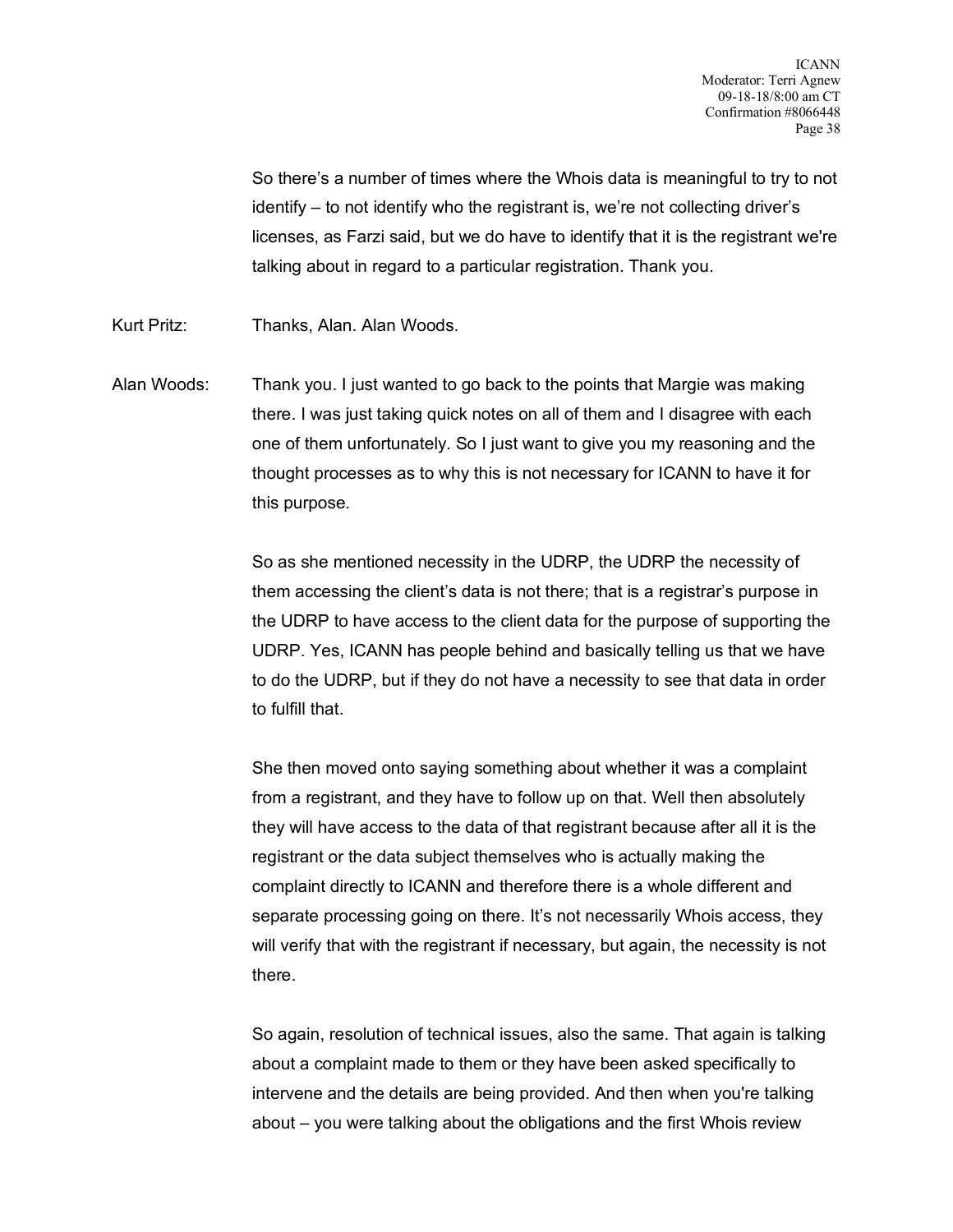about accuracy, that is a specific purpose in its own right as well and that is to do with the audit; they're not doing it – they don't need a general access to Whois for that, they are invoking their purpose of audit in order to fulfill the obligations between them and the contracted parties.

So again, what we're missing in this entire conversation – I don't mean to pick at Margie at all on that one, I'm just pointing out that what we're not considering here is the necessity. Yes, we can come up with all these reasons as to why they might but really at the end of the day is it necessary? And that is a huge question of the GDPR as being our baseline here. What is it necessary? And if it's not necessary for them to have it to fulfill that function, then they shouldn't have it.

- Kurt Pritz: Thank you, Alan. Amr.
- Amr Elsadr: Thanks, Kurt. This is Amr. Yes, I think Alan just pretty much said everything I was planning to say. The only thing I would add would be a question, you know, when Margie and others refer to identifying I think because this to me is quite new, the concept of defining a registered name holder and to me it also seems that, you know, in the traditional sense of what identification means, a requirement to identify registered name holders would create a new obligation on contracted parties that doesn't currently exist in terms of verifying identification.

But it might be helpful to us if Margie or anybody else explain to us what they mean by identifying when they use that word, just to make sure that we're not, you know, we're not accidentally disagreeing on something we don't actually disagree on. So if by identifying if they mean something closer to what Alan Greenberg said a little while ago, or I think I believe he said it, it's just a means through an ICANN process to make sure that, you know, the right registered name holder is being contacted. Is that the extent to which identification is meant here or is it something else? So a sort of – the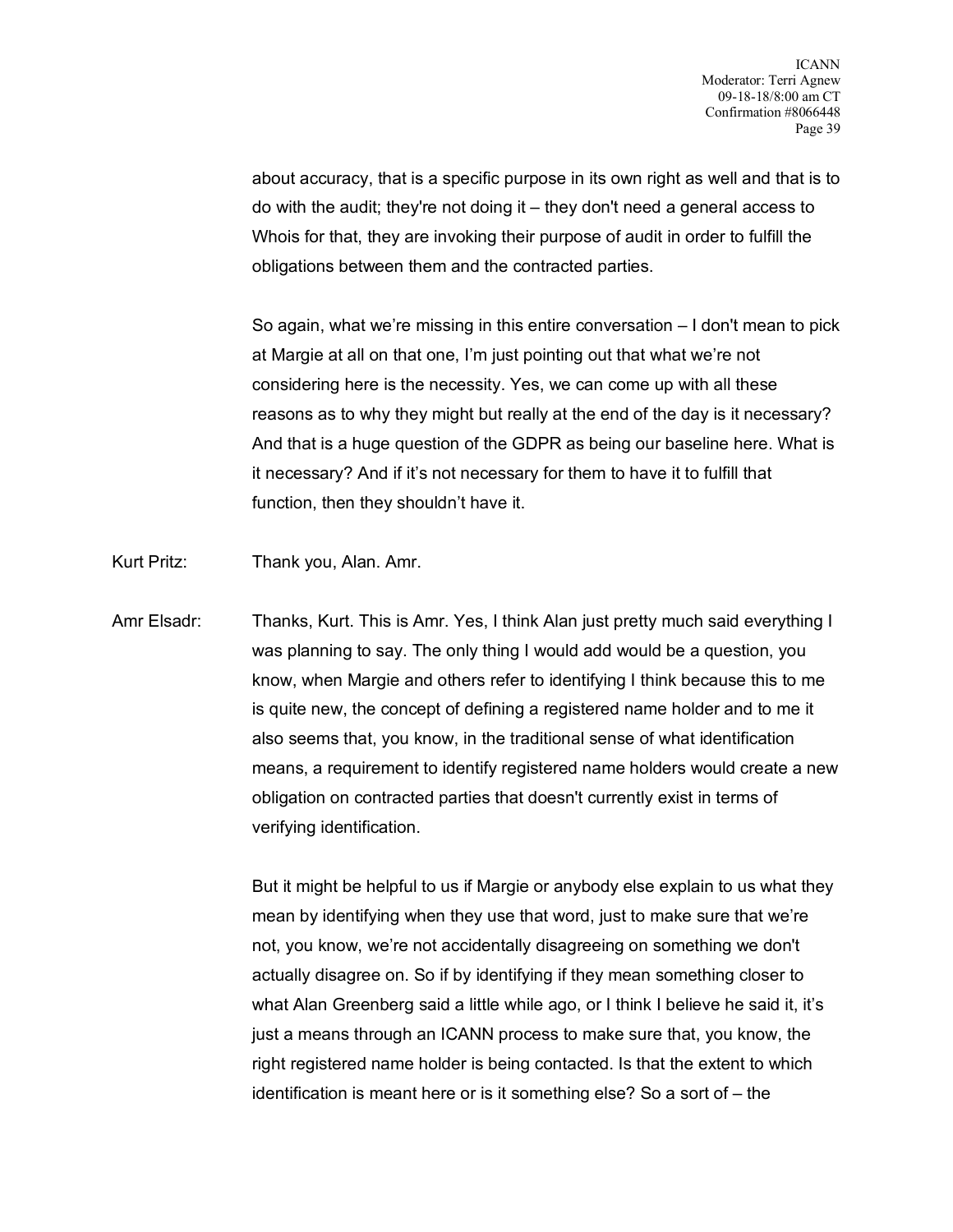definition of identifying here might be helpful just to understand what it is that we are agreeing or disagreeing. Thanks.

Kurt Pritz: Right. And one way to ask that – thanks, Amr – one way to ask that question is to ask the author of the temporary specification what was intended, but it's probably not necessary to do that since we're writing the specification we could put our own definition to that where it might be easier to agree to that definition than debate whether that term is there or not. Thanks. James.

James Bladel: Hi, Kurt. James speaking. So just a note that Alan Greenberg, and we're kind of also exchanging in the chat that transfers used to function the way he described but since the adoption of the temporary spec they are completely dependent now – or I should say independent of any information and they are now solely reliant on auth info codes, which are not public.

> We could talk about the relative tradeoffs that we had to make to get there and that would probably consume another hour, but generally speaking I think it's worth noting that transfers not function outside of the Whois ecosystem. Thanks.

Terri Agnew: And, Kurt, this is Terri. It looks like your mic is still muted.

Kurt Pritz: Great. Thanks, Terri. And thanks, James for the clarification. You know, before letting Margie respond I just want to point out something I noticed the first time, you know, I read the subsection and that was that this particular one refers to, you know, enabling a reliable mechanism for identifying or contacting the registered name holder, you know, for legitimate purposes more fully set out below.

> So even though there's not – the subsection (unintelligible) it seems like somewhat of a heading, and so some of the things, for example, that Alan captured might be – and saying those are dealt with elsewhere might be included below. So as we read this – as we read it again we should think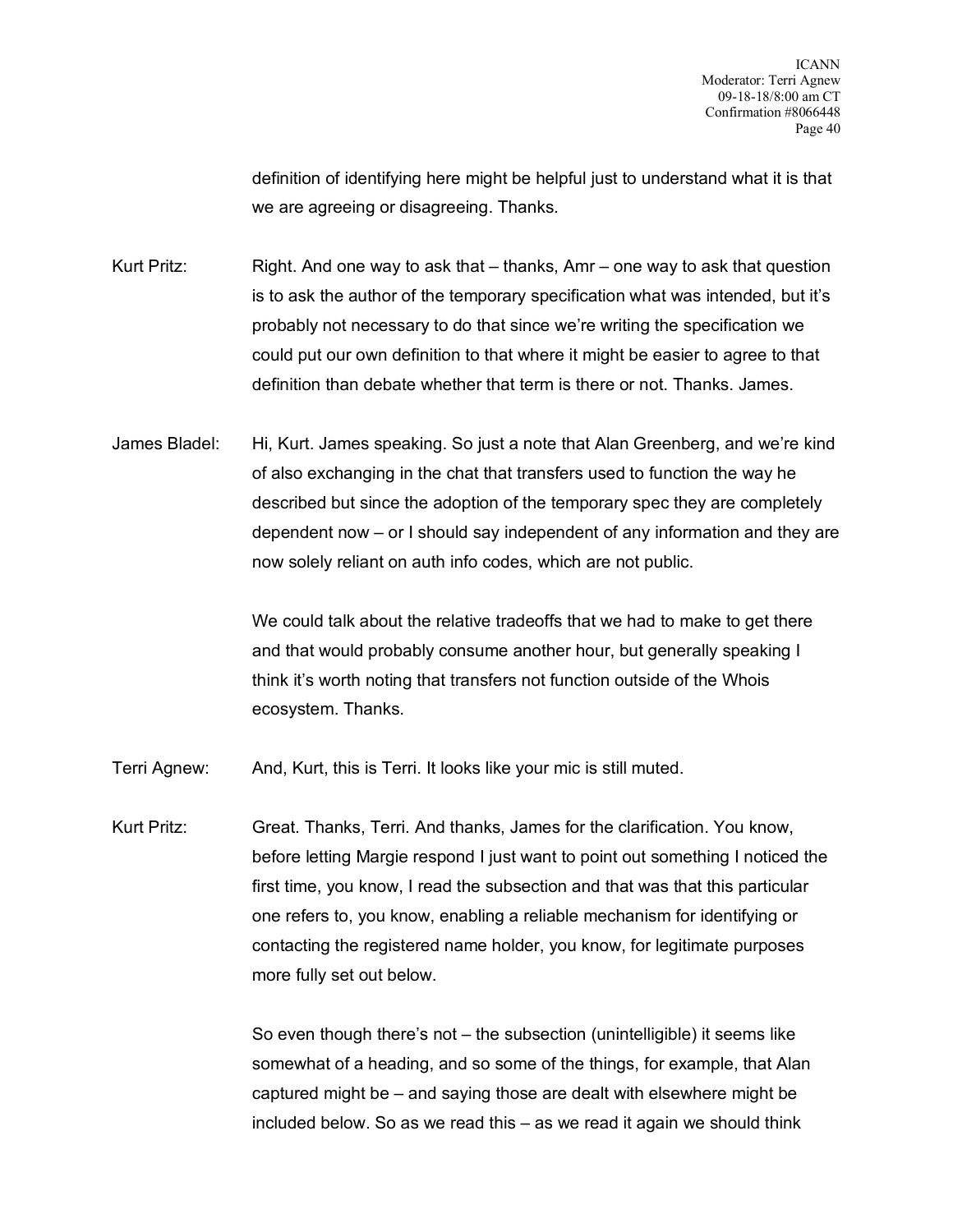about whether some of those things Margie mentioned are included below in some way. Margie, do you want to go ahead?

Margie Milam: Sure. And I think there's some confusion here about when we talk about ICANN purposes. It doesn't – I'm not necessarily saying that for that purpose they need to have access to the entire database; it's – so don't confuse the volume of access or the – with the purpose itself. The purpose, if it's, for example, to resolve a particular compliance issue, then it's to access that – those specific records. If it's, for example, it's related to the accuracy reporting system, which is actually not an audit issue, it's a separate standalone obligation that ICANN is committed to for the last, you know, five years or so, then it's accessing the records to enable them to do that.

> So it's, you know, it's not an all or nothing proposition; the amount of data you get is specific to the purpose. And so  $-$  and I also, yes, agree Kurt, that the  $$ that that clause is further limited by what's below so it's not a catch-all to have that access to the information for any purpose but for the ones that are specified below.

Kurt Pritz: Thanks very much, Margie, and everybody for that. If I look at the next subsection, 4.4.4, there's no one with a legitimate purpose for that. So Thomas, is this one of those ones where we just, you know, and registrar – the registrars in their presentations on this issue have indicated that this information is – Whois information isn't used for this purpose so Thomas, I would think that this is one of those areas where this subsection would come off.

> So if we – so if I scroll down to changes that have been made and try to cover those, in Section 4.4.10, and I'll give you a minute to get down there, it's facilitating the provision of zone files to Internet users. And then the ICANN purpose, you know, I hate to do this to you, Alex, again or maybe Amr commented on this also, but can one of you comment on the use of zone files by not registrars or registries but others? Amr.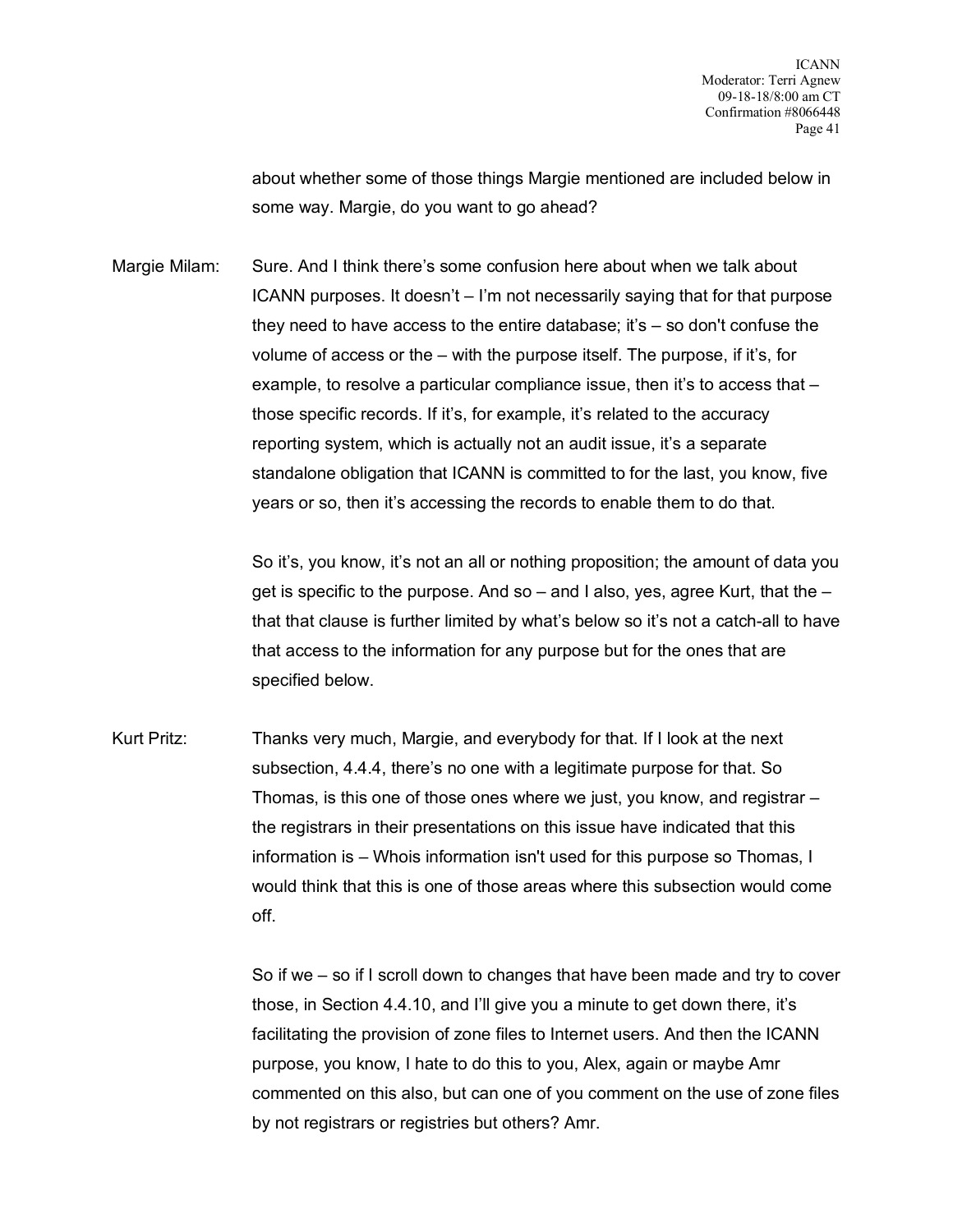ICANN Moderator: Terri Agnew 09-18-18/8:00 am CT Confirmation #8066448 Page 42

- Amr Elsadr: Thanks, Kurt. This is Amr. My question here is not on how zone files are used but rather how access to – or any sort of processing of the – well access to – we're actually not talking about access, are we? My question is really about how processing of gTLD registration data does actually facilitate the provision of zone files. I'm not clear on this, so I'm not disagreeing to it, I just don't understand how that works. I never thought that was the way it worked and I never thought that zone files were something that required facilitation in terms of accessing them to begin with. Thanks.
- Kurt Pritz: Yes, maybe somebody better than me can answer Amr's question. So I won't do my best at that. Hadia.
- Hadia Elminiawi: So actually I would like to give an actual example of how the center that I'm leading, the Domain Name System Fellowship Center used zone files of gTLDs. Actually if you can hear me well I won't take the call because they're dialing me so can you hear me well?
- Kurt Pritz: Yes.

Hadia Elminiawi: Okay good. So actually we were conducting a (unintelligible) with – in cooperation with IBM where we had some students – engineering students, they used the data, the zone files data that we downloaded upon their request, some zone files, and gTLD zone files. And then using some analytic tools IBM analytical tools, they started doing some data mining in order to come up with some useful information that could be useful to the domain name industry.

> We were only able to do that because the zone files were there. We needed permission but one we got the permission we had access to the files and that was a project that was actually – that was a project that we did last year with IBM. So that was an actual (unintelligible) we did.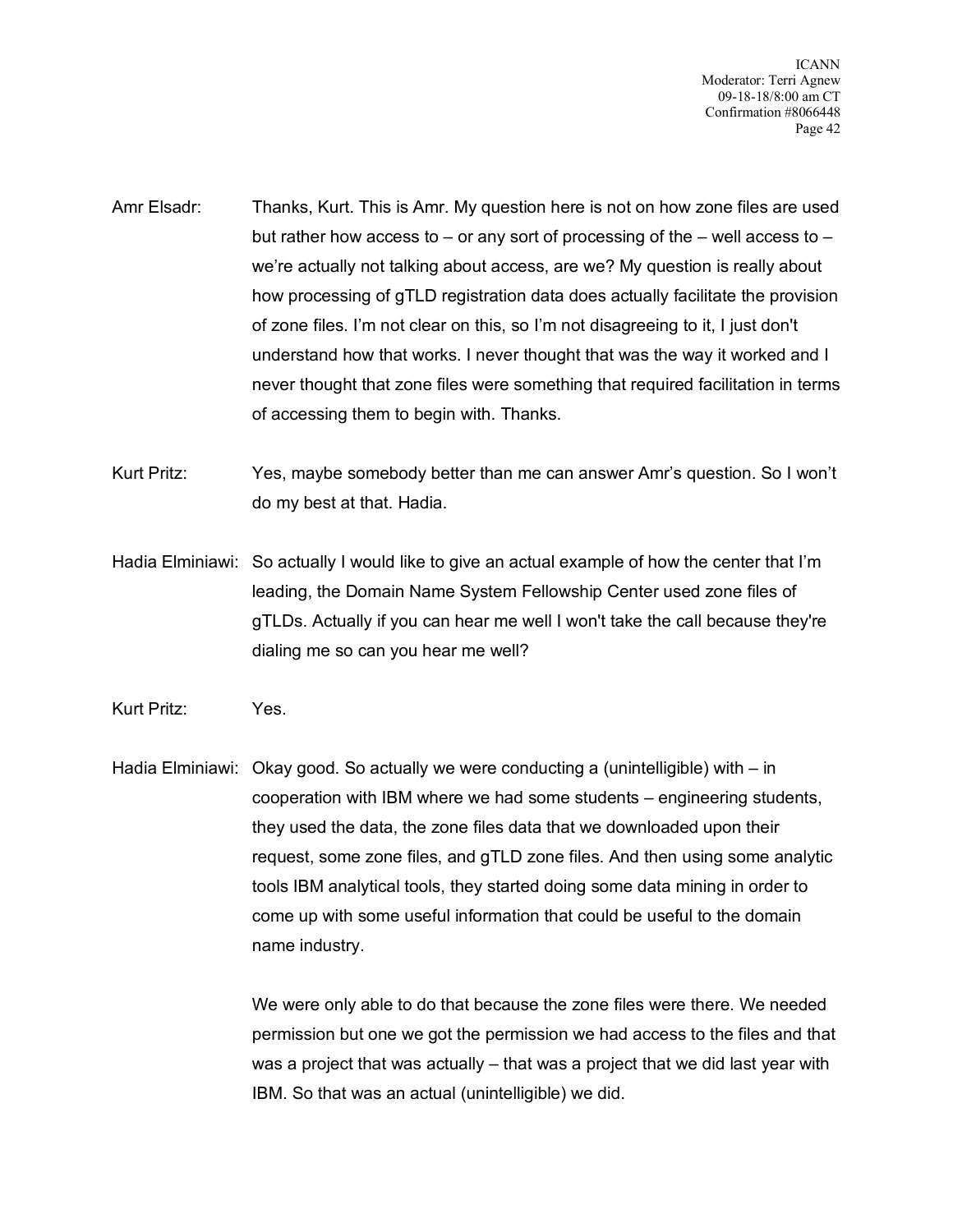- Kurt Pritz: Thanks very much, Hadia. Reading this so there's quite a long queue and reading the chat, it's described that zone file data is not private, so does not contain personal information. So with that in mind, how much of this discussion is moot? So I don't know, Alex, do you want to go next?
- Alex Deacon: Thanks, Kurt. Yes, it's Alex. Yes, I think I agree, given there is no personal data except in the extreme that James mentioned in the chat, it may be a moot point. But I think at most this is an ICANN purpose based on, you know, requirements to collect this data and make it available to others. I don't have a dog in this fight really. But I think if for completeness we may want to talk about zone file data later on when we talk about ICANN purposes. Thanks.
- Kurt Pritz: Thanks, Alex. Benedict.
- Benedict Addis: Hello. The requirement may have been sort of jammed in there because ICANN has a system called CZDS which you have to sign into in order to get access to zone files and you have to provide some PII, so maybe it was – my guess is it was just put in there as a (unintelligible) because when zone files through this centralized system that ICANN rolled out a few years ago, the Central Zone File Data something or other system, I have to give my PII there.

To those arguing on the chat particularly that the domain name can contain PII, I would argue with you that whilst we of course can come up with a reductive example, jamesbladel,com, that is not labeled as information, no computer system will process that as personal information and remember that GDPR requires the text, requires an identifiable natural person. So I'd really be grateful if we could not chew over that old text but we're purely talking about stuff that computer systems can process. Thanks very much.

Kurt Pritz: Thanks. Alan Woods.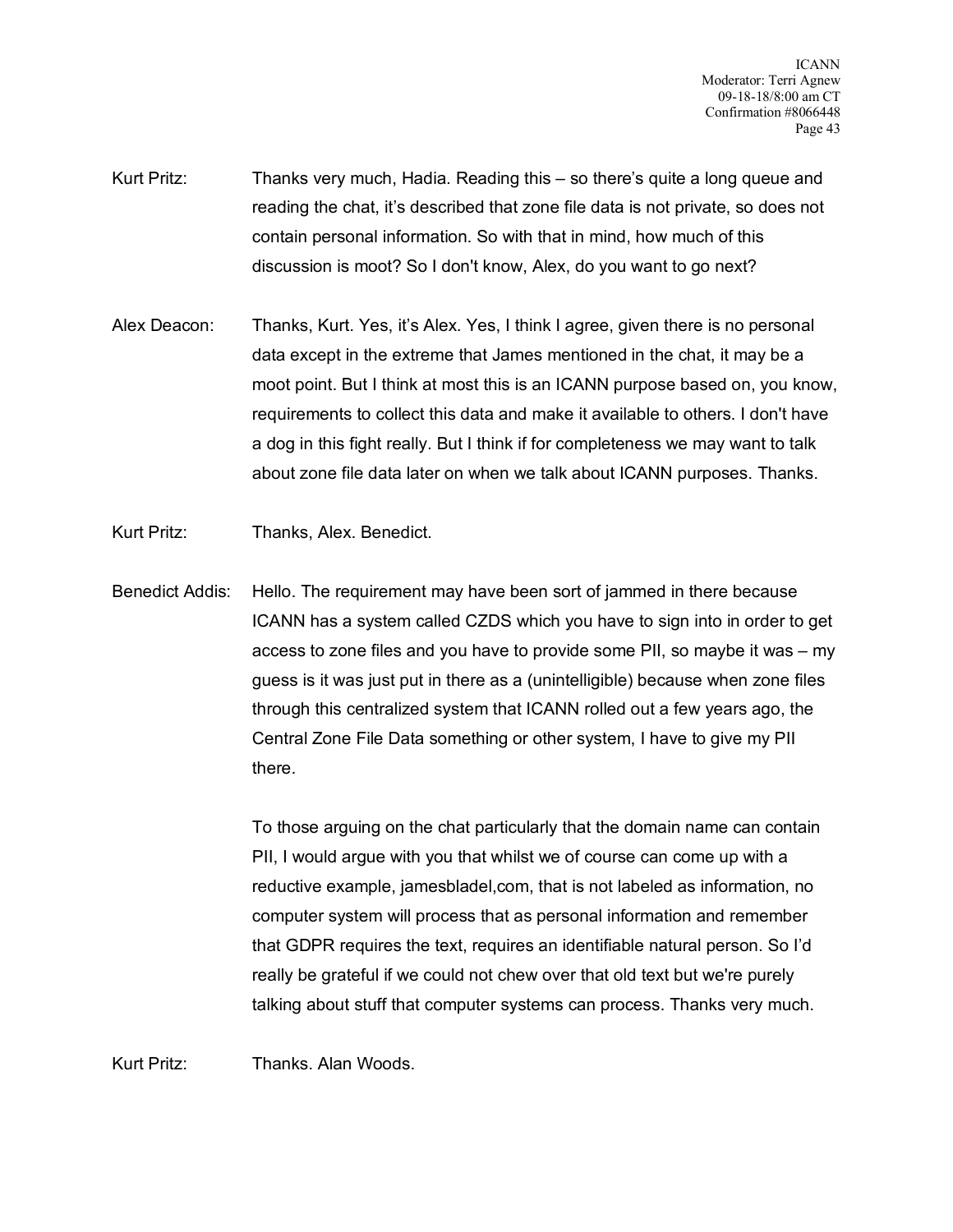- Alan Woods: Thank you. Benedict stole all my thunder there. Thank you, Benedict. I think your second point there was – is more of an interesting academic question but definitely not something that we need discuss, I completely agree with you on that one. With regards to the actual CZDS system, again, I think it's just a – it's a symptom of the haste and lack of understanding that unfortunately I think the temp spec was compiled unfortunately at the end there. They did put this in here, it has nothing to do with what we are scoped to look at. So again, I'm going to be one of those controversial people and say, you know, zone files I don't think should be here at all.
- Kurt Pritz: So Alan, it's data that's collected, right, in conjunction with the registration of a domain name, so from that standpoint it's collected. Isn't the question whether or not there's any personal information there?
- Alan Woods: Sorry, just to  $-$  no, just to say it  $-$  the CZDS data has nothing to do with the registration of the domain, it's to do with the person who wants to get access to the zone file so it has nothing to do with the registrant, it is a separate – again, this was one of these concepts of it's a completely separate data processing playing field; it has nothing to do with registration data.

It just incidentally gives a zone file which I think we can all agree that doesn't actually contain to the extreme, maybe 99.9% of it is not personal data and whatever is remaining probably wouldn't reach the threshold of something that would be considered to be detrimental to the rights of any person if it were to be released. So no, I don't agree with you there. It's a completely separate processing operation and not within scope for us.

Kurt Pritz: Okay, thanks very much for that, that was really clear. Alan and then Marc.

Alan Greenberg: Thank you very much. Having participated in what seemed to be an infinite number of discussions in the RDS PDP on whether the domain name itself and the DNS servers are personal data, and there are people who adamantly claim that they are or can be, if they are indeed deemed to be personal data,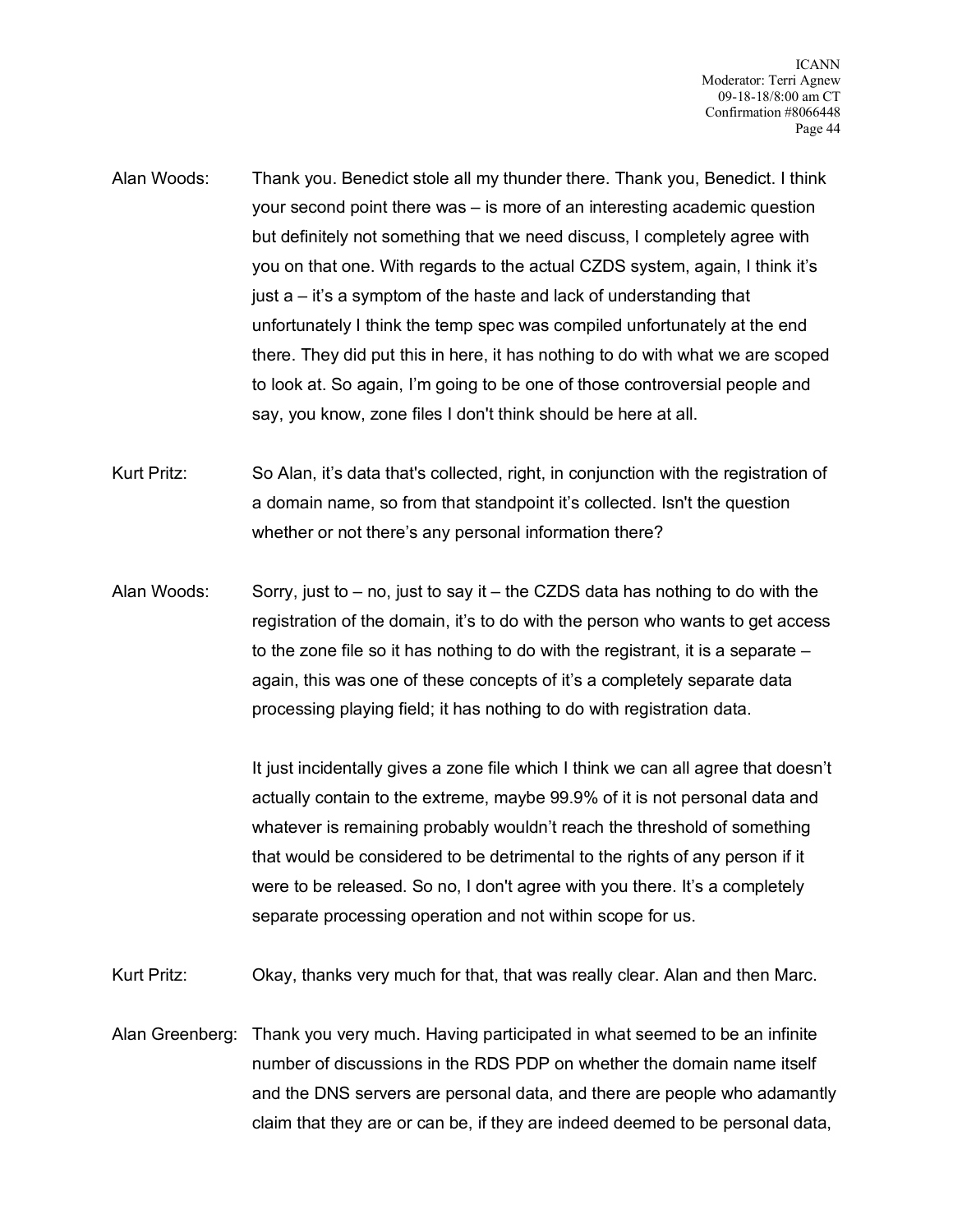and I'm putting a big if in front of it, then since we are collecting it, it is subject to GDPR and we have to justify the uses.

Now, clearly one of the uses is we want to put an entry into the zone file that we send to IANA so it can be published in the DNS. That's absolutely mandatory if it's going to work. We also publish the name and the servers in Whois to facilitate debugging among other things and to make sure the Internet works. If indeed they are personal information, then the question is, is there a reason that we need to distribute zone files to users, not to IANA, but to users?

And that's an interesting question. So if we determine that indeed their personal information then the distribution of zone files is a use for that information then we have to factor that in. If it's not personal information then the zone files are not part of this discussion whatsoever. Thank you.

Kurt Pritz: Thanks. Marc.

Marc Anderson: Thanks, Kurt. Marc Anderson for the transcript. I guess I just need to clarify on something Alan said, you know, IANA's only involved when we're talking about the root, the top level; IANA doesn't have a role to play at the second level…

((Crosstalk))

Alan Greenberg: My error, you're right.

Marc Anderson: So thanks, just a minor clarification there. You know, I think, you know, I think there's – this is an interesting inclusion in the purposes. It seems out of place and, you know, my, I mean, have the same suspicion as Benedict, that this really, you know, was, you know, has to do with CZDS and maybe not directly related to the work we're doing here.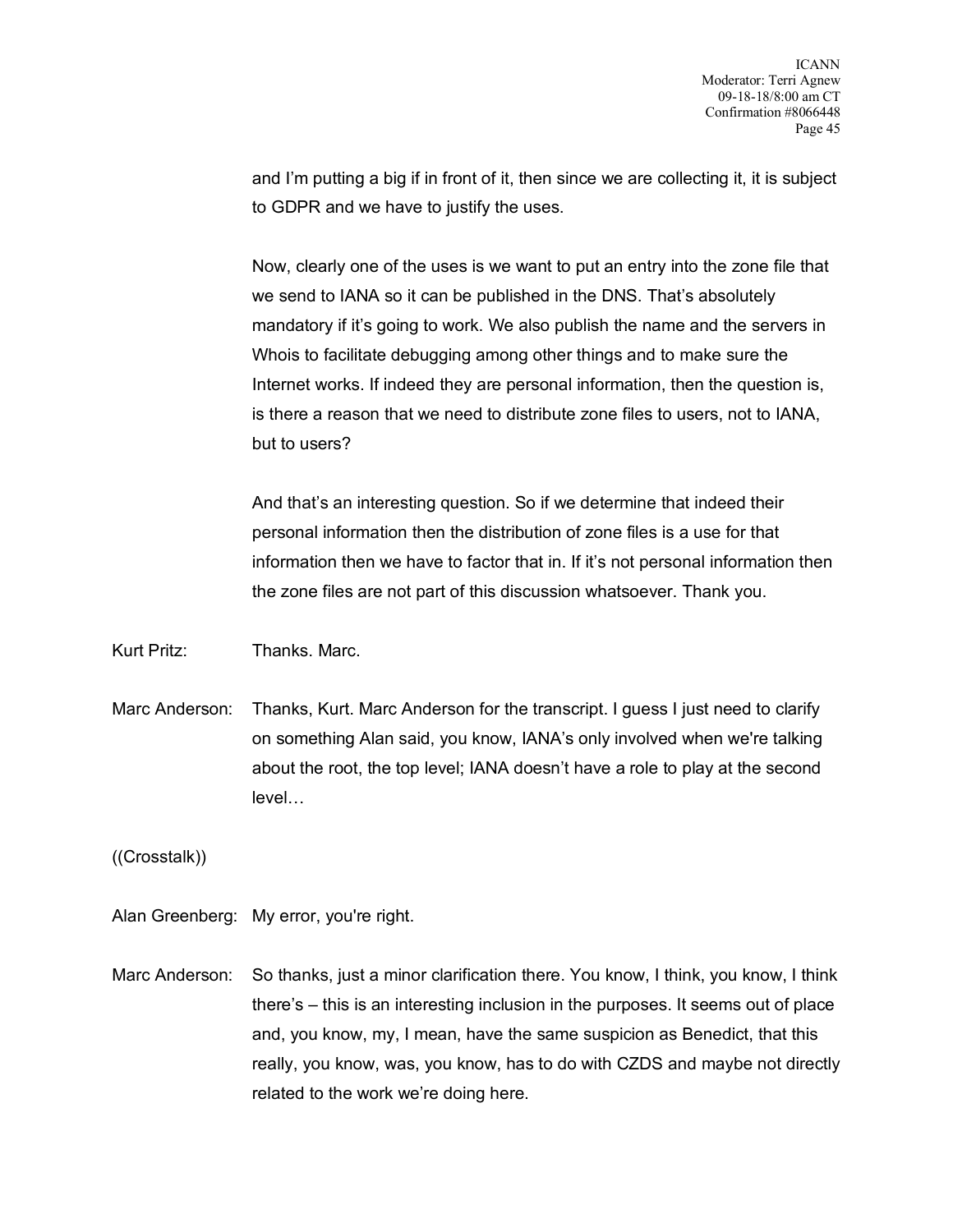But it's also so interesting, you know, I think you have to consider as well what the you know, what the service is that's being delivered when you're talking about the registration of domain names. And, you know, the service really comes down to two things, you're allocating a record, or you're allocating a string to a registrant, but the other part of the service is you're activating that string in the DNS. And so, you know, putting that string, putting that record in the DNS is what the service is, what the, you know, we talk about delivery of the contract. You can't deliver the contract if you're not putting the string in the DNS.

So the conversation about, you know, whether, you know, could a domain name be considered personally identifiable? You know, sure, you know, you know, jamebladel.com was given as an example so I'll just steal that especially since he's next in the queue. But sure, that can be considered personally identifiable, but it's also tied to the delivery of the service. You can't deliver the service without putting that string in the DNS.

So, you know, I think that's, you know, going back to what Alan said, you know, if it's – if we consider that there could be personally identifiable information then maybe we need to, you know, maybe we need to consider it to some degree. But in general this section seems, you know, this, you know, 4.4.10 seems almost out of place the way it's written.

Kurt Pritz: The way it's written meaning it could be rewritten in a different way or out of place meaning we shouldn't consider zone file data as part of this exercise?

Marc Anderson: Thanks, Kurt. Marc again. Just to respond to what you said, I guess, you know, I'd ask, you know, what are we trying to, you know, do we have a reason for putting this purpose in, you know, in the Purposes section here? You know, is there a processing activity that we need to define and justify under GDPR? If it is, then we should you know, carry that out to the end and do the full exercise; but if there's not a problem we're trying to solve here, then I think it doesn't serve a purpose.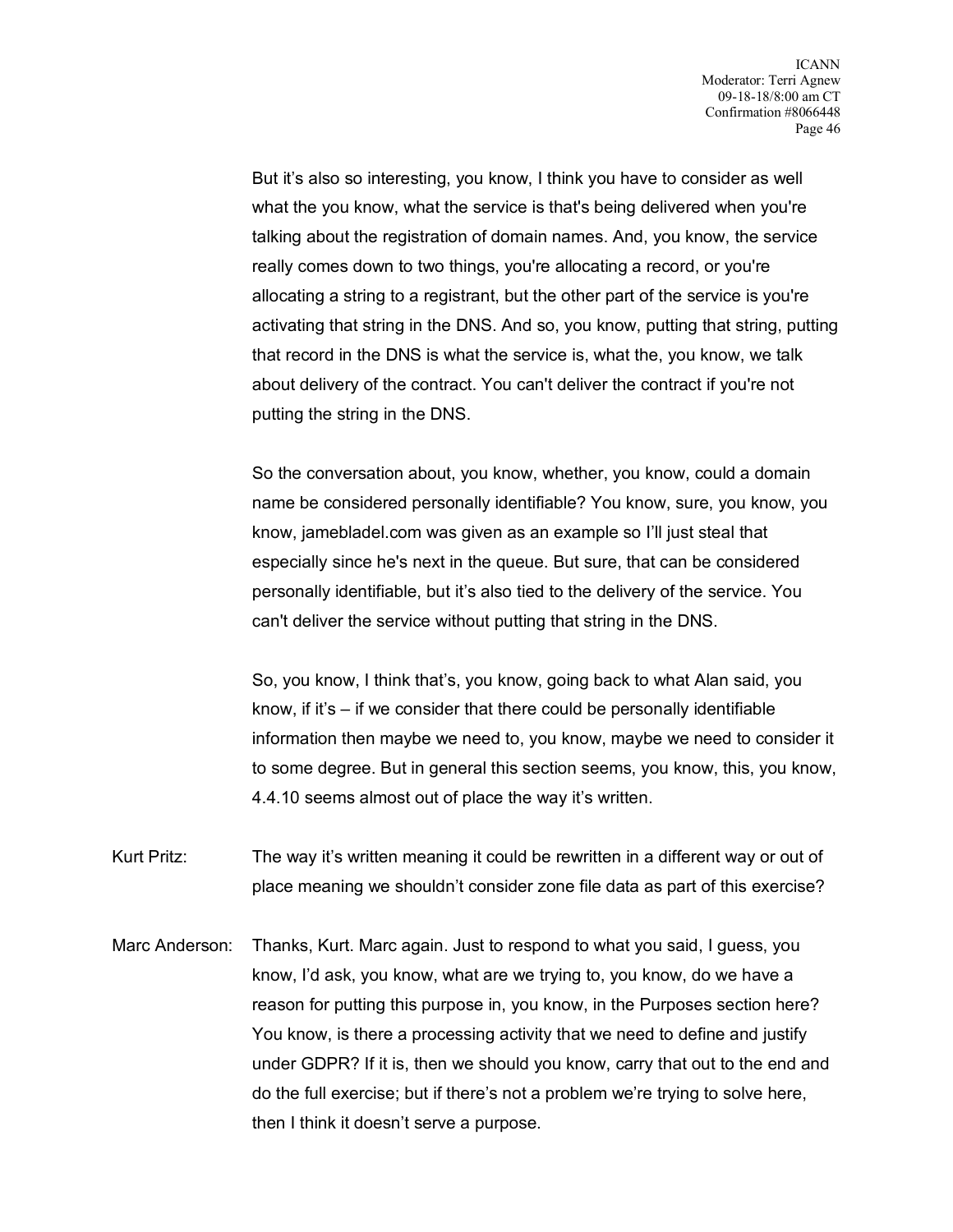ICANN Moderator: Terri Agnew 09-18-18/8:00 am CT Confirmation #8066448 Page 47

## Kurt Pritz: James.

James Bladel: Hi, Kurt. And James speaking. I know we're getting close to our time. But I think we have an opportunity, a rare opportunity perhaps, to arrive at some degree of consensus and really kind of end this particular call on a high note, and I think we should try and grab it if possible. I think that we're circling around consensus that domains in and of themselves are not personal data and if we agree upon that then I think that we can then say that zone data files, including centralized zone files, are not subject to any of this. And I put that out there in the hope that we can we at least check one box for today and declare victory and then move onto the rest of our week.

> I would point out that there's a number of really weird edge cases, for example, if I were to register, you know, kurtpritzlivesat123mainstreet.com, I mean, you know, I'd possibly done something, you know, abusive to your personal information without your consent. And I think there's, you know, some edge cases that would have to be addressed. But otherwise I think, you know, if we start with the premise that – or the assumption that domain names are not in and of themselves personal data and aren't subject to those restrictions, then I think that we can drag the rest of the camel into the tent and say that zone files are off the table. Thanks.

Kurt Pritz: Thanks. Hadia, can you take 30 seconds or less?

Hadia Elminiawi: Sure. So I just wanted to make two notes. First, the zone files are available as part of the ICANN open data initiative, so it is sort of an ICANN purpose. And then the only thing that I could think of that could be a personal data in zone file would be (unintelligible) and that's it. Thank you.

Kurt Pritz: Thanks, Hadia. And given that, but in recognition of James's call that we do get out of here with an agreement and understanding there's, you know, maybe less than a tenth of a percent of uncertainty about this, rather than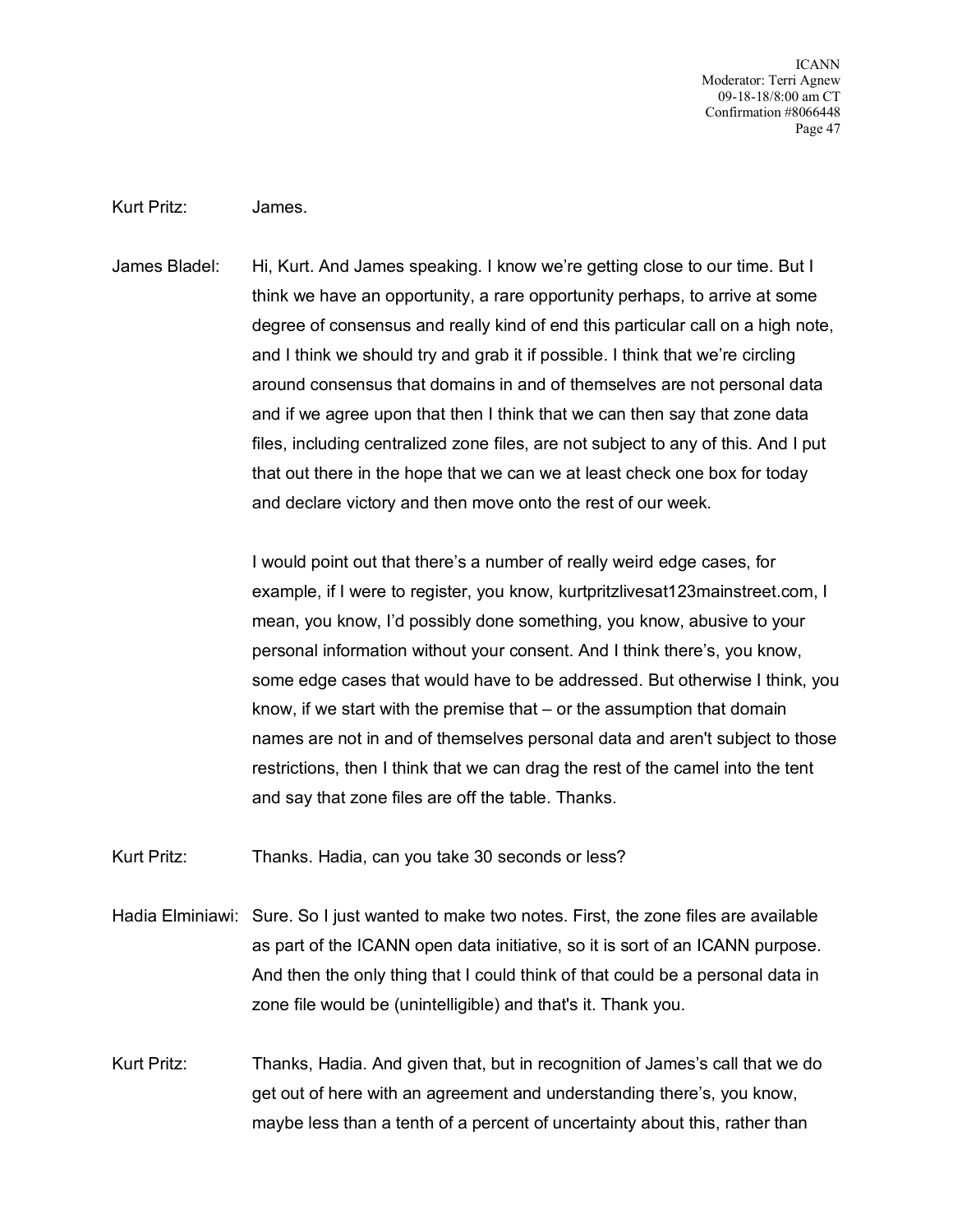calling it for a vote, is there any group here that wants to – that objects to consensus finding that domain names are not personal data and that the – we remove consideration of zone file access in this discussion? Milton.

Milton Mueller: Yes, I'm not sure I want to say that the domain names cannot be personal information, James just explained that they can be. And in some ways they can be personally identifiable. But their publication on the Internet is necessary for them to work, I think that's the point that…

Kurt Pritz: Right.

- Milton Mueller:….there's a legal or a contractually required, I'm not sure of the technicalities of the legal formulation here but the privacy advocates here have no problem with the domain name itself being published in such a way as to make it work. And the same with zone files.
- Kurt Pritz: Thanks, Milton. Is there any objection to anyone on this list, or any group, that we remove this subsection out of our consideration for the policy that we're creating? Great. All right so if the ICANN staff can do the wrap in 30 seconds or less that would be great.
- Marika Konings: Yes thanks, Kurt. This is Marika. So I have four action items coming out of today's meeting. First of all a reminder again to complete the GDPR training at the latest today or at least ahead of the Q&A session that's scheduled for tomorrow. The second action item is to – for the EPDP team to submit any questions or topics for this Q&A session through the Google Doc, the link was provided as well in the agenda. Action item 3, staff to review the Principles document and aim to identify where these data processing principles are already covered in other parts of the temporary specification.

Action item 4, the EPDP team leadership to see if points that were made in relation to the conversation on 4.4 can be translated into principles that would guide the EPDP team's discussion on purposes. I didn't note any questions